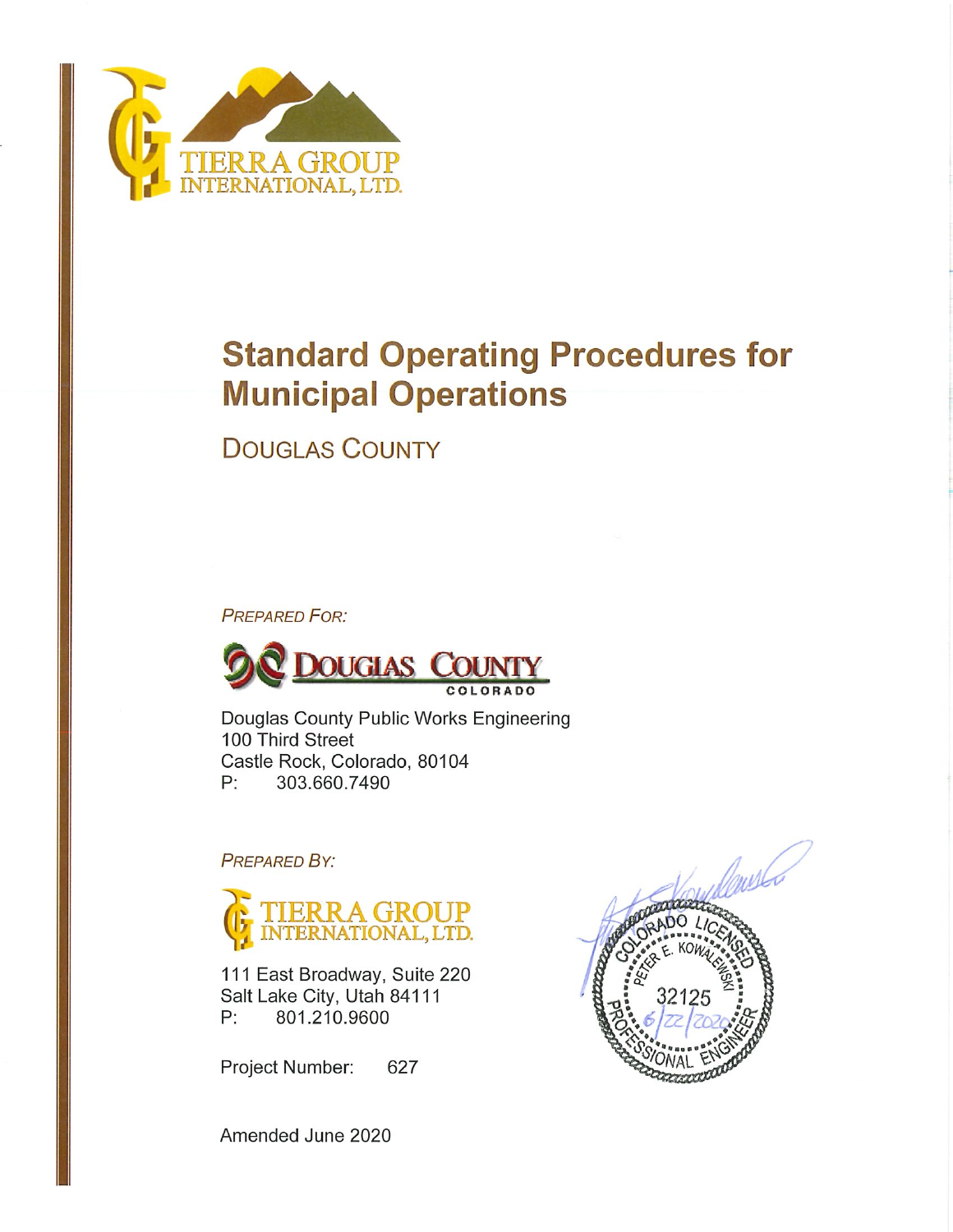# SUMMARY OF DOUGLAS COUNTY STANDARD PROCEDURES (AMENDED JUNE 2017)

| <b>Site</b>                                          | Maintenance<br>Vehicle<br>and/or<br>Equipmen | ents<br>ΔĎ<br>and<br>stivals<br>نة<br>Lĭ.<br>Outdoor<br>Φ<br>စ္ခ<br><u>م</u> | $\overline{\phantom{m}}$<br>$\mathbf{e}$<br>Storag<br>$\equiv$<br>$\boldsymbol{\omega}$<br>$\ddot{\phantom{a}}$<br>Storage<br><b>Material</b><br>Outdoor | Washing<br>Power | Control<br><b>lce</b><br>and<br>Snow | Storage<br>Snow      | Response<br>and<br>Prevention<br>Spill | Maintenance<br><b>Gutter Mainter</b><br>I Construction<br>and<br>and<br>Curb,<br>ement,<br>Street,<br>Replace | and<br>Replacement<br>Sewer<br>Utility and Storm<br>Construction | Maintenance<br>Pond<br>and<br>Culverts,<br>Sewer,<br>Storm | Maintenance<br>avel Road<br>O | Painting<br>$\overleftarrow{\mathbf{o}}$<br>Cleaning<br><b>Bridge</b> | Cleaning<br>reeper<br>₹<br>ဖာ<br>Street | Sweeping<br>$\overline{5}$<br>Parking<br>Street / | Dispensing<br>and<br><b>Storage</b><br>Fuel | <b>Maintenance</b><br>Space<br>Open<br>and<br>Parks | Application<br>and<br>Storage<br>Pesticides<br>and<br>Fertilizers | Control<br>osion<br>山<br>and<br>Sediment<br>Construction<br>New | Housekeeping<br>Good<br>Facility | <b>Maintenance</b><br>and<br>Operation<br>$\overline{\mathsf{I}}$<br>Parking | sal<br>Dispo:<br>ers<br>Clean<br>and<br>Solvents,<br>Oils,<br>Used | Maintenance<br>HVAC | Employees<br>for<br>Training<br>Stormwater | Procedures<br>Operating<br>Standard<br>$\mathbf{S}$<br>Revisions |
|------------------------------------------------------|----------------------------------------------|------------------------------------------------------------------------------|----------------------------------------------------------------------------------------------------------------------------------------------------------|------------------|--------------------------------------|----------------------|----------------------------------------|---------------------------------------------------------------------------------------------------------------|------------------------------------------------------------------|------------------------------------------------------------|-------------------------------|-----------------------------------------------------------------------|-----------------------------------------|---------------------------------------------------|---------------------------------------------|-----------------------------------------------------|-------------------------------------------------------------------|-----------------------------------------------------------------|----------------------------------|------------------------------------------------------------------------------|--------------------------------------------------------------------|---------------------|--------------------------------------------|------------------------------------------------------------------|
| <b>SOP</b>                                           |                                              | $\mathbf{2}$                                                                 | 3                                                                                                                                                        |                  | 5                                    | 6                    | $\overline{7}$                         | 8                                                                                                             | 9                                                                | 10                                                         | 11                            | 12                                                                    | 13                                      | 14                                                | 15                                          | 16                                                  | 17                                                                | 18                                                              | 19                               | 20                                                                           | 21                                                                 | 22                  | 23                                         | 24                                                               |
| Douglas County Fairgrounds &<br><b>Regional Park</b> | ☑                                            | ☑                                                                            | ☑                                                                                                                                                        | ☑                | ☑                                    | $\Delta$             | ☑                                      | ☑                                                                                                             | ☑                                                                | ☑                                                          | ☑                             | $\Delta$                                                              | ☑                                       | ☑                                                 | $\Delta$                                    | ☑                                                   | ☑                                                                 | ☑                                                               | ☑                                | $\Delta$                                                                     | ☑                                                                  | ☑                   | ☑                                          | ☑                                                                |
| Op Tech / El Tech / Tin Tech                         | ☑                                            |                                                                              | $\triangledown$                                                                                                                                          | ☑                | ☑                                    | $\blacktriangledown$ | ☑                                      | ☑                                                                                                             | ☑                                                                | ☑                                                          | $\Delta$                      | $\Delta$                                                              | ☑                                       | $\Delta$                                          | ☑                                           | ☑                                                   | $\Delta$                                                          | ☑                                                               | $\blacktriangledown$             | ☑                                                                            | ☑                                                                  | $\Delta$            | ☑                                          | ☑                                                                |
| Gailen Buck Service Center                           | $\Delta$                                     |                                                                              | ☑                                                                                                                                                        | ☑                | ☑                                    | $\Delta$             | ☑                                      | ☑                                                                                                             | $\Delta$                                                         | ☑                                                          | $\Delta$                      | $\Delta$                                                              | $\Delta$                                | $\Delta$                                          | ☑                                           | ☑                                                   | $\Delta$                                                          | ☑                                                               | $\blacktriangledown$             | ☑                                                                            | ☑                                                                  | $\Delta$            | ☑                                          | ☑                                                                |
| <b>Highlands Heritage Parks</b><br>Administration    | ☑                                            | ☑                                                                            | ☑                                                                                                                                                        | ☑                | ☑                                    | $\blacktriangledown$ | ☑                                      |                                                                                                               |                                                                  | ☑                                                          |                               |                                                                       |                                         | $\Delta$                                          | $\Delta$                                    | ☑                                                   | $\Delta$                                                          | $\blacktriangledown$                                            | $\blacktriangledown$             | ☑                                                                            | $\Delta$                                                           | ☑                   | ☑                                          | ☑                                                                |
| Northwest Joint Use Facility                         | ☑                                            |                                                                              | ☑                                                                                                                                                        |                  | $\blacktriangledown$                 | $\Delta$             | $\Delta$                               |                                                                                                               |                                                                  | $\triangledown$                                            |                               |                                                                       |                                         | ☑                                                 | $\blacktriangledown$                        |                                                     |                                                                   | $\Delta$                                                        | $\blacktriangledown$             | ☑                                                                            |                                                                    |                     | ☑                                          | ☑                                                                |
| Ev Tech Facility                                     |                                              |                                                                              | ☑                                                                                                                                                        |                  | ☑                                    | $\Delta$             |                                        |                                                                                                               |                                                                  | ☑                                                          |                               |                                                                       |                                         | $\Delta$                                          |                                             |                                                     |                                                                   |                                                                 | $\blacktriangledown$             | ☑                                                                            |                                                                    | ☑                   |                                            | ☑                                                                |
| <b>Southeast Facility</b>                            | ☑                                            |                                                                              | $\Delta$                                                                                                                                                 |                  | ☑                                    | $\blacktriangledown$ | ☑                                      | $\Delta$                                                                                                      | ☑                                                                | $\Delta$                                                   | $\Delta$                      | ☑                                                                     | ☑                                       |                                                   | ☑                                           | $\Delta$                                            | $\Delta$                                                          | ☑                                                               | $\Delta$                         |                                                                              | ☑                                                                  | ☑                   | ☑                                          | ☑                                                                |
| <b>Miller Building Parking Structure</b>             |                                              |                                                                              |                                                                                                                                                          | ☑                | $\Delta$                             | $\Delta$             |                                        |                                                                                                               |                                                                  |                                                            |                               |                                                                       |                                         | $\Delta$                                          |                                             |                                                     |                                                                   |                                                                 | $\blacktriangledown$             | $\Delta$                                                                     |                                                                    |                     |                                            | $\Delta$                                                         |
| <b>Trumbull Facility</b>                             | ☑                                            |                                                                              | $\Delta$                                                                                                                                                 |                  | $\Delta$                             | $\Delta$             | ☑                                      | ☑                                                                                                             | ☑                                                                | $\Delta$                                                   | ☑                             | $\Delta$                                                              | ☑                                       |                                                   | ☑                                           | $\Delta$                                            | $\Delta$                                                          | ☑                                                               | $\Delta$                         |                                                                              | ☑                                                                  |                     | ☑                                          | ☑                                                                |
| Moore Road - EVOC                                    |                                              |                                                                              | $\Delta$                                                                                                                                                 |                  | $\Delta$                             | $\Delta$             | $\Delta$                               |                                                                                                               |                                                                  | $\Delta$                                                   | ☑                             |                                                                       |                                         |                                                   |                                             |                                                     | $\Delta$                                                          | ☑                                                               | $\Delta$                         | $\Delta$                                                                     |                                                                    |                     | $\Delta$                                   | ☑                                                                |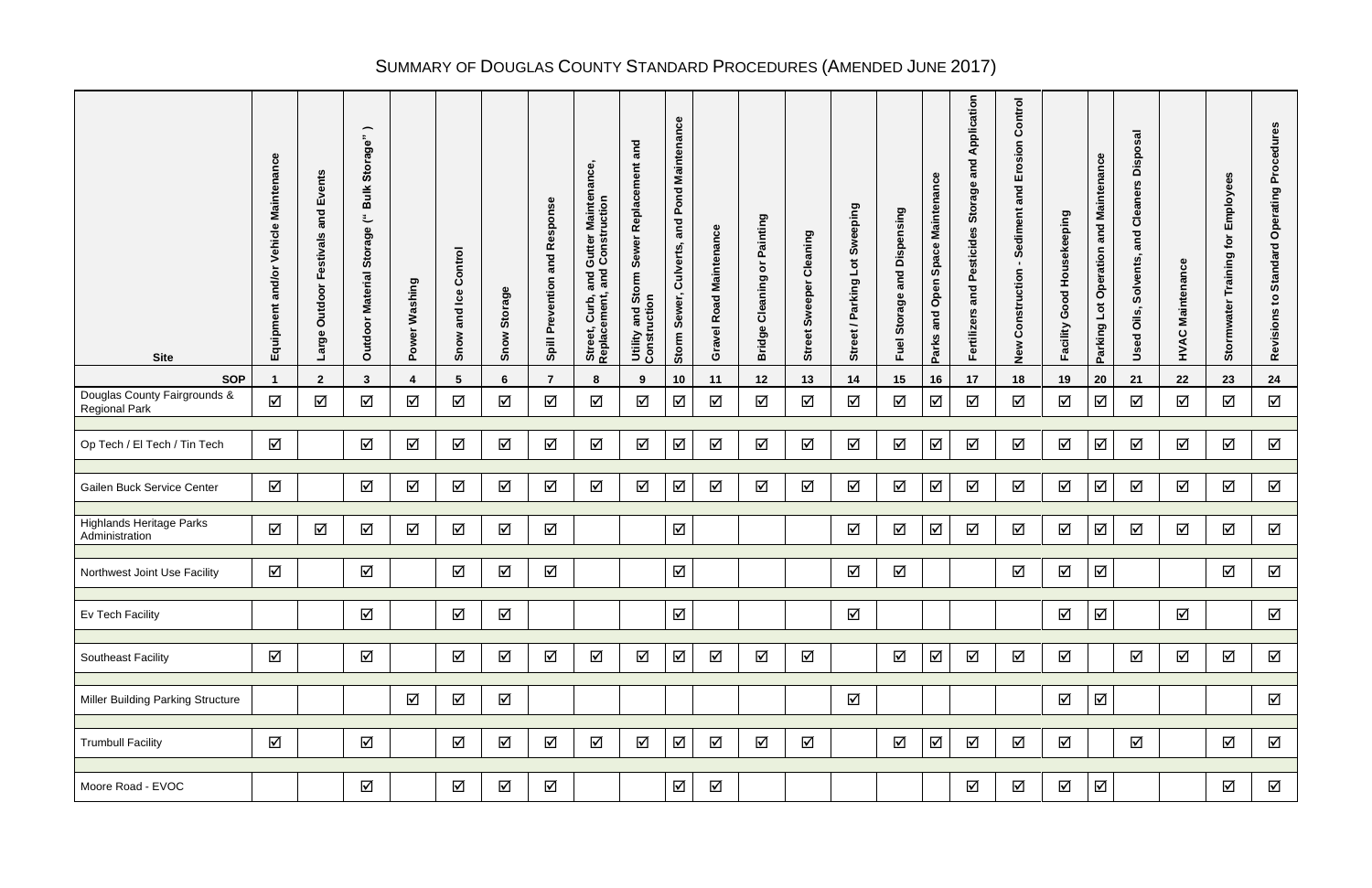## **TABLE OF CONTENTS**

| 1.0 |  |
|-----|--|
| 1.1 |  |
| 1.2 |  |
| 1.3 |  |
| 1.4 |  |
| 1.5 |  |
| 2.0 |  |
| 2.1 |  |
| 2.2 |  |
| 2.3 |  |
| 2.4 |  |
| 2.5 |  |
|     |  |
| 3.0 |  |
| 3.1 |  |
| 3.2 |  |
| 3.3 |  |
| 3.4 |  |
| 3.5 |  |
| 4.0 |  |
| 4.1 |  |
| 4.2 |  |
| 4.3 |  |
| 4.4 |  |
| 4.5 |  |
| 5.0 |  |
| 5.1 |  |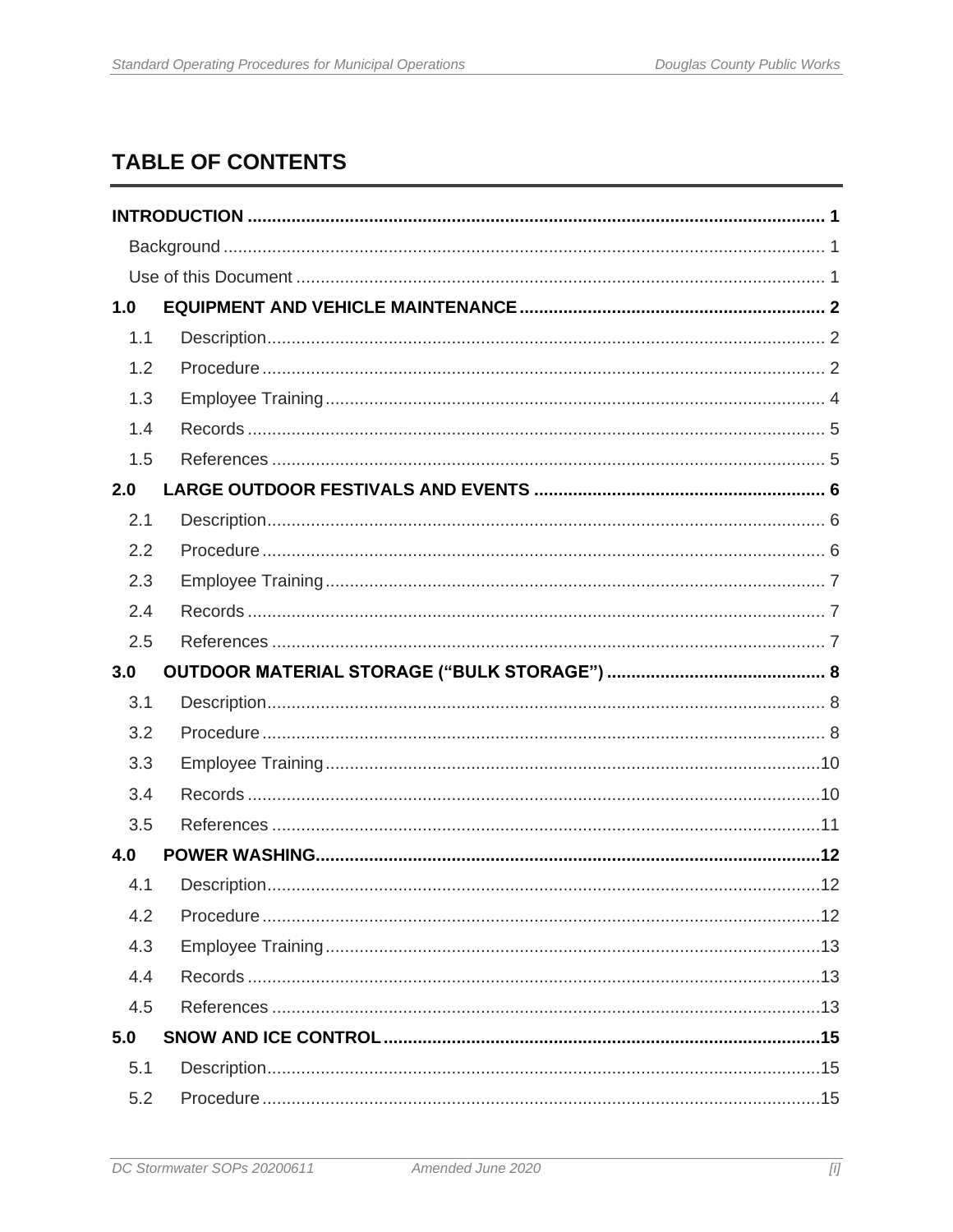| 5.3          |       |                                                        |  |
|--------------|-------|--------------------------------------------------------|--|
| 5.4          |       |                                                        |  |
| 5.5          |       |                                                        |  |
| 6.0          |       |                                                        |  |
| 6.1          |       |                                                        |  |
| 6.2          |       |                                                        |  |
| 6.3          |       |                                                        |  |
| 6.4          |       |                                                        |  |
| 6.5          |       |                                                        |  |
| 7.0          |       |                                                        |  |
| 7.1          |       |                                                        |  |
| 7.2          |       |                                                        |  |
|              | 7.2.1 |                                                        |  |
|              | 7.2.2 |                                                        |  |
|              | 7.2.3 |                                                        |  |
| 7.3          |       |                                                        |  |
| 7.4          |       |                                                        |  |
| 7.5          |       |                                                        |  |
| 8.0          |       | STREET, CURB, AND GUTTER MAINTENANCE, REPLACEMENT, AND |  |
|              |       |                                                        |  |
| 8.1          |       |                                                        |  |
| 8.2          |       |                                                        |  |
| 8.3          |       |                                                        |  |
|              |       |                                                        |  |
| 8.4          |       |                                                        |  |
| 8.5          |       |                                                        |  |
| 9.0          |       | UTILITY AND STORM SEWER REPLACEMENT AND CONSTRUCTION29 |  |
| 9.1          |       |                                                        |  |
| 9.2          |       |                                                        |  |
| 9.3          |       |                                                        |  |
| 9.4          |       |                                                        |  |
| 9.5          |       |                                                        |  |
| 10.0<br>10.1 |       | STORM SEWER, CULVERTS, AND PONDS MAINTENANCE 31        |  |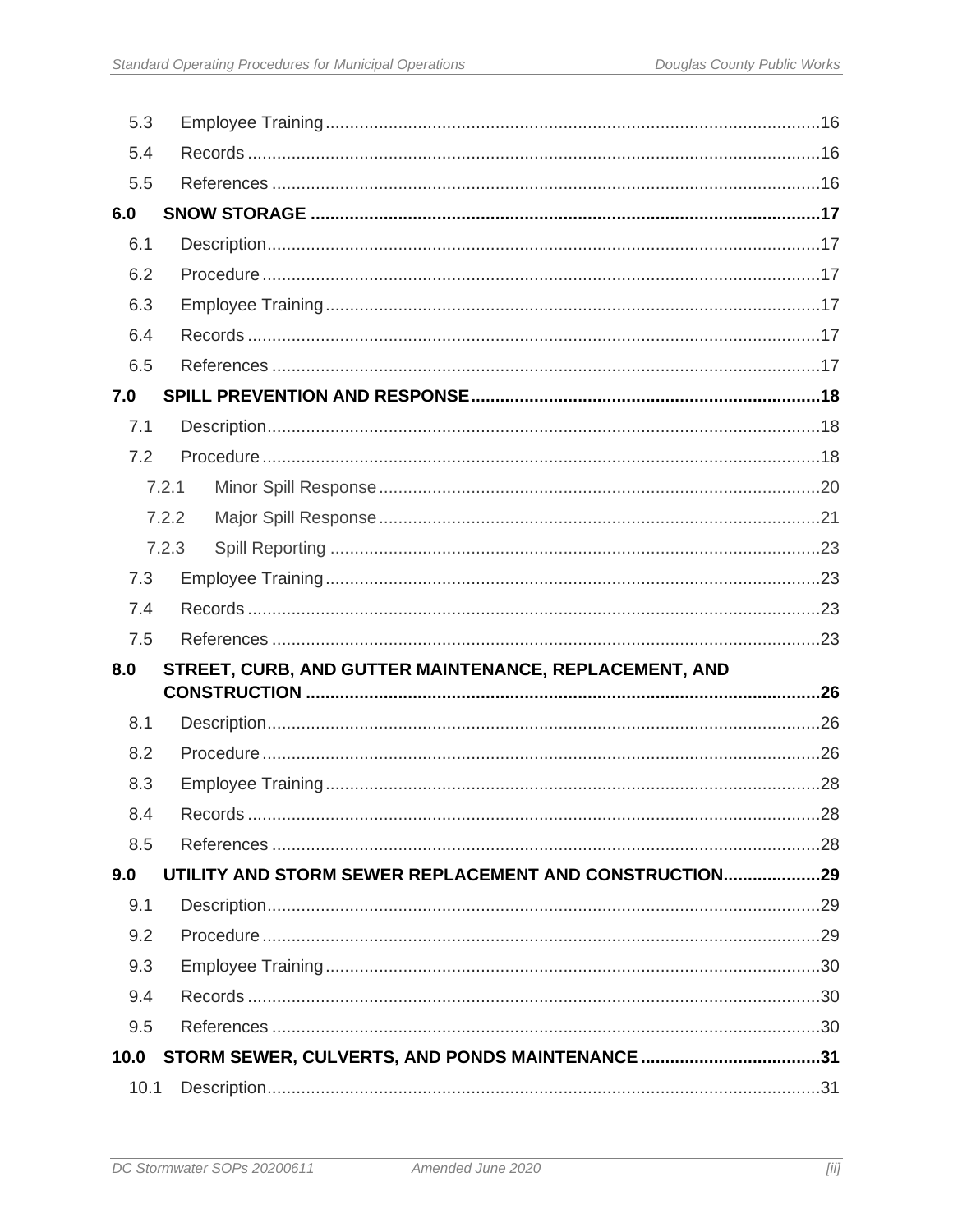| 10.2   |  |
|--------|--|
| 10.3   |  |
| 10.4   |  |
| 10.5   |  |
| 11.0   |  |
| 11.1   |  |
| 11.2   |  |
| 11.3   |  |
| 11.4   |  |
| 11.5   |  |
| 12.0   |  |
| 12.1   |  |
| 12.2   |  |
| 12.3   |  |
| 12.4   |  |
| 12.5   |  |
| 13.0   |  |
| 13.1   |  |
| 13.2   |  |
| 13.3   |  |
| 13.4   |  |
| 13.5   |  |
| 14.0   |  |
| 14.1   |  |
| 14.2   |  |
| 14.3   |  |
| 14.4   |  |
| 14.5   |  |
| 15.0   |  |
| 15.1   |  |
| 15.2   |  |
| 15.2.1 |  |
|        |  |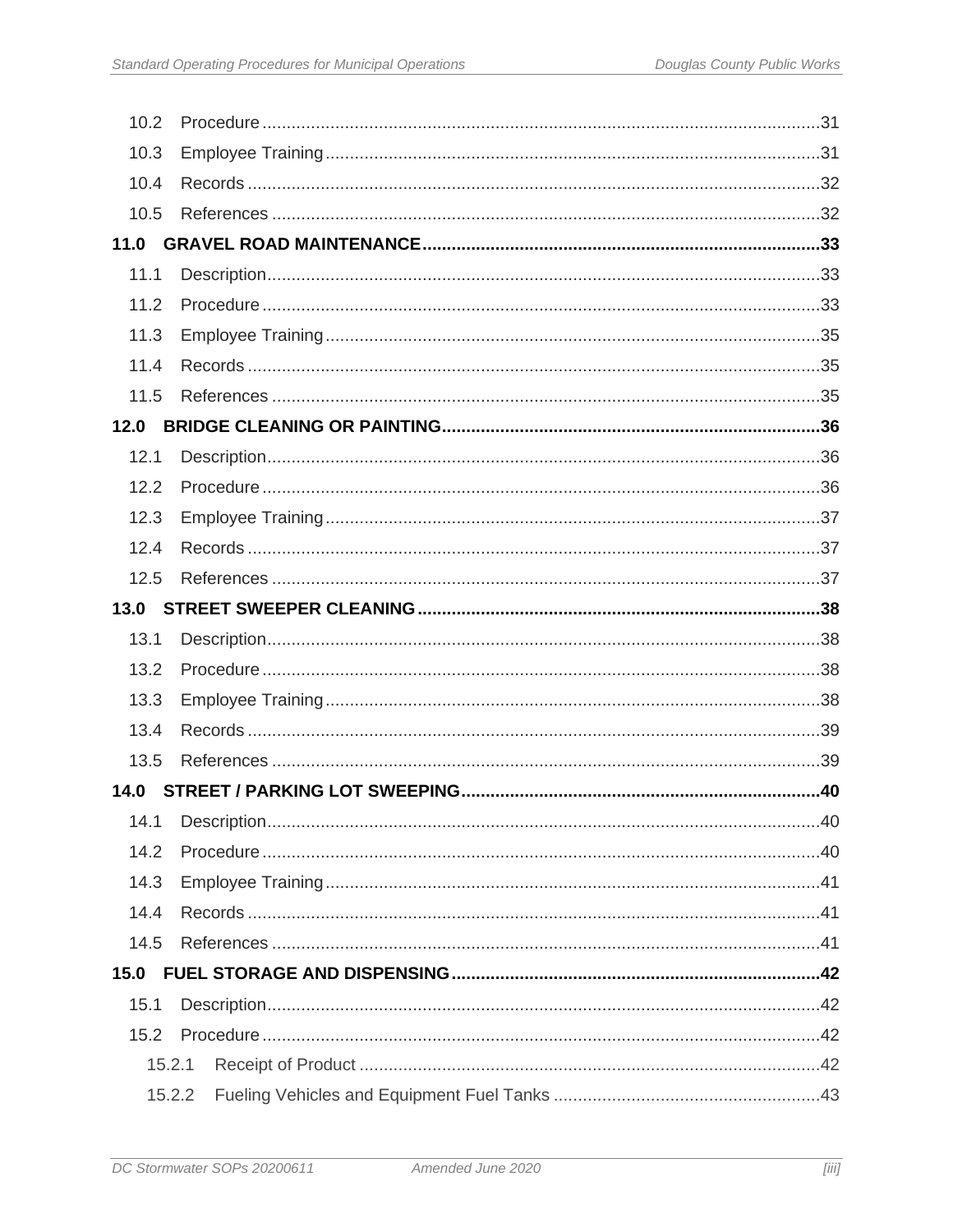| 15.3 |                                                                 |  |
|------|-----------------------------------------------------------------|--|
| 15.4 |                                                                 |  |
| 15.5 |                                                                 |  |
| 16.0 |                                                                 |  |
| 16.1 |                                                                 |  |
| 16.2 |                                                                 |  |
| 16.3 |                                                                 |  |
| 16.4 |                                                                 |  |
| 16.5 |                                                                 |  |
| 17.0 | FERTILIZER, HERBICIDE, AND PESTICIDE STORAGE AND APPLICATION 47 |  |
| 17.1 |                                                                 |  |
| 17.2 |                                                                 |  |
| 17.3 |                                                                 |  |
| 17.4 |                                                                 |  |
| 17.5 |                                                                 |  |
| 18.0 | NEW CONSTRUCTION - SEDIMENT AND EROSION CONTROL50               |  |
| 18.1 |                                                                 |  |
| 18.2 |                                                                 |  |
| 18.3 |                                                                 |  |
| 18.4 |                                                                 |  |
| 18.5 |                                                                 |  |
| 19.0 |                                                                 |  |
| 19.1 |                                                                 |  |
| 19.2 |                                                                 |  |
| 19.3 |                                                                 |  |
| 19.4 |                                                                 |  |
| 19.5 |                                                                 |  |
| 20.0 |                                                                 |  |
| 20.1 |                                                                 |  |
| 20.2 |                                                                 |  |
| 20.3 |                                                                 |  |
|      |                                                                 |  |
| 20.4 |                                                                 |  |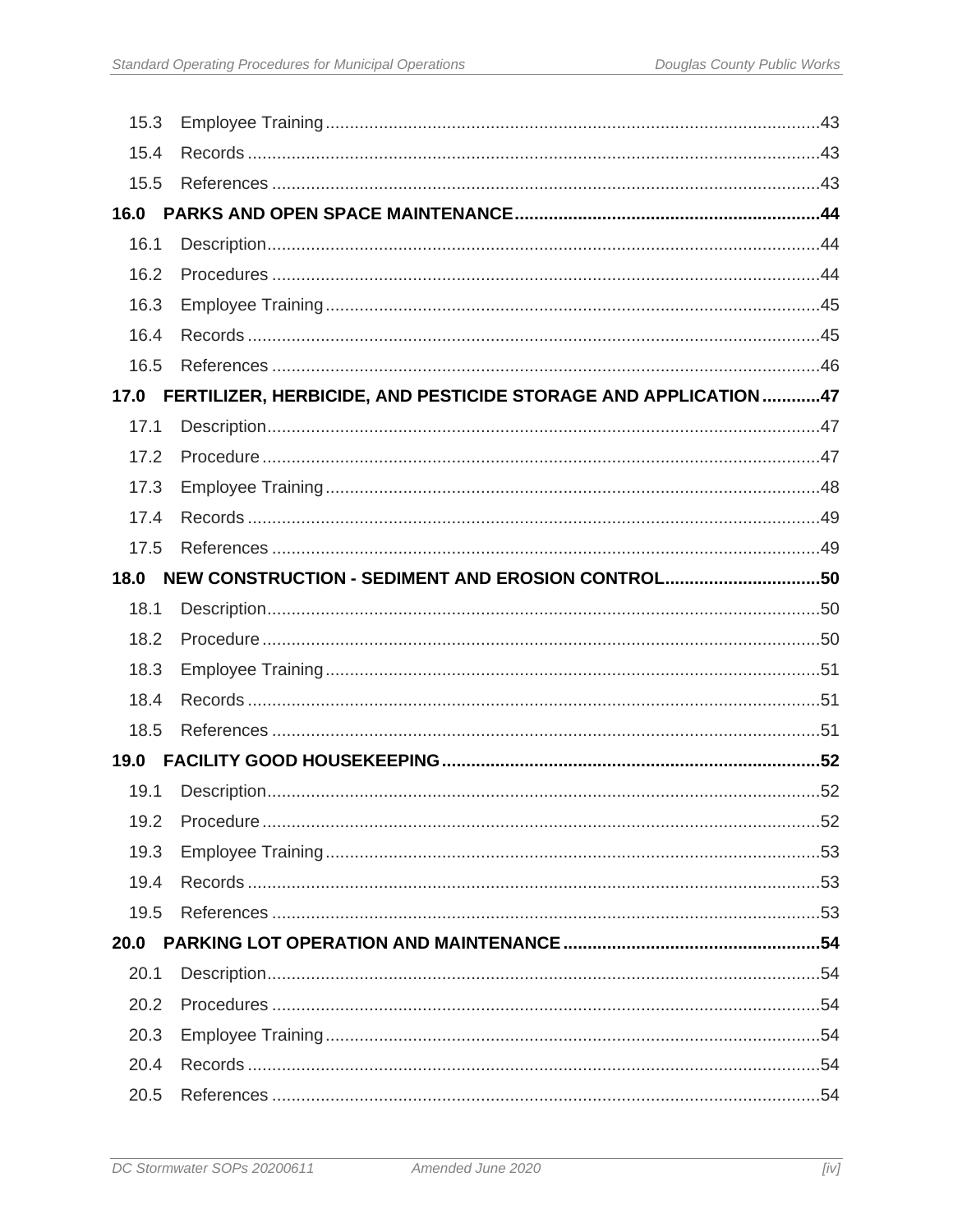| 21.0   |  |
|--------|--|
| 21.1   |  |
| 21.2   |  |
| 21.3   |  |
| 21.4   |  |
| 21.5   |  |
| 22.0   |  |
| 22.1   |  |
| 22.2   |  |
| 22.2.1 |  |
| 22.2.2 |  |
| 22.2.3 |  |
| 22.3   |  |
| 22.4   |  |
| 22.5   |  |
| 23.0   |  |
| 23.1   |  |
| 23.2   |  |
| 23.3   |  |
| 23.4   |  |
| 23.5   |  |
| 24.0   |  |
| 24.1   |  |
| 24.2   |  |
| 24.3   |  |
| 24.4   |  |
| 24.5   |  |
| 25.0   |  |

## **LIST OF TABLES**

|--|--|--|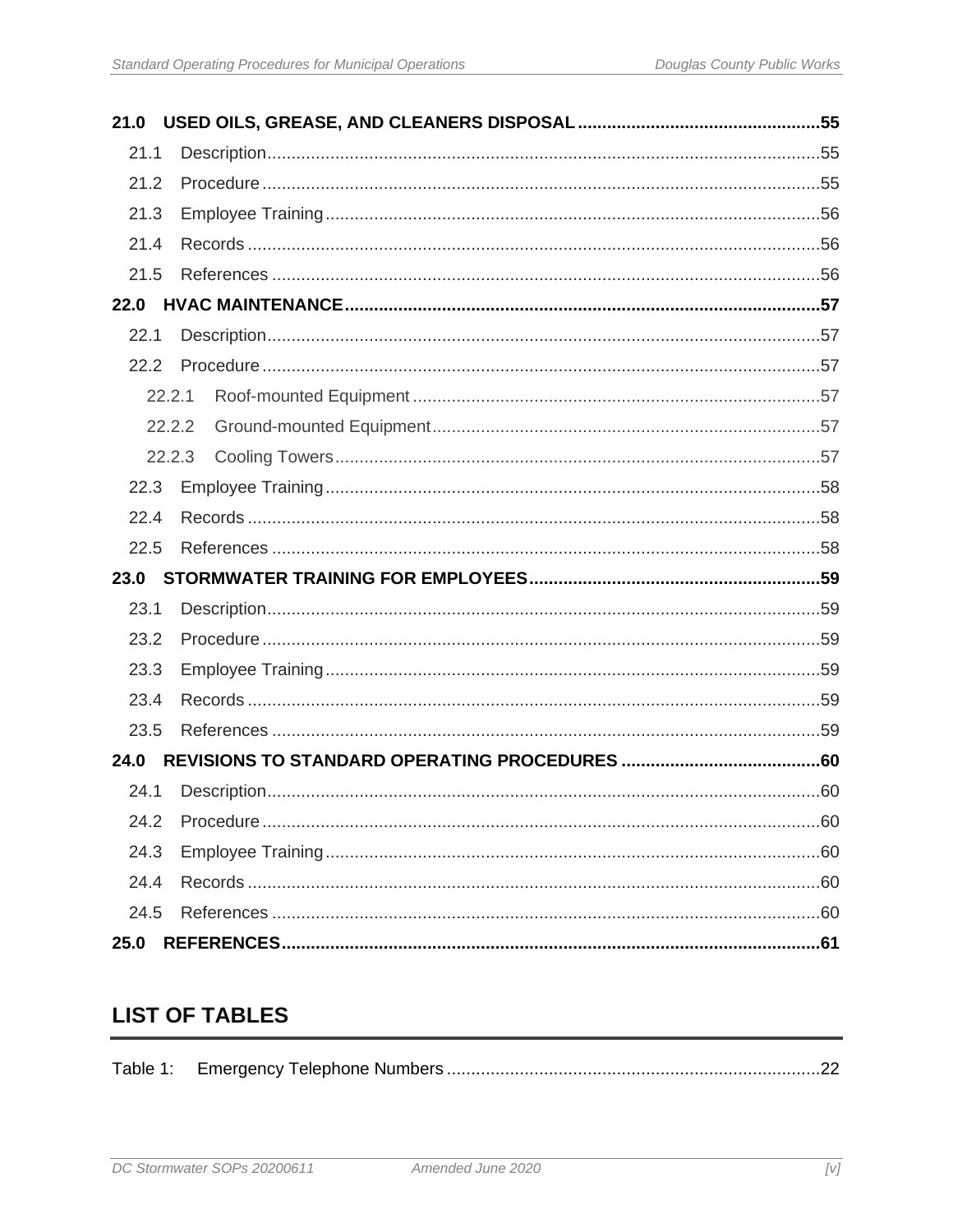## **LIST OF ACRONYMS**

| <b>BMP</b>   | <b>Best Management Practices</b>                     |
|--------------|------------------------------------------------------|
| <b>CDPHE</b> | Colorado Department of Public Health and Environment |
| <b>CDPS</b>  | Colorado Discharge Permit System                     |
| CR.          | Castle Rock                                          |
| <b>CRS</b>   | Colorado Revised Statutes                            |
| EPA          | <b>Environmental Protection Agency</b>               |
| <b>GB</b>    | Gailen Buck Service Center                           |
| <b>GESC</b>  | Grading, Erosion, and Sediment Control               |
| <b>MCM</b>   | <b>Minimum Control Measures</b>                      |
| MS4          | municipal separate storm sewer system                |
| <b>MSDS</b>  | <b>Material Safety Data Sheet</b>                    |
| <b>NPDES</b> | National Pollutant Discharge Elimination System      |
| <b>NW</b>    | Douglas County Northwest                             |
| <b>OSHA</b>  | Occupational Safety and Health Administration        |
| <b>POLS</b>  | petroleum fuels, oils and lubricants                 |
| SE           | Douglas County Southeast                             |
| <b>SOP</b>   | <b>Standard Operating Procedures</b>                 |
| <b>SPCC</b>  | <b>Spill Prevention Control and Countermeasures</b>  |
| <b>WQCD</b>  | <b>Water Quality Control Division</b>                |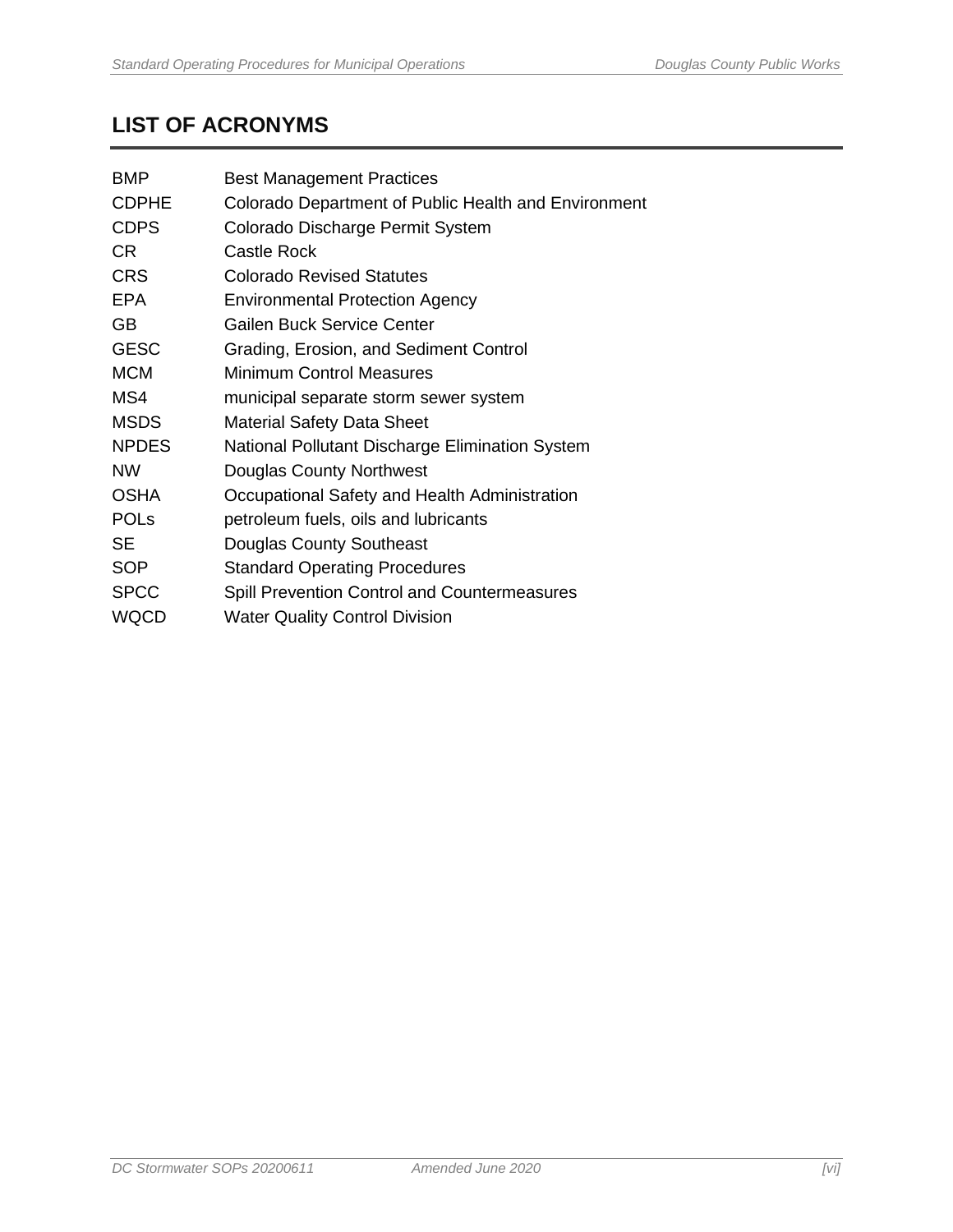## <span id="page-8-0"></span>**INTRODUCTION**

This document provides a compilation of Standard Operating Procedures (SOPs) for municipal operations, relative to hazardous materials and stormwater management activities, conducted by Douglas County personnel and contractors working for, or on behalf of, Douglas County at County-owned or operated facilities.

## <span id="page-8-1"></span>**Background**

Douglas County is a designated municipal separate storm sewer system (MS4) owner and operator under the National Pollutant Discharge Elimination System (NPDES) Phase II Stormwater Program. Within the State of Colorado, the NPDES Phase II program is administered by the Colorado Department of Public Health and Environment (CDPHE), Water Quality Control Division (WQCD). Each designated MS4 owner or operator must submit an application to the CDPHE for coverage to discharge stormwater from the MS4 to waters of the State. The coverage in the State of Colorado is granted under the Colorado Discharge Permit System (CDPS).

One of the requirements for CDPS coverage is to develop a stormwater management program that addresses six minimum control measures (MCMs), which are also known as "minimum measures". One of the six MCMs includes the requirement to develop a municipal pollution prevention or "good housekeeping" program. This document presents a summary of SOPs to be employed at applicable County facilities to reduce the potential for polluting or negatively impacting local receiving water quality from stormwater runoff.

## <span id="page-8-2"></span>**Use of this Document**

The development of these SOPs for municipal operations seeks to ensure consistent effective practices are implemented at all County-owned or operated facilities to minimize the potential for degrading local receiving water quality. These SOPs do not address issues such as worker safety, which are covered under separate work place safety regulations, including Occupational Safety and Health Administration (OSHA) standards. In no case should worker safety be compromised to conform to pollution prevention SOPs. If a procedure is described herein that contradicts allowable procedure with respect to worker safety, the deficient procedure should be revised to meet both the goals of maintaining worker safety and preventing the pollution of local receiving waters.

The SOPs described herein are not intended to be all encompassing, but rather provide a framework for improving processes at County facilities. These SOPs should be reviewed on at least an annual basis to ensure they account for changing pollution prevention/control technologies and potential changes in regulatory requirements.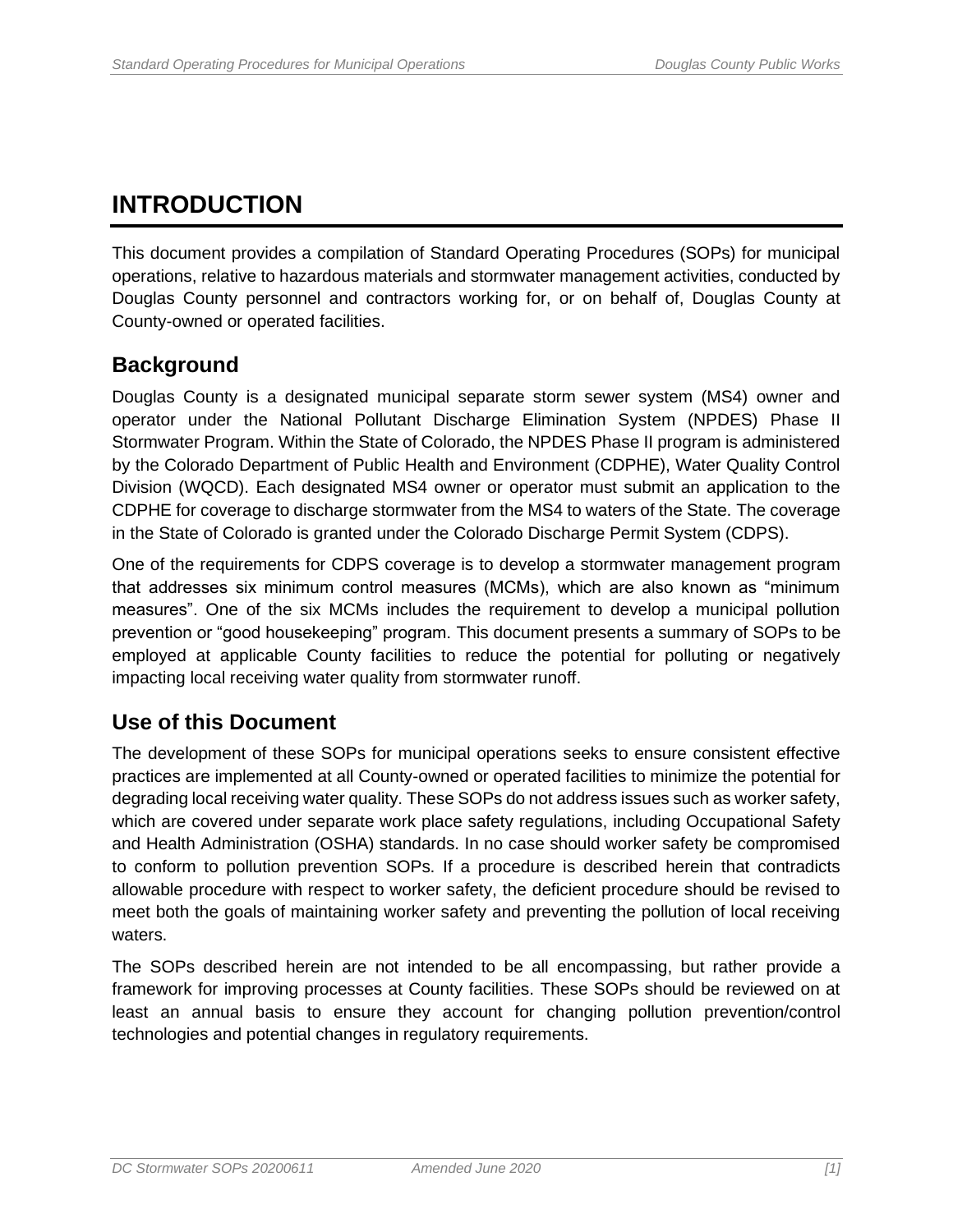## <span id="page-9-0"></span>**1.0 EQUIPMENT AND VEHICLE MAINTENANCE**

#### <span id="page-9-1"></span>**1.1 Description**

Regular maintenance of County vehicles and equipment, or County-contracted vehicles and equipment prolongs the life of the County's assets and prevents the leaking of hazardous fluids commonly associated with normal wear and tear of vehicles and equipment.

Potential pollutants generated at vehicle maintenance facilities include oil, antifreeze, brake fluid and cleaner, solvents, batteries, and fuels.

When services are contracted, this written procedure should be provided to the contractor so they have the proper operational procedures. In addition, the contract should specify that the contractor is responsible for abiding by all applicable municipal, state, and federal codes, laws, and regulations.

#### <span id="page-9-2"></span>**1.2 Procedure**

Maintenance activities should be performed inside a maintenance building unless the equipment is too large to fit inside or temporary repairs need to be made before the equipment can be moved to the maintenance building.

#### *VEHICLE STORAGE*

- $\triangleright$  Monitor vehicles and equipment closely for leaks and use drip pans as needed until repairs can be performed;
- $\triangleright$  When drip pans are used, check frequently to avoid overtopping and properly dispose of fluids; and
- ➢ Drain fluids from leaking or wrecked vehicles and from motor parts as soon as possible. Dispose of fluids properly.

#### *VEHICLE MAINTENANCE*

- $\triangleright$  Conduct routine inspections of heavy equipment and vehicles to proactively identify potential maintenance needs;
- ➢ Perform routine preventive maintenance to ensure heavy equipment and vehicles are operating optimally;
- $\triangleright$  Recycle or dispose of all wastes properly and promptly; and
- ➢ Do not dump any liquids or other materials outside, especially near or in storm drains or ditches. Sweep and pick up trash and debris as needed.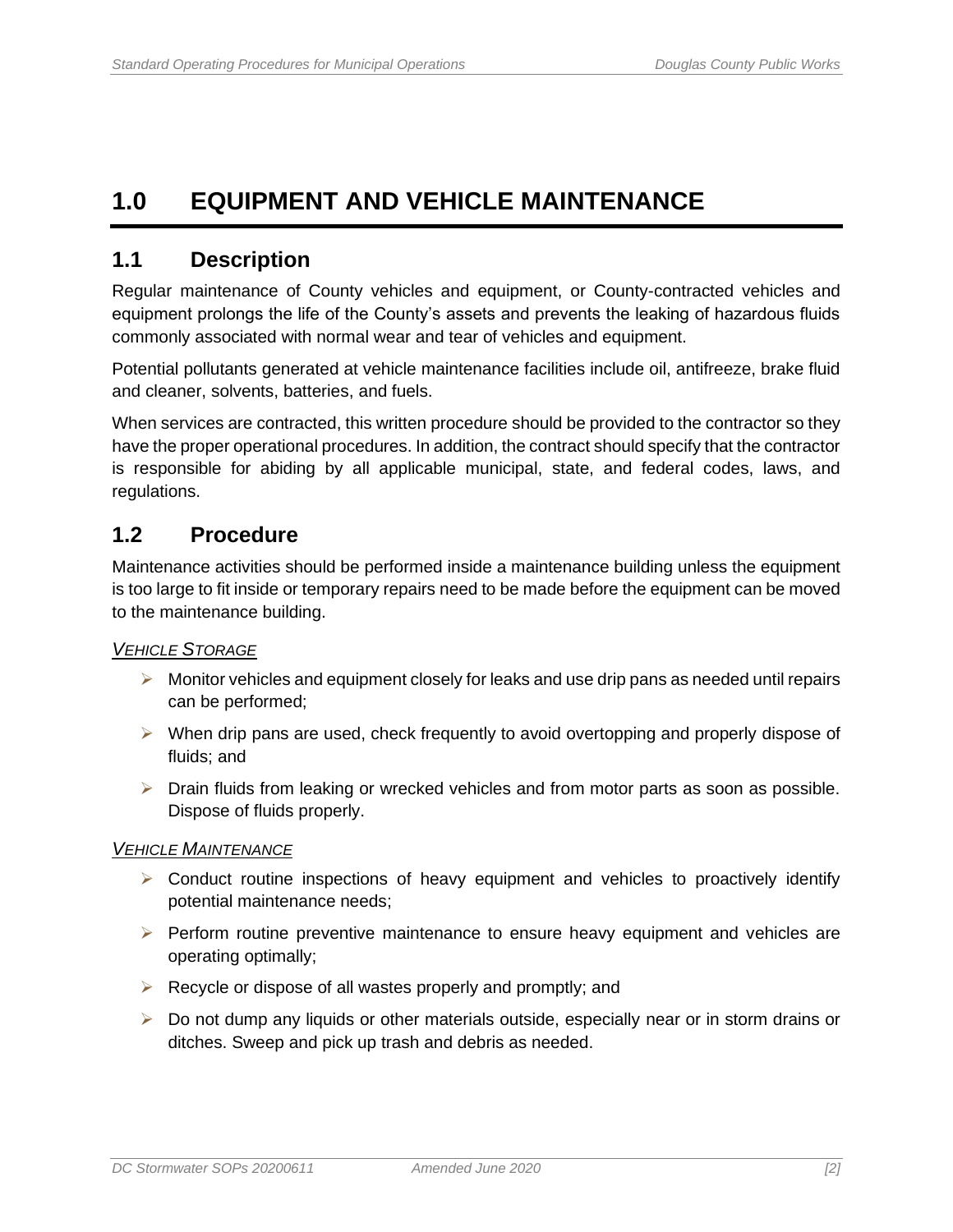#### *BODY REPAIR AND PAINTING*

- ➢ Whenever possible, conduct all body repair and painting work indoors;
- $\triangleright$  Use dry cleanup methods such as vacuuming or sweeping to clean up all metal filings, dust, and paint chips from grinding, shaving, and sanding, and dispose of the waste properly. Debris from wet sanding can be allowed to dry overnight on the shop floor, then swept or vacuumed. Never discharge these wastes to the storm or sanitary sewer system;
- $\triangleright$  Minimize waste from paints and thinners by carefully calculating paint needs based on surface area and using the proper sprayer cup size;
- $\triangleright$  Do not use water to control over-spray or dust in the paint booth unless this wastewater is collected. This water should be treated and permission granted by the wastewater treatment plant prior to discharge into the sanitary sewer system;
- $\triangleright$  Do not dispose of spray gun cleaner waste in the storm drain; and
- $\triangleright$  Use sanding tools equipped with vacuum capability (if available) to pick up debris and dust.

#### *MATERIAL MANAGEMENT*

- ➢ Store maintenance materials and waste containers (e.g., used oil and antifreeze) in labeled containers under cover or in secondary containment (e.g., double-walled tanks). Chemicals should not be combined in containers;
- ➢ All hazardous wastes must be labeled and stored according to hazardous waste regulations;
- ➢ Carefully transfer fluids from collection devices to designated storage areas as soon as possible. Do not store the transferred fluids adjacent to the containers (for example, oil drip pans with used oil in them should not be placed next to the used oil tank);
- $\triangleright$  Store new batteries securely to avoid breakage and acid spills;
- $\triangleright$  Store used batteries indoors or in secondary containment to contain potential leaks. Recycle used batteries;
- ➢ Conduct periodic inspections of storage areas to detect possible leaks;
- $\triangleright$  Do not wash or hose down storage areas except where wash water will enter the sanitary sewer as an approved discharge. Use dry clean-up methods whenever possible;
- $\triangleright$  Keep lids on waste barrels and containers, and store them indoors or under cover to reduce exposure to rain; and
- ➢ Periodically inspect and maintain all pretreatment equipment, including sumps, separators, and grease traps to ensure proper functioning.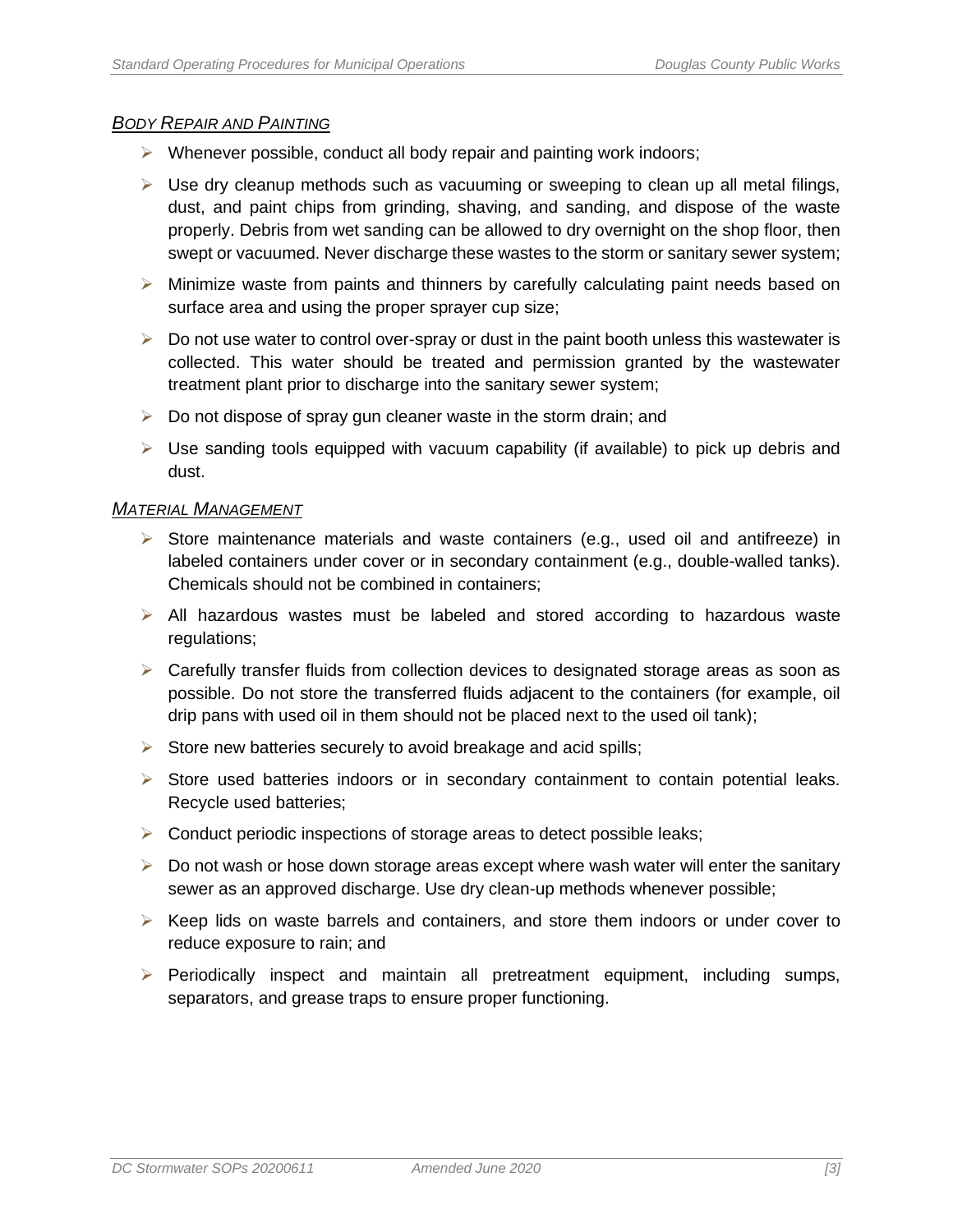#### *PARTS CLEANING*

- ➢ Use designated areas for engine, parts, or radiator cleaning. Do not wash or rinse parts outdoors. If parts cleaning equipment is not available, use drip pans or other containment to capture parts cleaning fluids;
- $\triangleright$  Use steam cleaning or pressure washing of parts whenever possible instead of solvent cleaning;
- ➢ When steam cleaning or pressure washing, only discharge wastewater to an oil/water separator connected to the sanitary sewer;
- $\triangleright$  When using solvents to clean parts, rinse and drain parts over the designated solvent tank so that fluids will not drip or spill onto the floor. Use drip boards or pans to catch excess solutions and divert them back to the tank. Allow parts to dry over the hot tank; and
- ➢ Recycle cleaning solution when it becomes too dirty to use. Never discharge cleaning waste to the sanitary sewer or storm sewer.

#### *VEHICLE AND EQUIPMENT WASHING*

- $\triangleright$  Vehicles should be washed in the County's vehicle and equipment wash area/bay or taken to a commercial car wash.
- $\triangleright$  Vehicle washing may also be accomplished with portable steam cleaning equipment, subject to each of the following conditions:
- $\triangleright$  Portable steam cleaning equipment for vehicle washing may only be used at the Douglas County Northwest (NW) Facility, the Douglas County Southeast (SE) Facility, the Gailen Buck Service Center (GB), and/or the Castle Rock (CR) Facility, respectively;
- $\triangleright$  Cleaning is limited to removal of snow, ice, mud, and dirt from the surface of the vehicles only;
- $\triangleright$  Engines and other separate parts may not be cleaned with a portable steam cleaner;
- $\triangleright$  No added chemicals or detergents are allowed to be used with the portable steam cleaning equipment;
- $\triangleright$  Vehicles being cleaned at the NW and SE Facilities must be positioned so that all runoff from the cleaning operation is directed into existing on-site stormwater quality facilities; and
- $\triangleright$  Vehicles at the CR and GB Facilities must be cleaned in the existing vehicle wash area/bay.

## <span id="page-11-0"></span>**1.3 Employee Training**

- $\triangleright$  Train employees who perform heavy equipment and vehicle maintenance on this written procedure. Information regarding how to avoid and report spills will be presented during the training; and
- ➢ Periodically conduct refresher training on the SOP for applicable employees who perform heavy equipment and vehicle maintenance.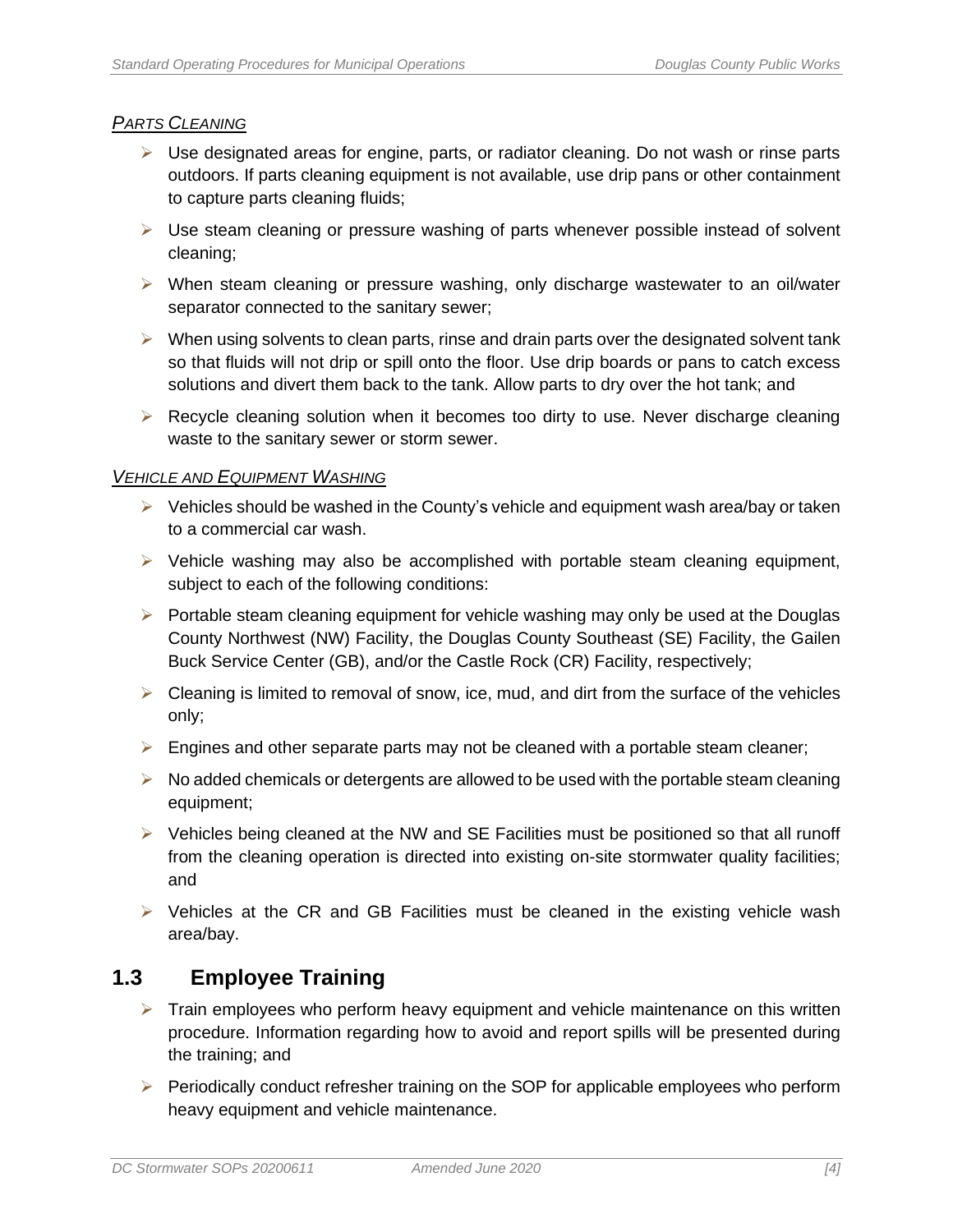Further information can be found in the Stormwater Training SOP.

## <span id="page-12-0"></span>**1.4 Records**

The following records could be used to document activities performed:

- $\triangleright$  Record of any major spills and the action taken;
- $\triangleright$  Records of employee training with sign-in sheet; and
- $\triangleright$  Heavy equipment and vehicle maintenance logs.

#### <span id="page-12-1"></span>**1.5 References**

Center for Watershed Protection, Municipal Pollution Prevention/Good Housekeeping Practices: Version 1.0, September 2008.

- City of Centennial SOP: Vehicle and Equipment Storage SOP, August 2007.
- City of Centennial SOP: Vehicle Maintenance SOP, August 2007.
- City of Centennial SOP: Vehicle Washing SOP, August 2007.
- City of Golden. Fleet Maintenance Standard Operating Procedure, 29 July 2007.
- City of Lafayette Standard Operating Procedure: Vehicle and Equipment Maintenance Repair, March 2009.
- City of Lafayette Standard Operating Procedure: Vehicle and Equipment Washing, March 2009.
- Mesa County, Municipal Operation and Maintenance Program, 4 July 2005.
- Partners for a Clean Environment. Stormwater Protection: Vehicle Repair. Spring 2009.
- USEPA Menu of BMP: Municipal Vehicle and Equipment Maintenance, cfpub.epa.gov/npdes/stormwater/menuofbmps/, accessed 27 May 2009.
- USEPA Menu of BMP: Municipal Vehicle and Equipment Washing, cfpub.epa.gov/npdes/stormwater/menuofbmps/, accessed 27 May 2009.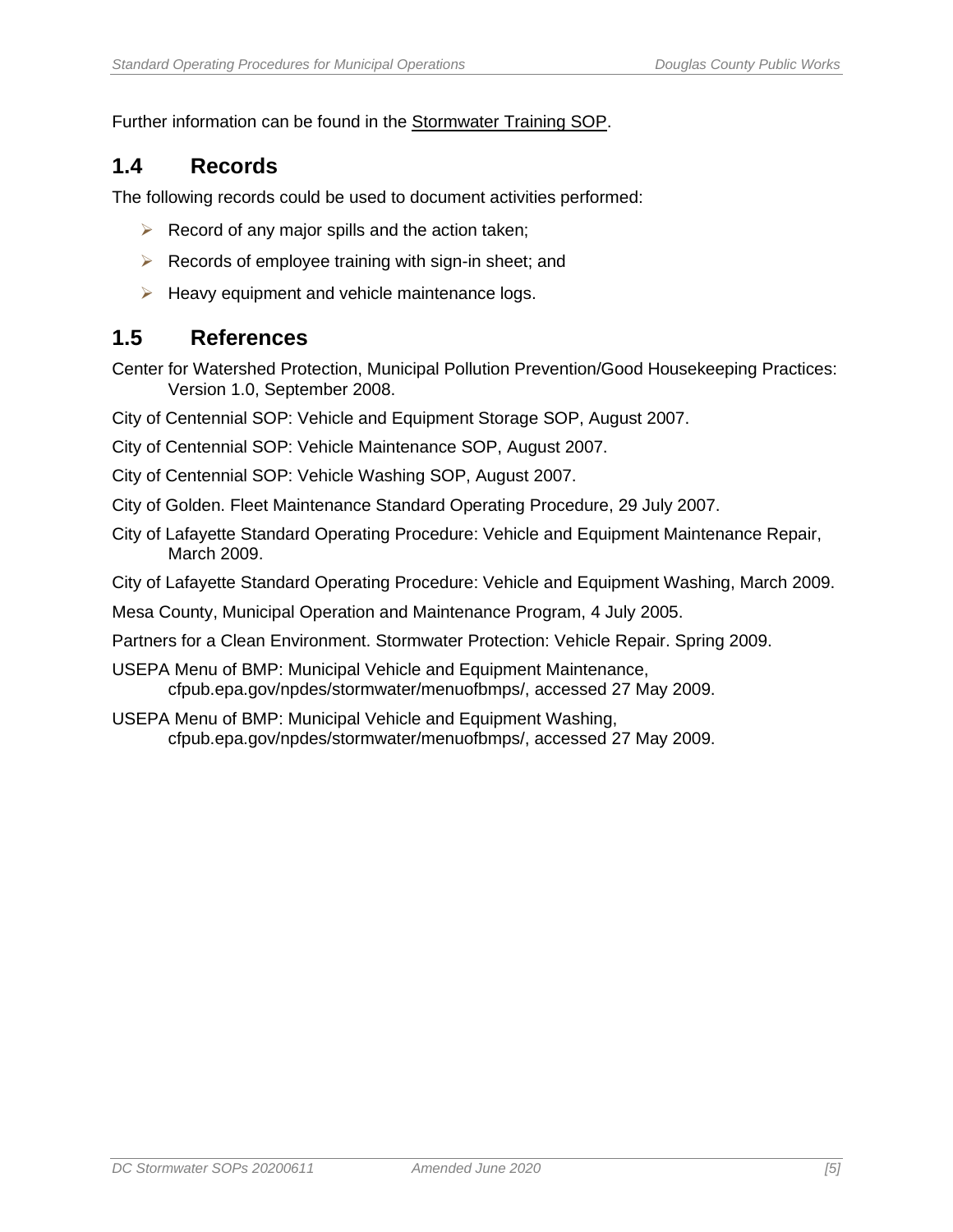## <span id="page-13-0"></span>**2.0 LARGE OUTDOOR FESTIVALS AND EVENTS**

## <span id="page-13-1"></span>**2.1 Description**

Large outdoor festivals and events operated and controlled by the County have the potential to impact stormwater quality. For clarification purposes, this SOP is intended to include events for which street closure permits are issued by the County. Potential contaminants may include trash, septage, and organics.

For organizations (non-County) requesting street closure permits, the requirements as set forth in this SOP will be communicated at the time of application. Applicants granted a street closure permit for an activity will be expected to follow the same procedures as if the event were County sponsored.

A large event would meet all of the following criteria:

- ➢ Portable toilets;
- ➢ Trash receptacles; and
- $\triangleright$  Food and beverage vendors.

When services are contracted, this written procedure should be provided to the contractor so they have the proper operational procedures. In addition, the contract should specify that the contractor is responsible for abiding by all applicable municipal, state, and federal codes, laws, and regulations.

#### <span id="page-13-2"></span>**2.2 Procedure**

*TRASH COLLECTION AND REMOVAL*

- ➢ Provide adequate trash receptacles for vendors and guests;
- ➢ Monitor and respond to leaking waste containers;
- $\triangleright$  Empty trash receptacles to prevent overflow;
- ➢ Store waste containers under cover or on grassy areas, if possible;
- $\triangleright$  Do not wash out trash receptacles unless wash water will be discharged to the sanitary sewer;
- $\triangleright$  Walk the outdoor festival and event area during and after every large event to pick up loose trash and debris. Properly dispose of this material;
- $\triangleright$  Sweep the roadway and parking lots after the large festival or event;
- ➢ Follow the Power Washing SOP for clean-up procedures (as required); and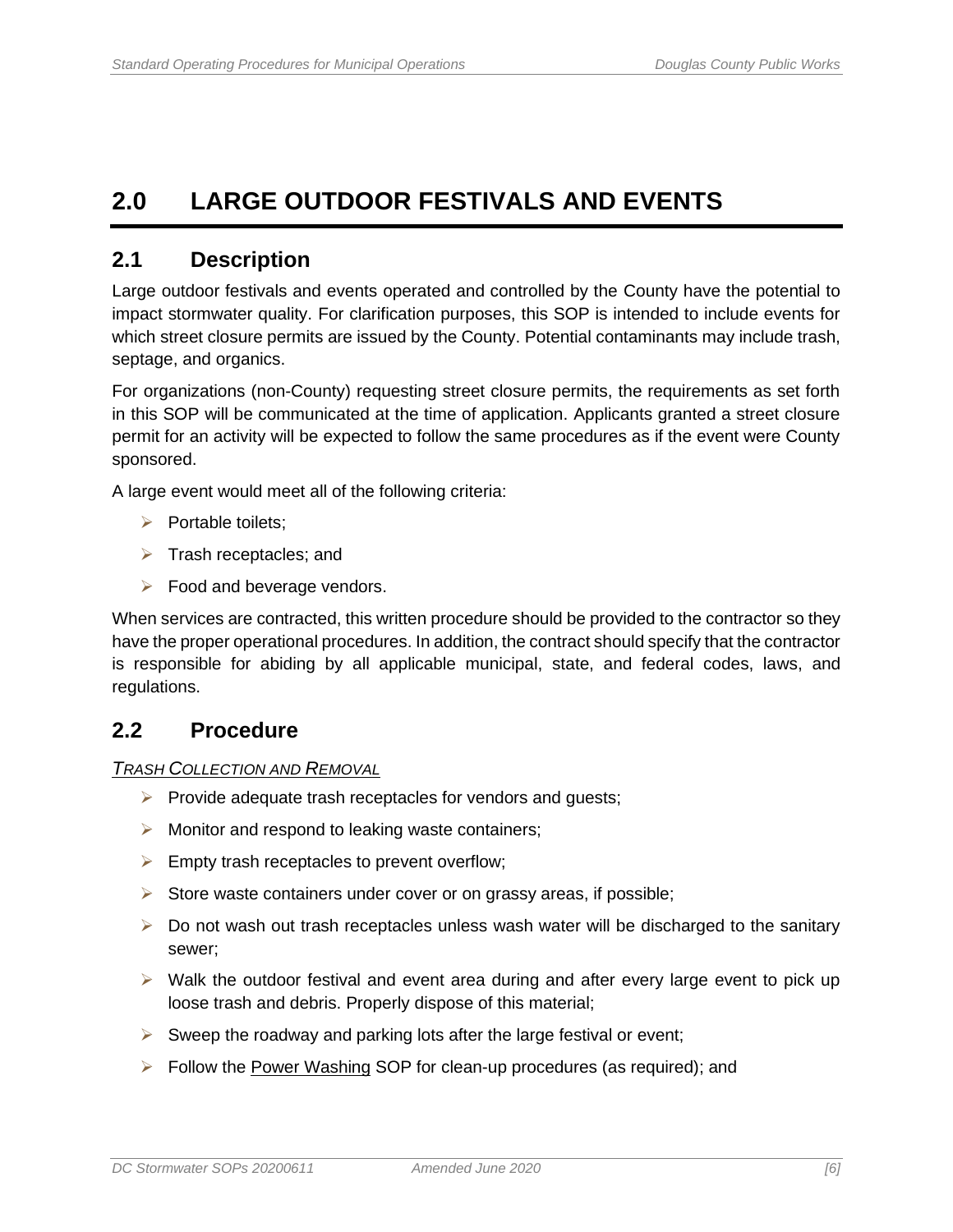➢ Follow the Spill Prevention and Response SOP. Have spill kits available and ensure that vendors understand that it is prohibited to dump any pollutants into the storm sewer system.

#### *PORTABLE TOILET SERVICE*

Portable toilets are used at most large outdoor festivals and events. All portable toilet waste is classified as septage. The County will use a licensed waste hauler to dispose of their waste for any large outdoor festival or event that has portable toilets. The units will be removed as soon as the festival or event is completed so that they do not become a nuisance or vandalized.

#### *FOOD AND BEVERAGE VENDOR WASTE*

Waste generated by food and beverage vendors is regulated by the Colorado Retail Food Rules and Regulations.

### <span id="page-14-0"></span>**2.3 Employee Training**

- $\triangleright$  Train applicable employees who perform trash collection and street sweeping and issue leases/permits for large outdoor festivals and events on this written procedure. Information on how to respond to spills will be presented during the training; and
- ➢ Periodically conduct refresher training on the SOP for applicable employees who perform trash collection and street sweeping activities.

#### <span id="page-14-1"></span>**2.4 Records**

The following records could be used to document activities performed:

 $\triangleright$  Records of employee training with sign-in sheet.

### <span id="page-14-2"></span>**2.5 References**

City of Greeley, Department of Public Works: Street Sweeping Program, June 2008.

Mesa County, Municipal Operation and Maintenance Program, 4 July 2005.

Partners for a Clean Environment. Stormwater Protection: Special Event BMPs. Spring 2009.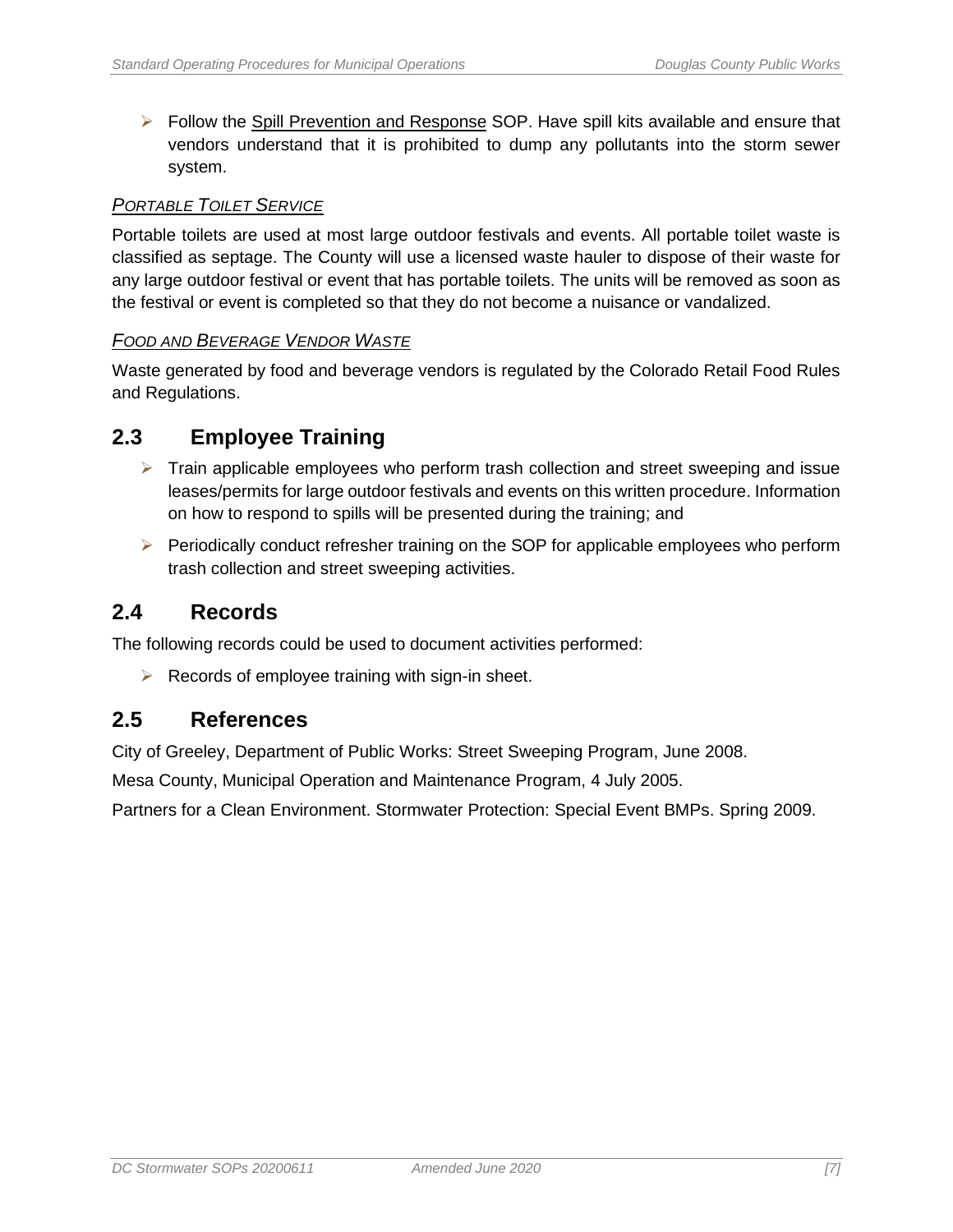## <span id="page-15-0"></span>**3.0 OUTDOOR MATERIAL STORAGE ("BULK STORAGE")**

### <span id="page-15-1"></span>**3.1 Description**

The responsible management of automotive products, fertilizers, pesticides, paints, chemicals, and other materials at a municipal facility can significantly reduce polluted stormwater runoff. All materials should be handled properly including unloading, use, storage, and disposal. Proper management of materials can also reduce the likelihood of accidental spills or releases.

Bulk storage is defined in the stormwater permit and pertains to the primary source storage (containment to be drawn from or added to) of material, including petroleum products and other chemicals and materials, such as used antifreeze and liquid deicer (magnesium chloride). Bulk fuel storage is specifically addressed in the Fuel Storage SOP. Bulk storage does not include electrical, operating, or manufacturing equipment, mobile power containers, magnesium chloride containers on trucks for application, and ancillary product piping. Bulk storage on mobile refuelers that are subject to the authority of the United States Department of Transportation, as defined in the Memorandum of Understanding between the Secretary of Transportation and the Administrator of the United States Environmental Protection Agency (EPA) dated November 24, 1971 are not subject to these requirements.

When services are contracted, this written procedure should be provided to the contractor so they have the proper operational procedures. In addition, the contract should specify that the contractor is responsible for abiding by all applicable municipal, state, and federal codes, laws, and regulations.

## <span id="page-15-2"></span>**3.2 Procedure**

*GENERAL* 

- $\triangleright$  Establish material storage and inventory controls to minimize the amount of materials used and stored;
- ➢ Periodically inspect material storage areas to ensure that all materials are being stored properly when not in use;
- $\triangleright$  Clean the material storage area when necessary using dry cleanup methods;
- $\triangleright$  Properly dispose of unused materials; and
- $\triangleright$  Store materials in a manner that reduces the potential for transport in stormwater flows.

#### *MATERIALS STORED IN CONTAINERS*

➢ Whenever possible, containerize and cover stored materials to prevent stormwater from coming in contact with materials.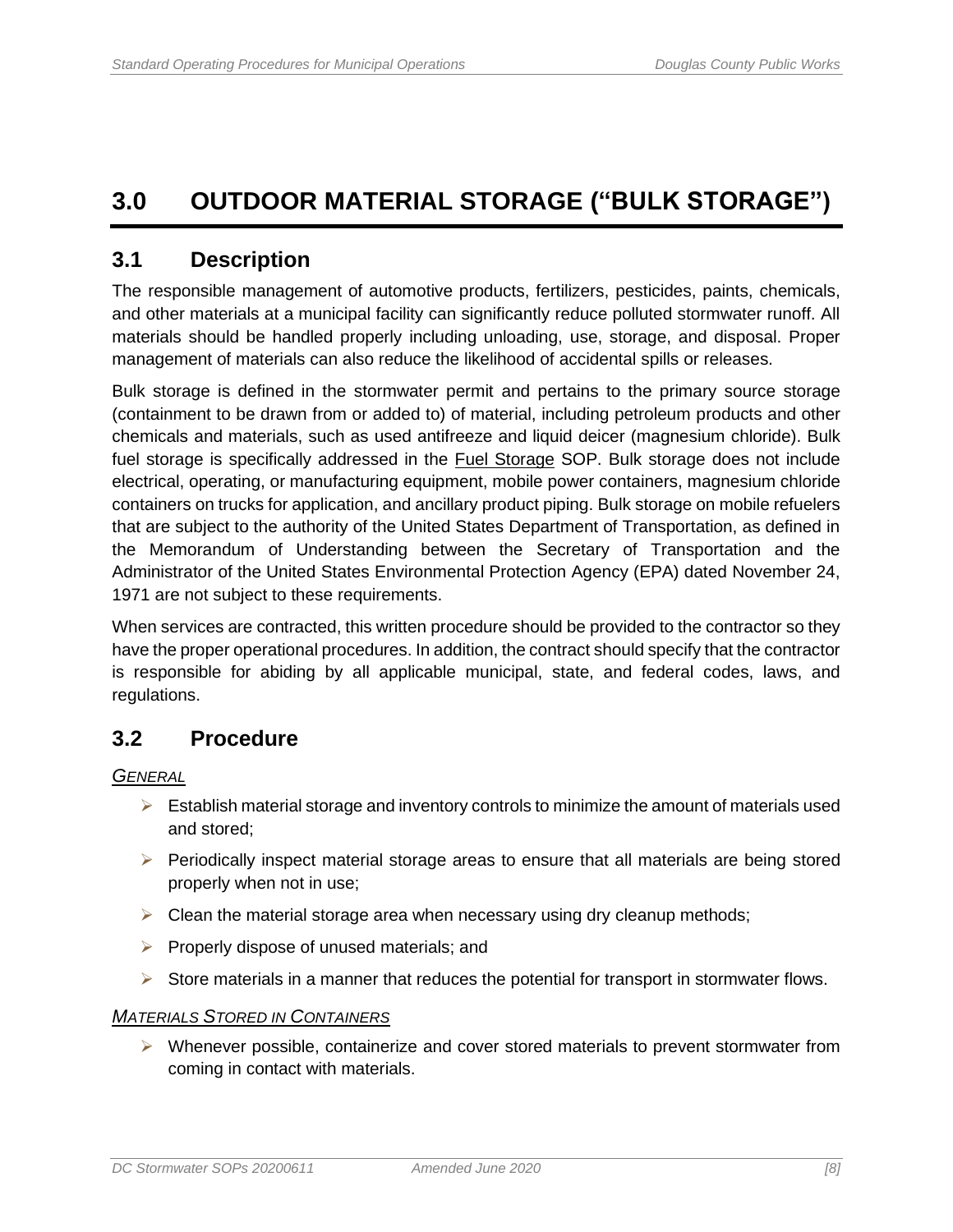- $\triangleright$  Secondary containment is required for all bulk storage structures (containers) with a capacity greater than 55 gallons. If a single containment system will be used for multiple containers, the secondary containment must have sufficient capacity to contain 10% of the combined volume of the containers or 110% of the volume of the largest individual container, whichever is greater;
- $\triangleright$  Store containers in a location where they will not be accidentally damaged by equipment or vehicles;
- $\triangleright$  Provide tight-fitting lids for all containers;
- ➢ Follow the Spill Prevention and Response SOP to respond to and clean up any spills or leaks;
- ➢ Inspect storage containers regularly for signs of leaking or deterioration;
- ➢ Replace or repair leaking storage containers;
- $\triangleright$  Use care to avoid spills when transferring materials from one container to another; and
- $\triangleright$  Use powered equipment or get assistance when moving materials to and from a storage area. Handle containers appropriately and get help if needed. Use care to prevent punctures in the containers from equipment.

#### *LOOSE MATERIALS*

- $\triangleright$  Consolidate loose material (gravel, mulch, etc.) and berm where needed to prevent runon of stormwater;
- ➢ Follow the Salt and Sand Storage procedure (below) for piles of salt and sand;
- $\triangleright$  Large inert materials such as piping and road signs can be stored outside without a protective covering. These materials do not impact stormwater quality; and
- ➢ Rusting iron is a potential source for stormwater pollution and should not come in contact with stormwater.

#### *SALT AND SAND STORAGE*

When siting a material stockpile either for temporary or long-term storage, the overall site drainage system, including stormwater controls, must be considered. For facilities with detention basins, siting material stockpiles within areas that drain to the detention basin provides a good source of secondary treatment for any material that does migrate from the stockpile. However, detention basins should not be used as a primary control due to the potential increase in maintenance activity and the decrease in facility effectiveness due to the increase in sediment loading.

- $\triangleright$  To the maximum extent practicable, material stockpiles should not be located in close proximity to storm sewer inlets. If there is insufficient space to provide a significant distance from the storm sewer inlet, inlet protection should be provided;
- $\triangleright$  The primary mechanism for transport from a material stockpile is raindrop impact, particle detachment, and transport. This migration can be limited by: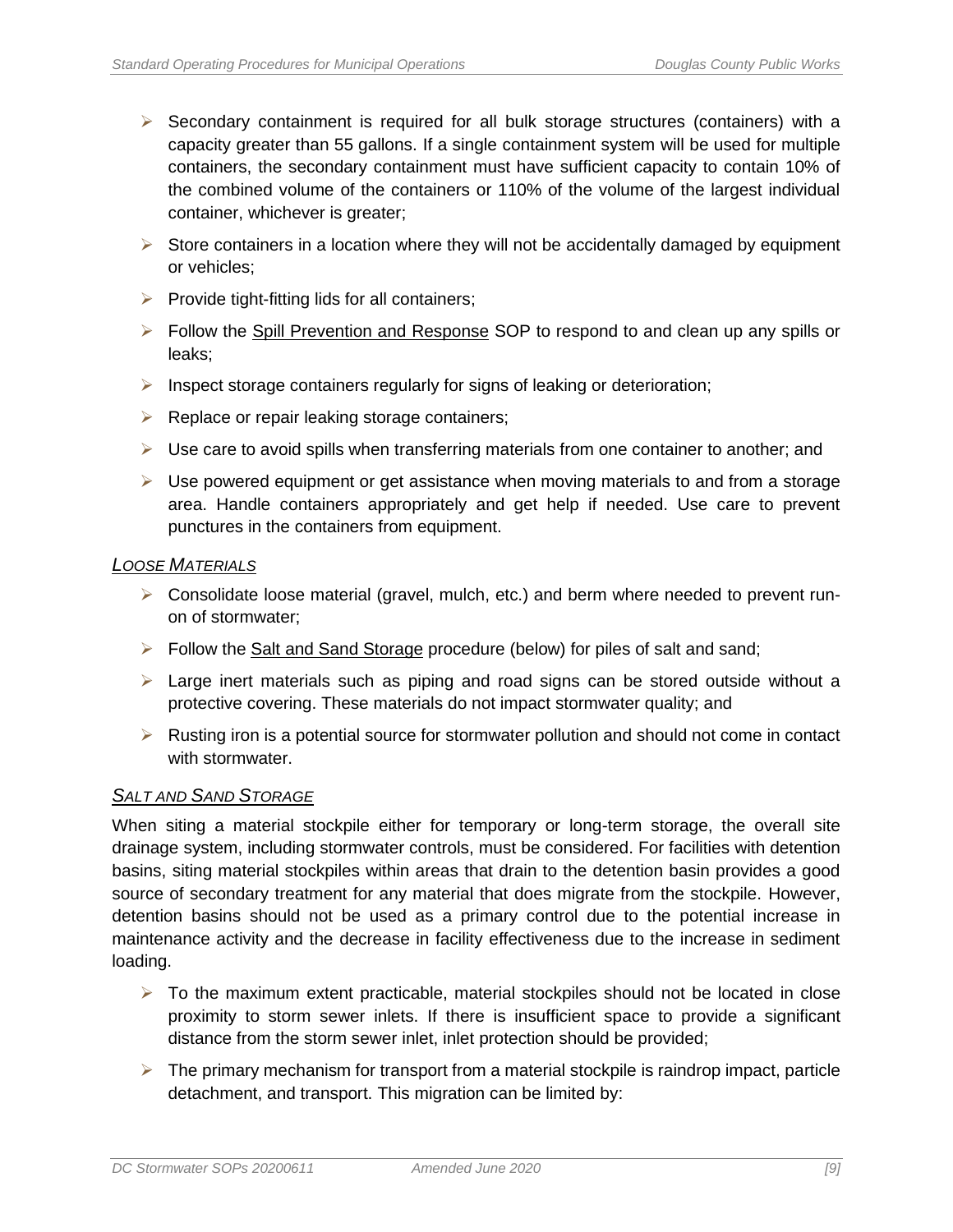- □ Preventing rainfall from directly impacting the stockpile (cover or storage beneath a roof);
- ❑ Preventing the transport of material from the stockpile (physical barrier such as a silt fence or berm, etc.); or
- □ Grading the surrounding ground surface to prevent transport away from the stockpile.

To the maximum extent practicable, salt/sand, landscaping materials, and debris from storm sewer maintenance activities that are stored outdoors should be covered. The cover can be in the form of a roof or a tarp or similar type cover.

In the absence of a cover, to the degree that the topography of the available stockpile area allows, physical barriers, such as silt fencing or concrete (Jersey) barriers should be set on the downgradient edge of the stockpile to prevent migration of stockpile material during rainfall events.

When locating a material stockpile, grading the ground below the stockpile and in the immediate vicinity to drain back toward the stockpile can also prevent material migration. This option must be carefully evaluated due to the potential for saturating the stockpiled materials if there is not a drainage outlet.

#### *HAZARDOUS MATERIALS*

- $\triangleright$  Identify all hazardous materials stored at the facility;
- ➢ Maintain a Material Safety Data Sheet (MSDS) for each hazardous chemical;
- $\triangleright$  Clearly label all containers with the name, chemical, unit number, expiration date, handling instructions, and health and environmental standards; and
- $\triangleright$  Provide special handling, storage (e.g., metal lockers), and disposal for all hazardous materials.

### <span id="page-17-0"></span>**3.3 Employee Training**

- $\triangleright$  Train applicable employees on this written procedure. Information on how to respond to spills will be presented during the training; and
- ➢ Periodically conduct refresher training on the SOP for applicable employees who perform outdoor material storage activities.

#### <span id="page-17-1"></span>**3.4 Records**

The following records could be used to document activities performed:

- $\triangleright$  Records of employee training with sign-in sheet;
- ➢ MSDSs; and
- ➢ Packing lists, purchasing records, and inventory records.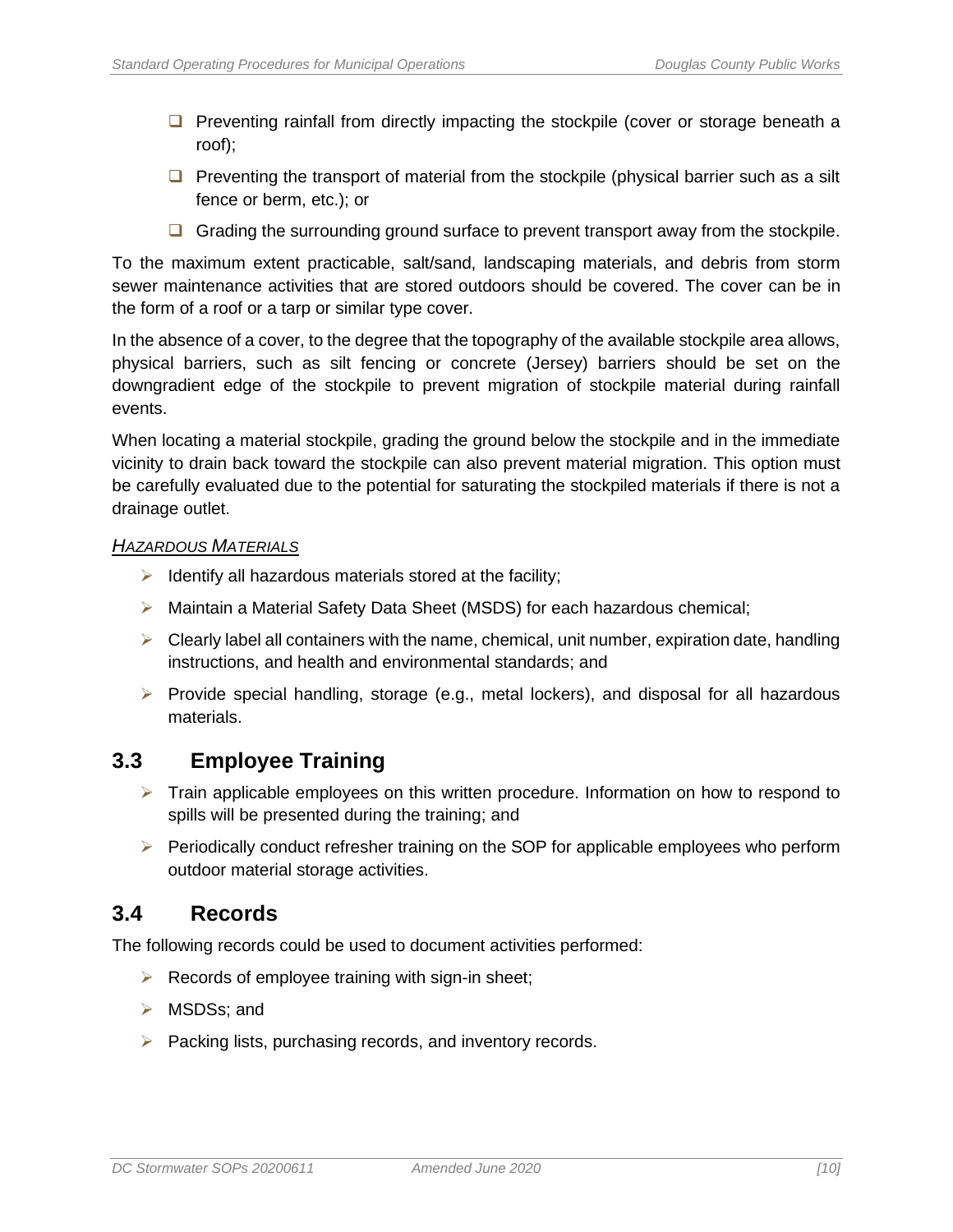## <span id="page-18-0"></span>**3.5 References**

City of Centennial SOP: Good Housekeeping, August 2007.

City of Centennial SOP: Materials Storage, August 2007.

Mesa County, Municipal Operation and Maintenance Program, 4 July 2005.

USEPA Menu of BMP: Materials Management, cfpub.epa.gov/npdes/stormwater/menuofbmps/, accessed 1 July 2009.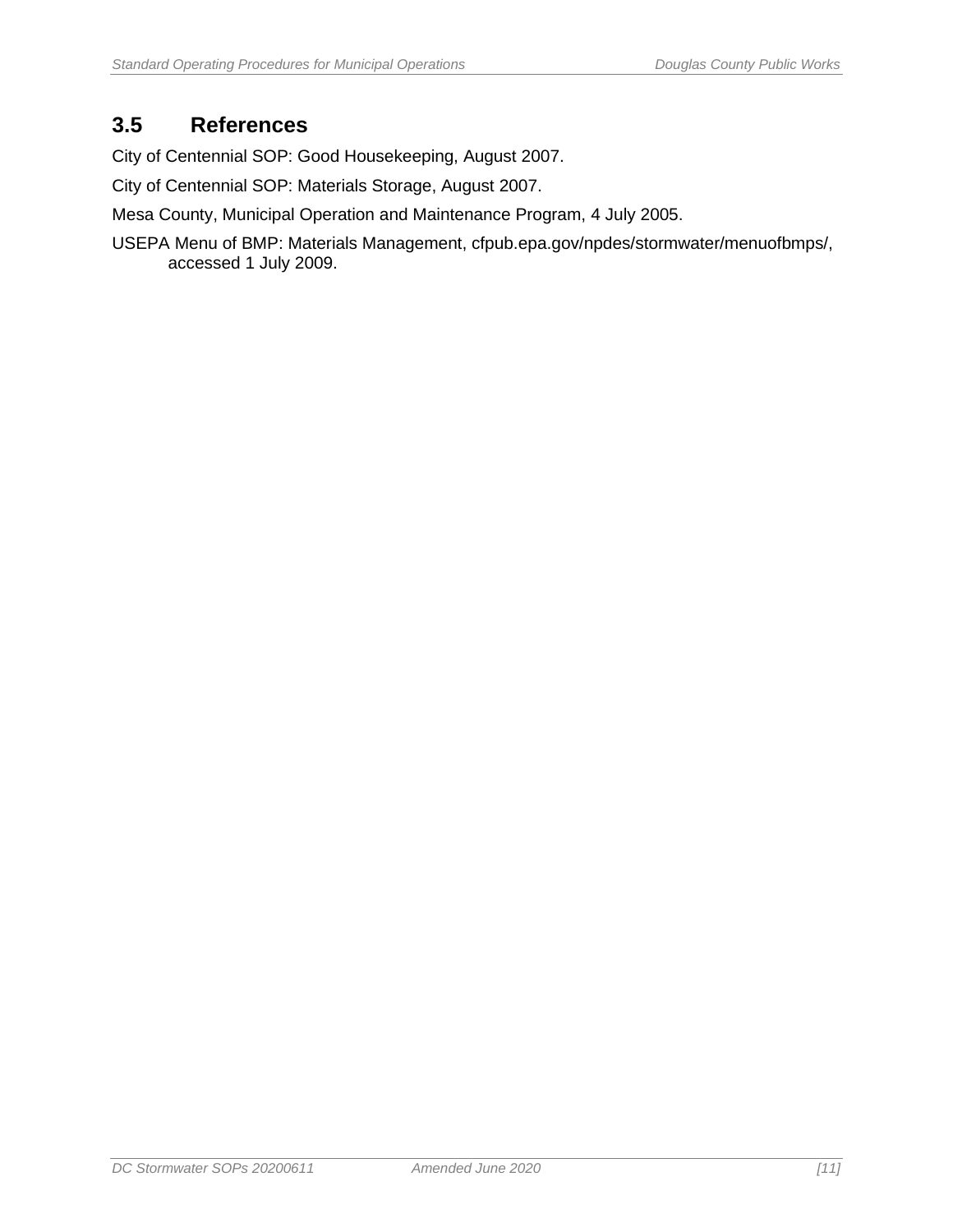## <span id="page-19-0"></span>**4.0 POWER WASHING**

### <span id="page-19-1"></span>**4.1 Description**

Wastewater from power washing must not be allowed to enter the storm sewer system and must be disposed properly. Power washing combined with proper wastewater collection can prevent or reduce fine-grained sediment particles, anti-freeze, oil, paint, or trash from polluting stormwater.

When services are contracted, this written procedure should be provided to the contractor so they have the proper operational procedures. In addition, the contract should specify that the contractor is responsible for abiding by all applicable municipal, state, and federal codes, laws, and regulations.

## <span id="page-19-2"></span>**4.2 Procedure**

#### *GENERAL*

- ➢ Use dry methods for surface pre-cleaning, such as using sorbent material on small oil spots and sweeping up trash, debris, dirt, and used sorbent before power washing;
- $\triangleright$  Minimize the amount of water used during power washing activities; and
- $\triangleright$  Avoid using cleaning products that contain hazardous substances (e.g., hydrofluoric acid, muriatic acid, sodium hydroxide, bleach) that can turn wastewater into hazardous waste.

#### *WASTEWATER COLLECTION*

- $\triangleright$  Identify the locations of all storm drains in the area and place inlet protection or drain covers at all locations, as needed;
- $\triangleright$  Locate high and low spots on the property to determine the area where wastewater will be pooled for collection;
- $\triangleright$  Equipment to contain and collect wastewater generated by power washing includes: vacuum pumps, booms, berms, portable containment areas, weighted storm drain covers, inflatable plumber's plugs, oil and water separators, holding tanks, portable sump pumps, hoses, and absorbent pads;
- ➢ Avoid mixing non-hazardous wastewater with wastewater known to contain hazardous substances or hazardous levels of pollutants. Mixing these wastes may increase the characteristic and/or total volume of waste, resulting in more expensive disposal and additional regulatory requirements;
- ➢ Place an oil-absorbent mat or pad on top of collected wastewater to help reduce ("skim") the amount of oil re-deposited on the surface of the collection area;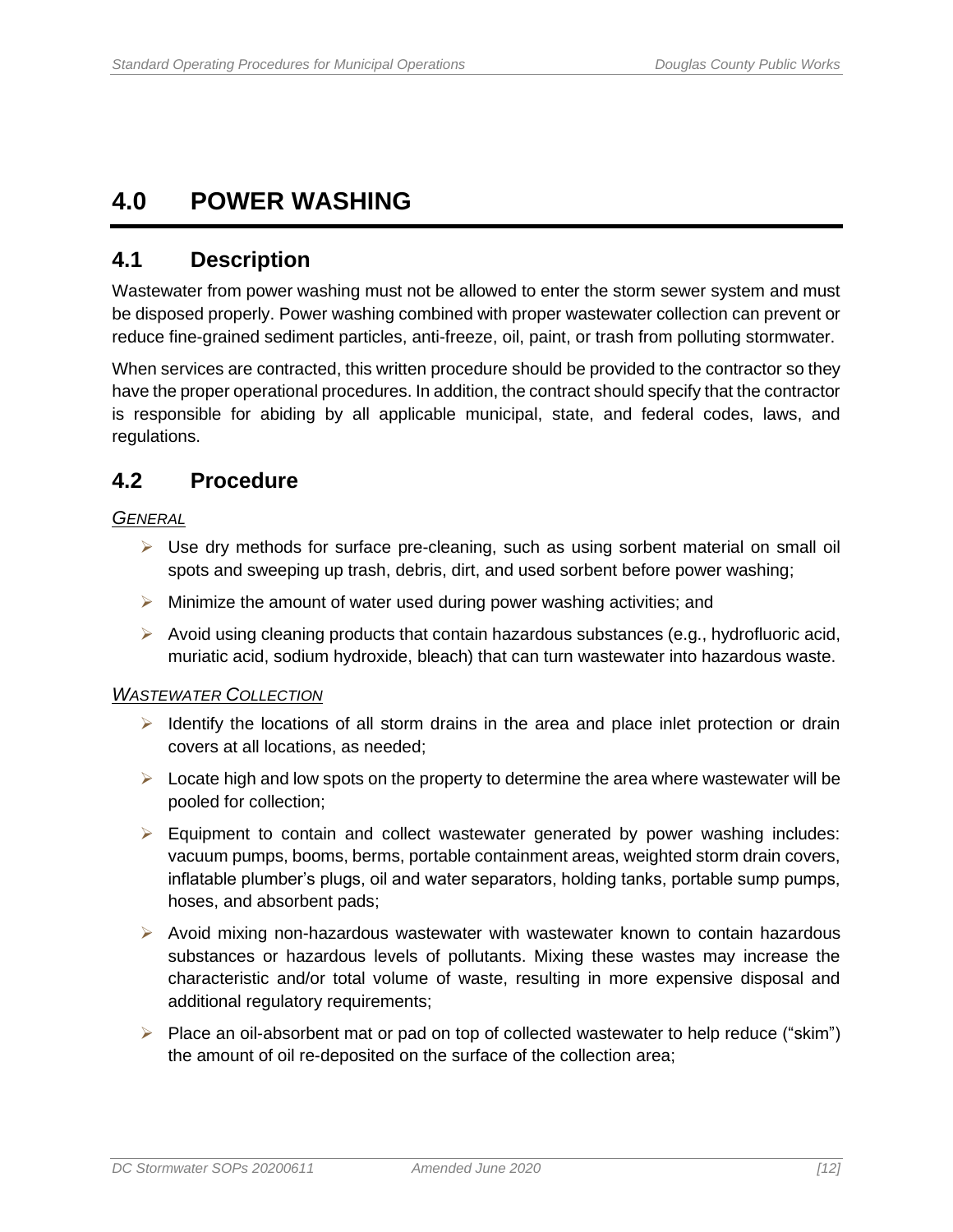- ➢ Wastewater can be filtered through an oil absorbent boom or oil/water separator and a filter to decrease the concentration of oil in the liquid and the amount of solids in the wastewater; and
- $\triangleright$  Once wastewater has been collected, visible solids remaining in the collection area after liquids have evaporated must be swept up and properly disposed to prevent future discharges to the storm sewer system.

#### *WASTEWATER DISPOSAL*

- $\triangleright$  Do not dispose of power washing wastewater into the storm sewer system;
- $\triangleright$  Power washing wastewater may be disposed in an inside drain connected to the sanitary sewer system with the permission of the wastewater treatment plant (may require a permit) and the facility owner where the work is being performed. Collected wastewater can also be discharged to the sanitary sewer system at the power washer's place of business with the permission of the wastewater treatment plant, or can be taken directly to a wastewater treatment plant;
- $\triangleright$  Do not remove sewer manhole covers to dispose of wastewater to the sanitary sewer system without prior approval; and
- $\triangleright$  Power washing wastewater may be discharged to landscaped areas if it is not harmful to vegetation, there is no ponding, and there is no runoff from the site to the storm sewer system.

### <span id="page-20-0"></span>**4.3 Employee Training**

- $\triangleright$  Train employees who perform power washing activities on this written procedure. Information regarding how to avoid and report spills will be presented during the training; and
- ➢ Periodically conduct refresher training on the SOP for employees who perform power washing.

### <span id="page-20-1"></span>**4.4 Records**

The following records could be used to document activities performed:

- $\triangleright$  Records of employee training with sign-in sheet; and
- $\triangleright$  List of power washing activities and departments responsible for conducting power washing.

#### <span id="page-20-2"></span>**4.5 References**

City of Fort Collins, Regulatory and Government Affairs Division, *Power Washing Guidance*, no date.

City of Golden*, BMPs for Pressure Washing,* January 2004.

Partners for a Clean Environment, Water Protection Guide: Pressure Washers, no date.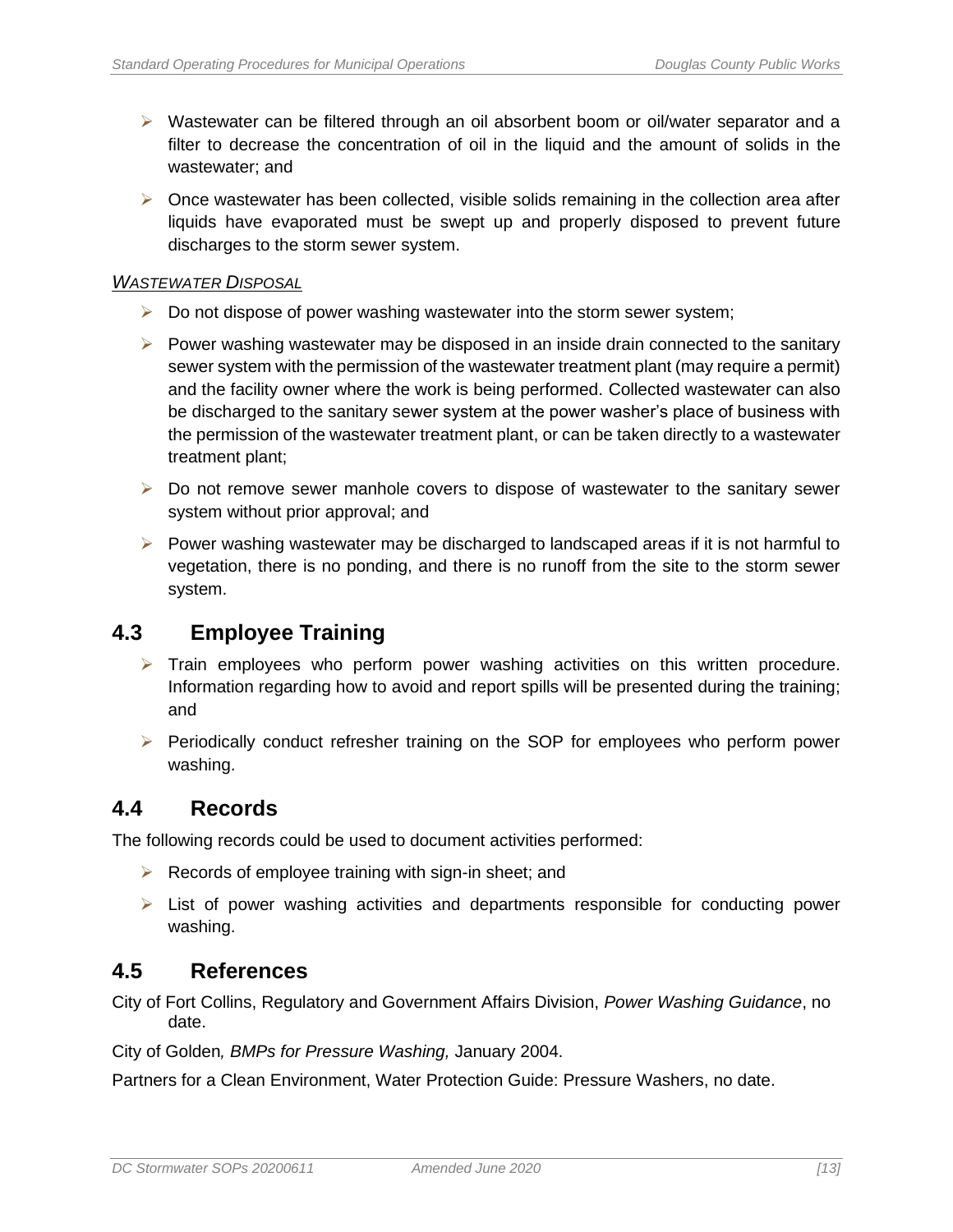Colorado Department of Public Health and Environment, *Discharge of Process Wastewater from Power Washing Operations*, no date.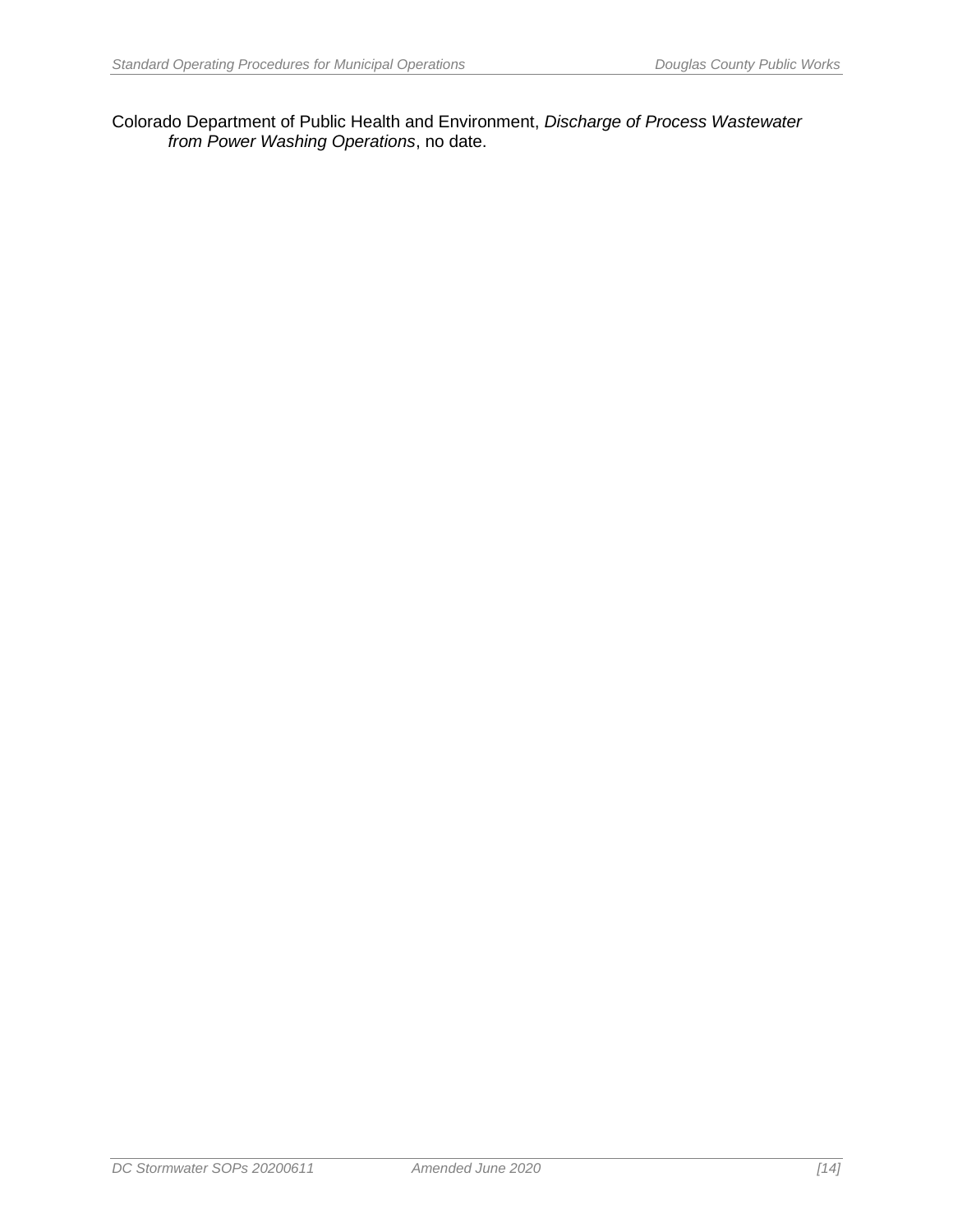## <span id="page-22-0"></span>**5.0 SNOW AND ICE CONTROL**

### <span id="page-22-1"></span>**5.1 Description**

Deicers can contaminate surface and ground water and damage vegetation adjacent to roadways. Salt will change the chemical balance of local waterways and sand can be picked up by stormwater resulting in higher dissolved and suspended sediment loads in waterways. Sand also presents an air quality concern.

When services are contracted, this written procedure should be provided to the contractor so they have the proper operational procedures. In addition, the contract should specify that the contractor is responsible for abiding by all applicable municipal, state, and federal codes, laws, and regulations.

### <span id="page-22-2"></span>**5.2 Procedure**

#### *PLOWING*

- $\triangleright$  Inspect plowing equipment for leaks prior to use. Follow the Equipment and Vehicle Maintenance SOP for responding to leaking vehicles;
- $\triangleright$  Take care when connecting or releasing plow shovels and clean up any hydraulic fluid that may leak onto the pavement following the Spill Prevention and Response SOP;
- $\triangleright$  Wash snow removal equipment only at approved washing stations following the Equipment or Vehicle Maintenance SOP; and
- $\triangleright$  Do not pile snow in front of storm sewer inlets to allow inflow of snowmelt runoff.

#### *DEICER APPLICATION - ROADWAYS*

- $\triangleright$  Apply only the recommended amount of deicer to roadways;
- $\triangleright$  Spreaders should be calibrated at the beginning of each season and inspections for maintenance or repair should be conducted after each storm; and
- $\triangleright$  As soon as weather conditions allow, follow-up with street sweeping to remove remaining deicer from roadways.

#### *DEICER APPLICATION – WALKWAYS*

- ➢ Apply only the recommended amount of deicer to walkways;
- $\triangleright$  Use hand spreaders to ensure uniform distribution of deicing product to walkway surface; and
- $\triangleright$  As soon as weather conditions allow and the ice has melted, sweep up the excess product and dispose of it in an approved waste receptacle.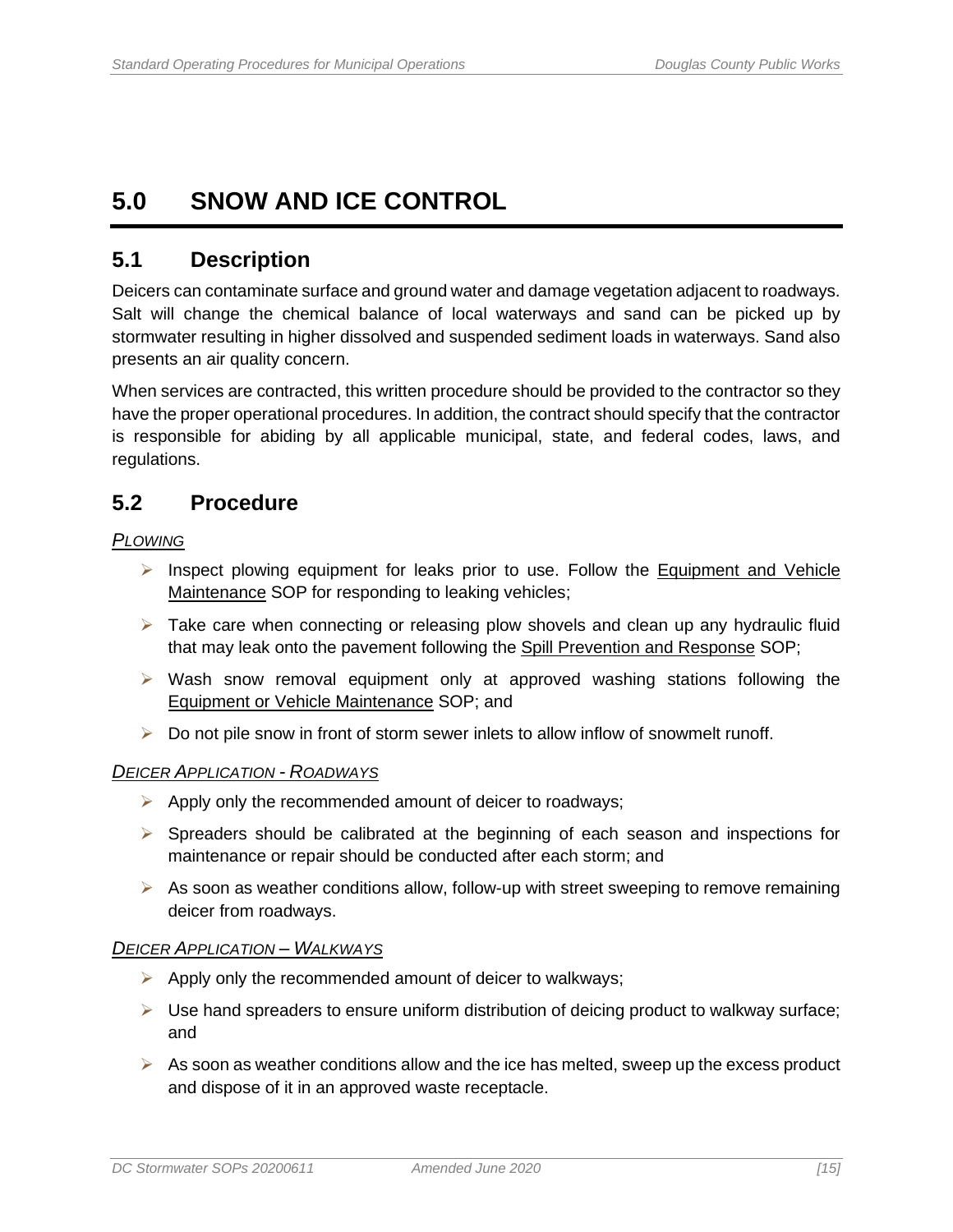#### *ICE CUTTING*

➢ Gutters and storm sewer inlets should be cleared of ice to allow drainage of snowmelt or ice-melt.

## <span id="page-23-0"></span>**5.3 Employee Training**

- $\triangleright$  Train employees who are involved in snow and ice control on this written procedure. Information regarding proper storage practices and how to prevent and report spills will be presented during the training; and
- ➢ Periodically conduct refresher training on the SOP for employees who are involved in snow and ice control.

#### <span id="page-23-1"></span>**5.4 Records**

The following records may be used to document activities performed:

- $\triangleright$  Record of any major spills and the action taken; and
- $\triangleright$  Records of employee training with sign-in sheet.

#### <span id="page-23-2"></span>**5.5 References**

City of Centennial SOP: Snow Removal SOP, August 2007.

City of Golden, Snow and Ice Control Action Plan, Winter 2008-2009.

City of Greeley: Snow and Ice Control Plan, No Date.

City of Lafayette SOP: Salt Chemical Storage SOP, March 2009.

Mesa County, Municipal Operations and Maintenance Program, July 2005.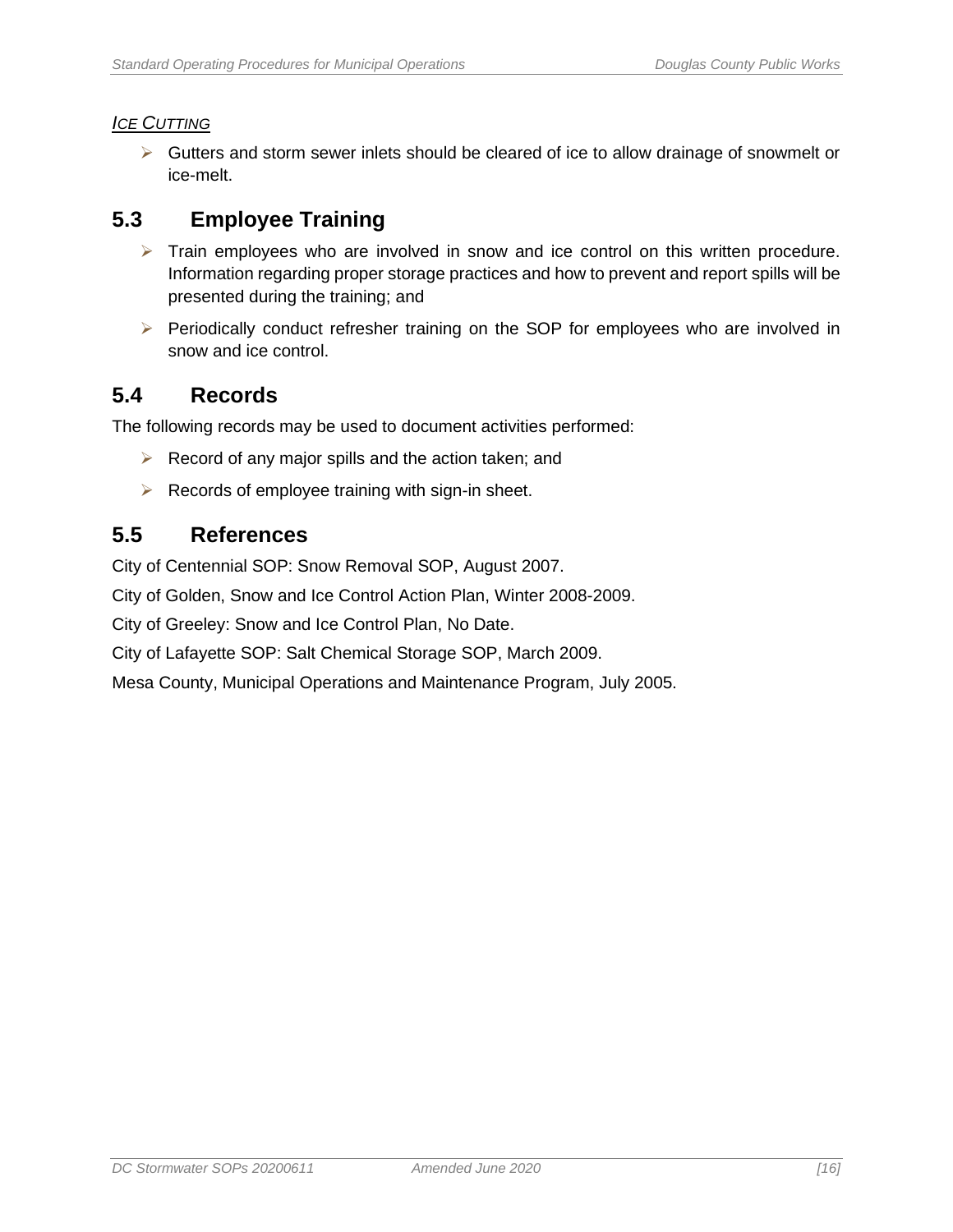## <span id="page-24-0"></span>**6.0 SNOW STORAGE**

#### <span id="page-24-1"></span>**6.1 Description**

Snow may have to be stored during major winter storms to increase street accessibility. It is possible for pollutants such as sediment, organics, oil, and grease to be concentrated at snow storage locations and to impact stormwater quality.

When services are contracted, this written procedure should be provided to the contractor so they have the proper operational procedures. In addition, the contract should specify that the contractor is responsible for abiding by all applicable municipal, state, and federal codes, laws, and regulations.

## <span id="page-24-2"></span>**6.2 Procedure**

#### *SNOW STORAGE*

- ➢ Snow should be stored away from storm sewer inlets and waterways;
- $\triangleright$  When possible, snow should be stored on a pervious surface to allow infiltration;
- $\triangleright$  Snowmelt runoff should be routed through a best management practice (BMP) (e.g., extended detention basin, oil/water separator, vegetated buffer) prior to reaching a water body; and
- $\triangleright$  Sweep or vacuum impervious snow storage areas once snow has melted.

## <span id="page-24-3"></span>**6.3 Employee Training**

- $\triangleright$  Train employees who are involved with snow storage on this written procedure. Information regarding proper storage practices and how to prevent and report spills will be presented during the training; and
- ➢ Periodically conduct refresher training on the SOP for employees who are involved with snow storage activities.

### <span id="page-24-4"></span>**6.4 Records**

The following records could be used to document activities performed:

 $\triangleright$  Records of employee training with sign-in sheet.

### <span id="page-24-5"></span>**6.5 References**

City of Centennial SOP: Snow Removal SOP, August 2007.

City of Golden SOP: Snow Storage SOP, No Date.

City of Lafayette SOP: Snow Disposal SOP, March 2009.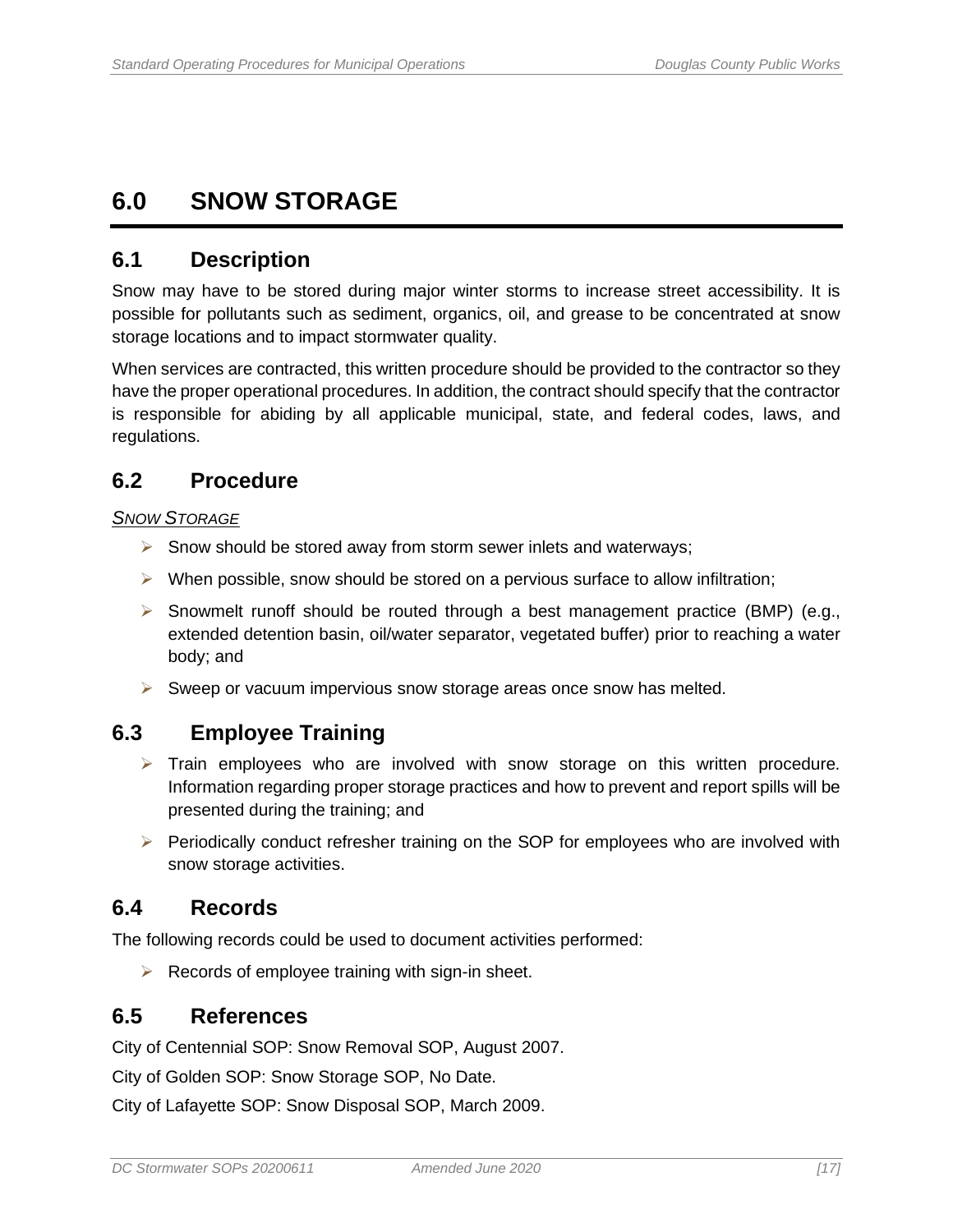## <span id="page-25-0"></span>**7.0 SPILL PREVENTION AND RESPONSE**

## <span id="page-25-1"></span>**7.1 Description**

Due to the type of work and the materials involved, many activities that occur either at a municipal facility or as part of municipal operations have the potential for accidental spills. Some municipal facilities operate under Spill Prevention Control and Countermeasures (SPCC) Plans that include procedures for spill response related to petroleum fuels, oils, and lubricants (POLs). Proper spill response planning and preparation enables employees and contractors to effectively respond to problems and minimize the discharge of pollutants to the storm sewer system. Douglas County is required under the MS4 General Permit to create and implement an Illicit Discharge Detection and Elimination (IDDE) Program designed to address any non-stormwater discharges to the storm sewer system.

When services are contracted, this written procedure should be provided to the contractor so they have the proper operational procedures. In addition, the contract should specify that the contractor is responsible for abiding by all applicable municipal, state, and federal codes, laws, and regulations.

### <span id="page-25-2"></span>**7.2 Procedure**

#### *SPILL PREVENTION*

- $\triangleright$  Keep work areas neat and well organized;
- ➢ Maintain a Material Safety Data Sheet (MSDS) for each hazardous chemical. Follow the Outdoor Material Storage SOP (Section 3.0 in this Manual);
- $\triangleright$  Provide tight fitting lids for all containers;
- $\triangleright$  Keep containers clearly and properly labeled. Labels should provide name and type of substance, stock number, expiration date, health hazards, handling suggestions, first aid information, and, when applicable (i.e., after use), whether the contents are "used" and to be recycled or "hazardous waste" and to be disposed properly;
- ➢ Store containers, drums, and bags away from direct traffic routes to prevent accidental spills;
- $\triangleright$  Inspect storage containers regularly for signs of leaking or deterioration;
- ➢ Replace or repair leaking storage containers;
- $\triangleright$  Use care to avoid spills when transferring materials from one container to another;
- ➢ Use powered equipment or get assistance when moving materials to and from a storage area. Use care to prevent puncturing containers with the equipment;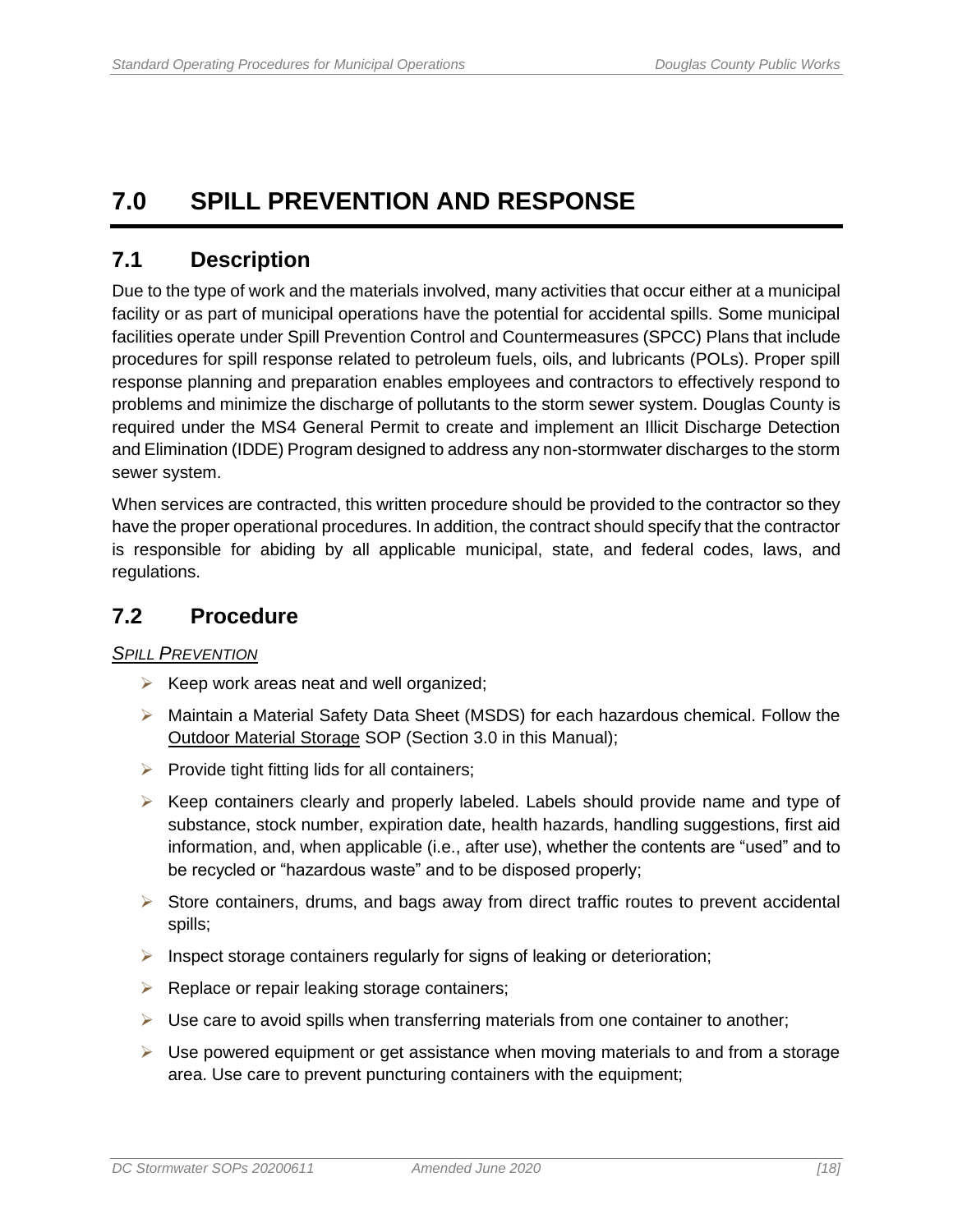- ➢ Do not wash down or hose down any outdoor work areas or trash/waste container storage areas except where wash water is captured and discharged into the sanitary sewer (if approved);
- $\triangleright$  Conduct periodic inspections to ensure that materials and equipment are being handled, disposed/recycled, and stored correctly;
- $\triangleright$  Provide adequate spill kits or lockers with sufficient equipment and supplies necessary for each work area where the potential for spills or leaks exists;
- $\triangleright$  Inspect each spill kit or locker regularly and after each spill response. Replace any spent supplies or repair any equipment that is worn or not suitable for service; and
- $\triangleright$  Stock adequate personal protective equipment.

#### *SPILL RESPONSE*

#### **Safety**

Consider safety at all times. Anticipate and avoid all likely hazards. Never approach, contact, or sample an unknown substance. If a highly toxic or flammable substance is discovered, staff should leave the immediate area and contact the appropriate identified response authority, such as the fire department. If there is any question about a substance, contact the appropriate identified response authority or other designated representative.

#### **Procedures**

- $\triangleright$  Stop the leading edge of the spill. Block or divert the spill to avoid discharge to the storm sewer system and to minimize the area requiring clean up;
- $\triangleright$  Determine the source of the spill and stop the spill at its source by closing a valve, plugging a leak, or setting a container upright. Transfer material from a damaged container to prevent additional spillage;
- $\triangleright$  Identify the material and volume spilled. Contact the appropriate identified response authority or other designated representative if you cannot identify the material and its properties;
- $\triangleright$  Before initiating any type of cleanup activity, refer to the applicable MSDS(s) to determine appropriate personal protective equipment, such as gloves and safety glasses and appropriate cleanup methods;
- $\triangleright$  Clean up spills immediately to prevent spreading of wastes by wind, rain, and vehicle traffic and potential safety hazards;
- $\triangleright$  Use sand absorbents or socks, pillows, or pads to quickly capture spilled liquid and properly dispose of all clean-up materials. Use dry clean-up methods only (do not use water to "wash down" any remaining spilled product);
- ➢ Notify the Douglas County Engineering Stormwater Group [\(stormwater@douglas.co.us\)](mailto:stormwater@douglas.co.us) for any spills that enter an inlet, pond, open channel, or any other stormwater conveyance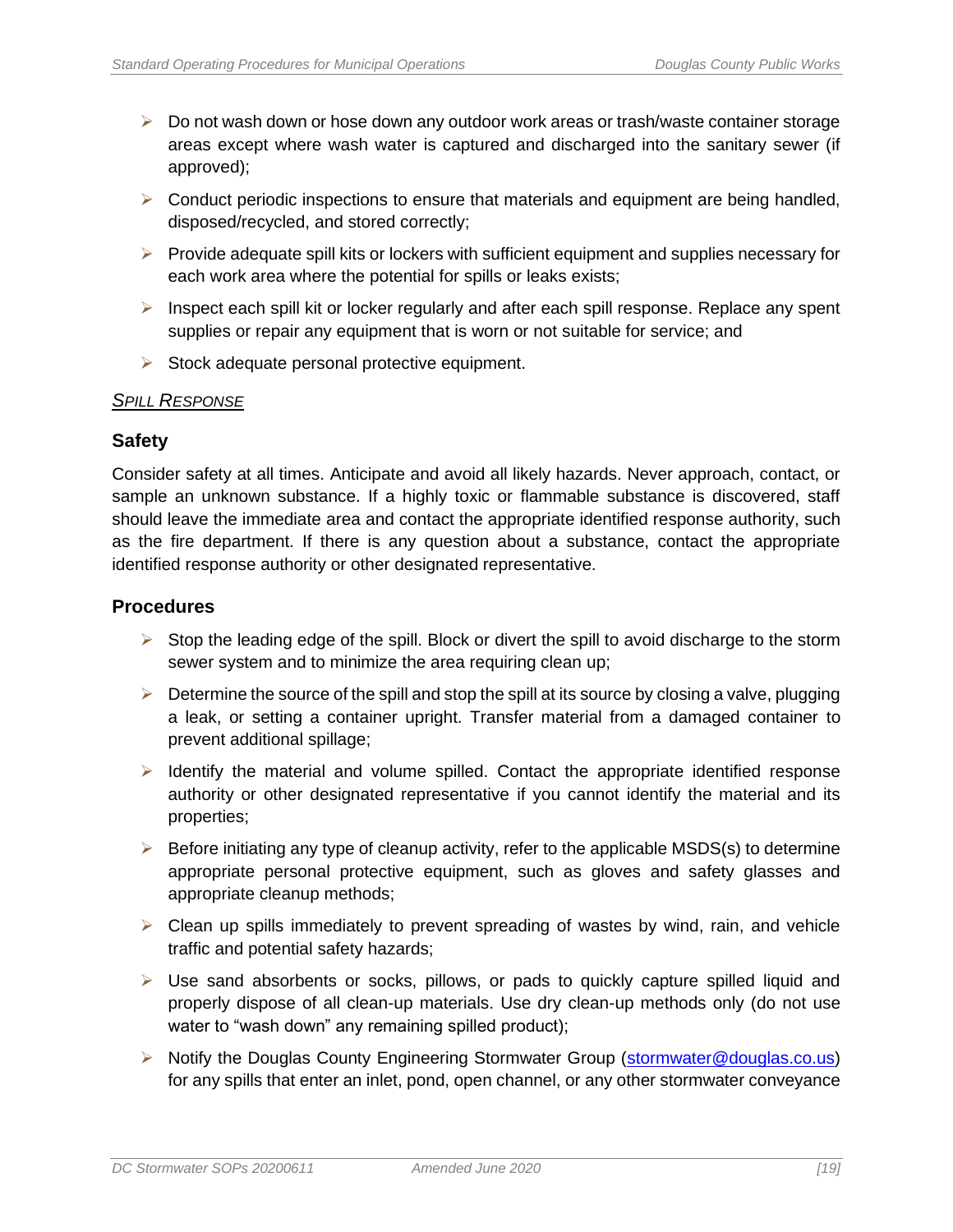#### feature. *Incidental spills that are spot-cleaned do not require notification to the Engineering Stormwater Group*; and

➢ Complete all necessary reporting requirements, including completing the **Spill Notification Form** (if required), located at the end of this Section.

### <span id="page-27-0"></span>**7.2.1 Minor Spill Response**

A "Minor Spill Response" is defined as one that poses no significant threat to human health or the environment. These spills generally involve an identified (reasonably known) material, a spilled volume of less than five gallons, and can usually be cleaned up by Douglas County personnel. Other characteristics of a minor spill include:

- $\triangleright$  The spilled material is easily stopped or controlled at the time of the spill;
- $\triangleright$  The spill is localized;
- $\triangleright$  The spilled material is not likely to reach surface water or groundwater;
- $\triangleright$  There is little danger to human health; and
- $\triangleright$  There is little danger of explosion.

In the event of a "Minor Spill" at a County facility, the following procedure shall be used:

- $\triangleright$  The facility manager (or senior on-site employee) and the Engineering Stormwater Group [\(stormwater@douglas.co.us\)](mailto:stormwater@douglas.co.us) will be notified of the spill;
- $\triangleright$  If necessary, the spill will be physically contained to prevent further migration from the facility;
- $\triangleright$  The spill will be cleaned-up using OIL-DRY or equivalent absorbent material. A supply of OIL-DRY material is stored near the fueling facility at each site;
- $\triangleright$  The contaminated material (spill debris) will be placed in an approved and properly labeled container (noting date of spill, material spilled, etc.) and placed in the on-site Spill Receptacle. If the facility does not have a Spill Receptacle, the container should be transported to the nearest County facility that has a Spill Receptacle. Facilities that currently (as of August 2018) have Spill Receptacles include Castle Rock Ops, Parker (Gailen Buck) Ops, and Highland Heritage Park Administration; and
- ➢ The spill will be reported using a **Spill Notification Form** (located at the end of this Section) and sent to the facility's Designated Responsible Person and the Engineering Stormwater Group (stormwater@douglas.co.us).

In the event of a "Minor Spill" off-site, the following procedure shall be used:

- ➢ The reporting County employee's Supervisor and the Engineering Stormwater Group [\(stormwater@douglas.co.us\)](mailto:stormwater@douglas.co.us) will be notified of the spill;
- $\triangleright$  If necessary, the spill will be physically contained to prevent further migration;
- $\triangleright$  Measures (traffic cones, flagging, etc.) will be taken to exclude the public from the spilled material to prevent tracking of the spilled material until the cleanup is complete;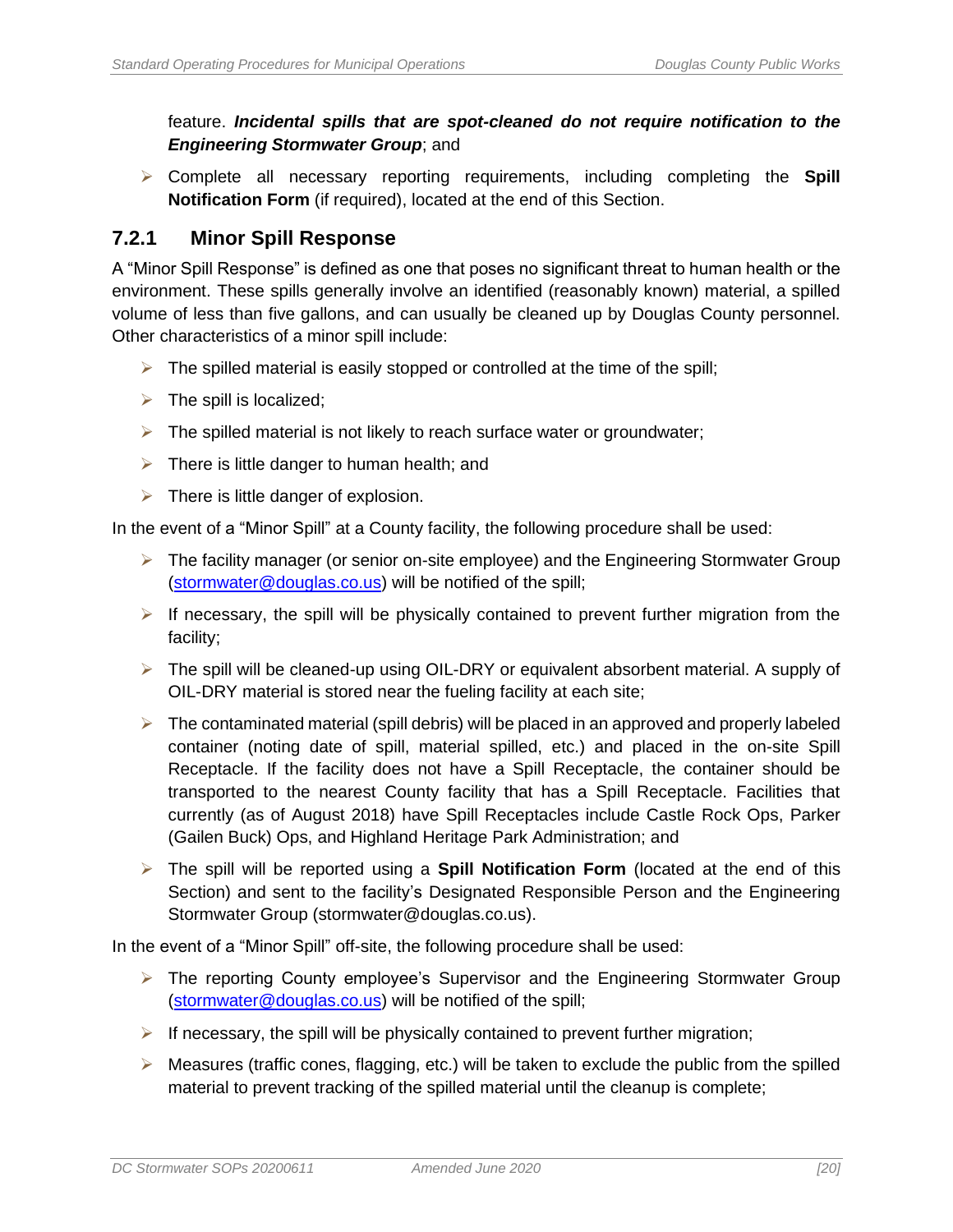- $\triangleright$  The spill will be cleaned-up using OIL-DRY or equivalent absorbent material;
- $\triangleright$  The contaminated material (spill debris) will be placed in an approved and properly labeled container and transported to the nearest County facility with a Spill Receptacle. Facilities that currently (as of August 2018) have Spill Receptacles include Castle Rock Ops, Parker (Gailen Buck) Ops, and Highland Heritage Park Administration; and
- ➢ The spill will be reported using a **Spill Notification Form** (located at the end of this Section) and sent to the facility's Designated Responsible Person and the Engineering Stormwater Group (stormwater@douglas.co.us).

#### <span id="page-28-0"></span>**7.2.2 Major Spill Response**

A "Major Spill Response" is defined as one involving a spill in which the spilled material is unknown or a known material is spilled and cannot be safely and or adequately controlled or cleaned up by on-site personnel. Characteristics include the following:

- $\triangleright$  The spill is large enough to spread beyond the immediate spill area;
- $\triangleright$  The spilled material enters surface water or groundwater (regardless of spill size);
- $\triangleright$  The spill requires special training and equipment to clean up;
- $\triangleright$  The spilled material is a threat to human health; and/or
- $\triangleright$  There is a danger of fire or explosion.

In the event of a "Major Spill" at a County facility, the following procedure shall be used:

- $\triangleright$  All workers shall immediately evacuate the spill site and move to a safe distance away from the spill;
- $\triangleright$  A senior on-site person shall call the Fire Department for medical assistance if workers are injured and Emergency Services will be called for emergency spill response;
- $\triangleright$  A senior on-site person shall contact the Facility Manager and the Engineering Stormwater Group (stormwater@douglas.co.us) and provide details regarding the spill;
- ➢ The State Environmental Emergency Response Center (303-756-4455) and the National Response Center (1-800-424-8802) must be contacted. Calls will be documented on the **Spill Notification Form** (included at the end of this Section);
- $\triangleright$  The Facility Manager will coordinate cleanup and seek assistance from a cleanup contractor, as necessary; and
- ➢ The spill will be reported using a **Spill Notification Form** (located at the end of this Section) and sent to the facility's Designated Responsible Person and the Engineering Stormwater Group (stormwater@douglas.co.us).

In the event a "Major Spill" is identified off-site, the following procedure shall be used:

 $\triangleright$  Measures will be taken to immediately evacuate the spill site, move any people to a safe distance away from the spill, and establish a perimeter (using traffic cones, flagging, vehicle, equipment, etc.) to prevent any people from getting too close to the spill;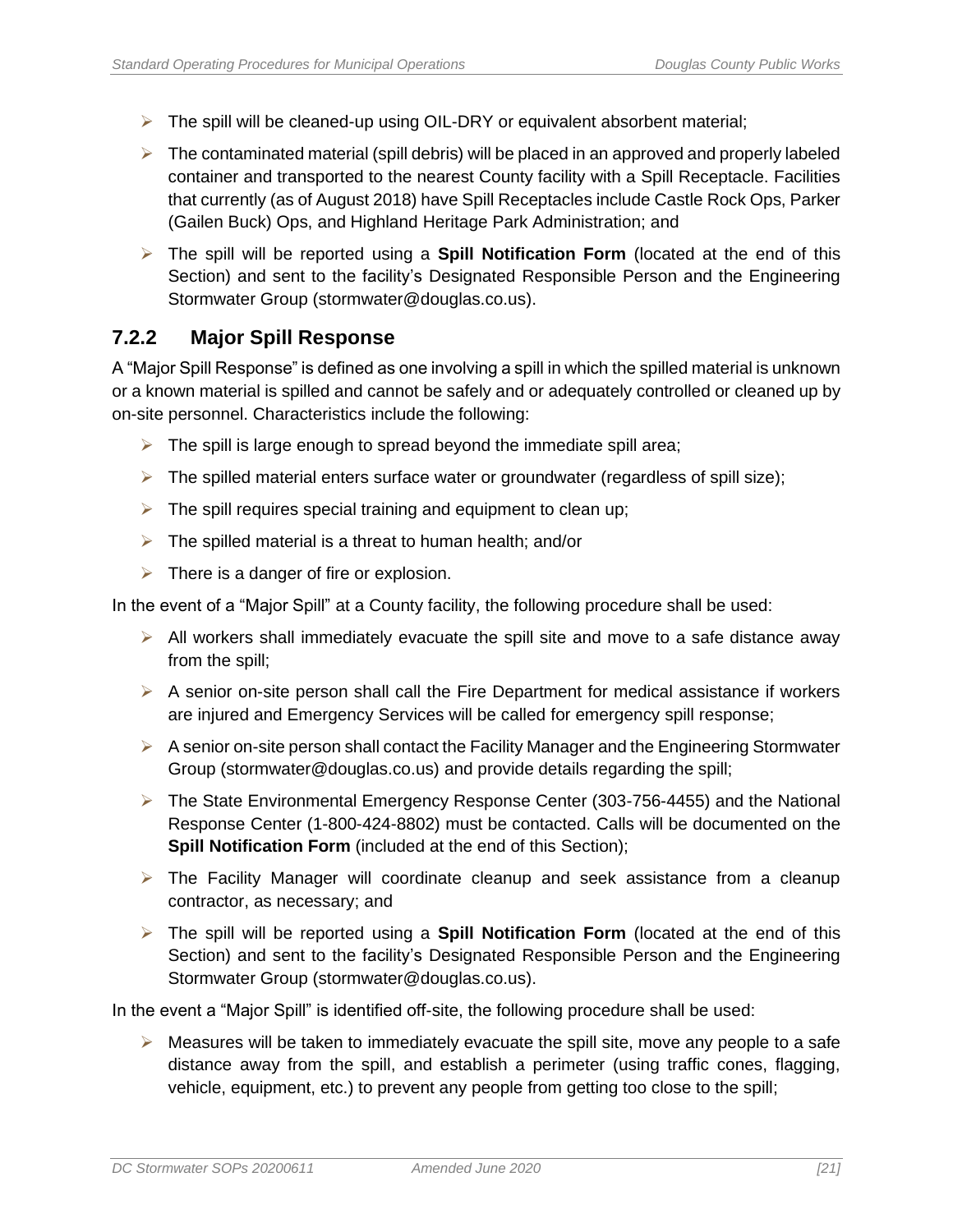- ➢ The reporting County employee shall call the Fire Department for medical assistance if anyone is injured and Emergency Services will be called for emergency spill response;
- ➢ The reporting County employee shall contact their Supervisor and the Engineering Stormwater Group (stormwater@douglas.co.us) and provide details regarding the spill;
- ➢ The State Environmental Emergency Response Center (303-756-4455) and the National Response Center (1-800-424-8802) must be contacted. Calls will be documented on the **Spill Notification Form** (included at the end of this Section);
- $\triangleright$  The Supervisor, Manager, or Contractor in charge of the work or the equipment that caused the spill will coordinate cleanup and seek assistance from a cleanup contractor, as necessary; and
- ➢ The spill will be reported using a **Spill Notification Form** (located at the end of this Section) and sent to the Engineering Stormwater Group (stormwater@douglas.co.us).

Petroleum releases of 25 gallons or more (or that can cause a sheen on nearby surface waters) from regulated aboveground and underground fuel storage tanks must be reported to the State Oil Inspector within 24 hours. This includes spills from fuel pumps. Any release that has or may impact waters of the State (which include surface water, ground water and dry gullies or storm sewers leading to surface water), no matter how small, must be reported immediately to the CDPHE as per Section 25-8-601 of the Colorado Revised Statutes (CRS).

In the case of on-site spills, if a senior on-site person is not available at the time of the spill, then the Douglas County employee in command shall assume responsibility. Due to the volume of oil stored at most County facilities, spills of more than 10,000 gallons are not expected to occur; however, should a spill over 1,000 gallons or two spills (over 42 gallons) occur within any 12 month period at any facility, the prescribed report will be prepared, recorded in the facility's SPCC Plan, and submitted to the Environmental Protection Agency (EPA) Regional Administrator (as per the requirements of 40 CFR 112).

<span id="page-29-0"></span>Table 1 presents the telephone numbers that are to be used to contact appropriate response personnel or agency in the event of an emergency. This table should be reviewed and updated, as necessary, on a monthly basis.

| <b>Contact</b>                                       | <b>Phone Number</b> |
|------------------------------------------------------|---------------------|
| <b>Fleet Manager</b>                                 | (303) 660-7480      |
| <b>Fire Department</b>                               | 911                 |
| <b>Police Department</b>                             | 911                 |
| <b>National Response Center</b>                      | (800) 424-8802      |
| State Oil Inspector                                  | (303) 318-8547      |
| State Environmental Emergency Response               | (303) 756-4455      |
| <b>CDPHE Environmental Emergency Spill Reporting</b> | (877) 518-5608      |
| Kubat Equipment (Maintenance Contractors)            | (303) 777-2044      |

#### **TABLE 1: EMERGENCY TELEPHONE NUMBERS**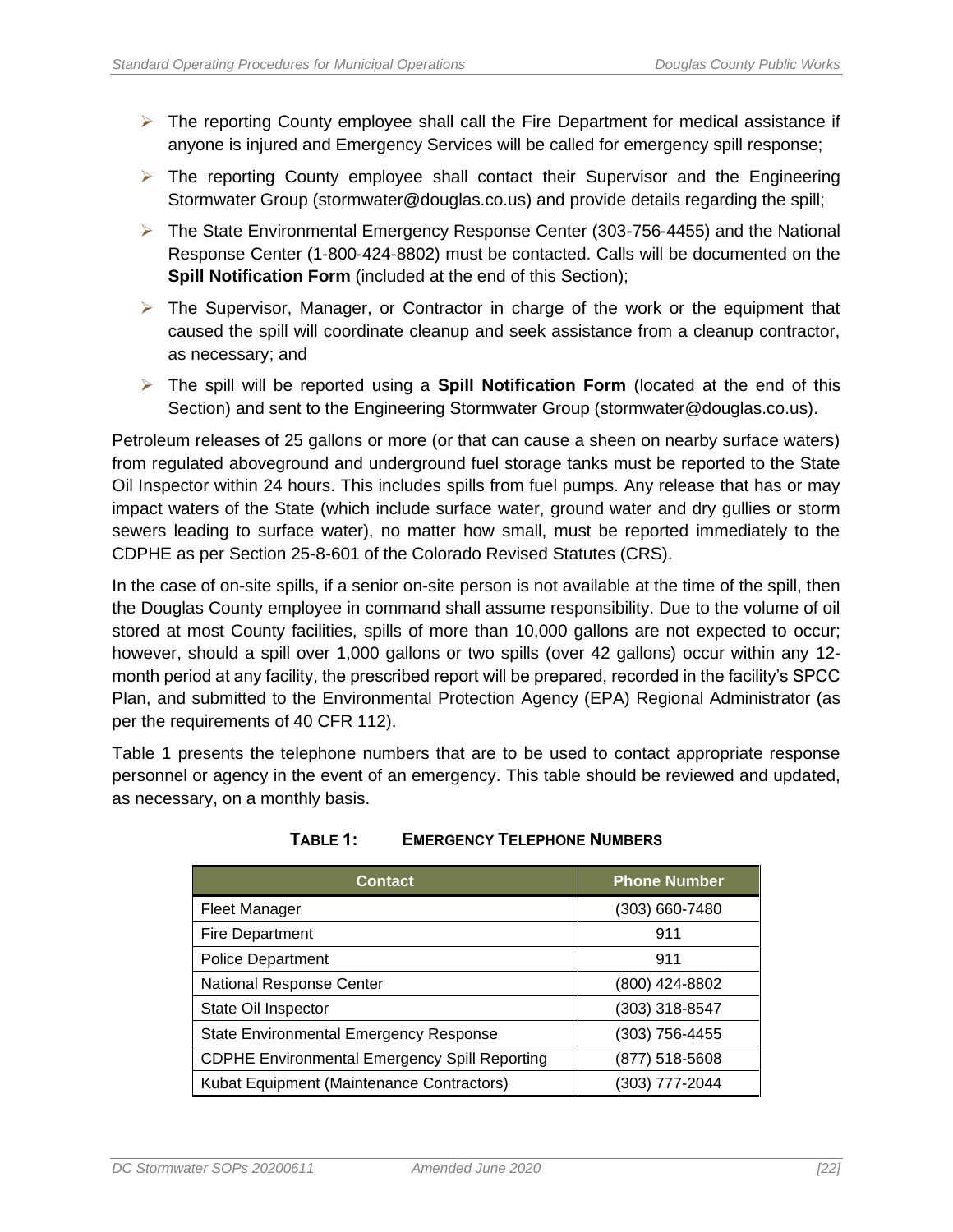## <span id="page-30-0"></span>**7.2.3 Spill Reporting**

- $\triangleright$  A spill of any chemical, oil, petroleum product, or sewage that enters waters of the state of Colorado (that include surface water, ground water, and dry gullies and storm sewers leading to surface water) must be reported immediately to the CDPHE;
- $\triangleright$  Release of a substance into a storm drain, or onto a parking lot or roadway as part of a storm sewer leading to surface water, is reportable. However, if the material can be contained and cleaned within the storm sewer system to the degree that a subsequent flow in the storm sewer will not flush the substance to waters of the State, it may not need to be reported;
- $\triangleright$  Contact the appropriate identified response authority within the County or other designated representative and be prepared to provide details needed to report the spill to the necessary agencies; and
- $\triangleright$  Detailed spill reporting guidance can be found at:
	- ❑ [http://www.cdphe.state.co.us/op/wqcc/Resources/Guidance/spillguidance.pdf;](http://www.cdphe.state.co.us/op/wqcc/Resources/Guidance/spillguidance.pdf) and [http://www.cdphe.state.co.us/hm/spillsandreleases.htm.](http://www.cdphe.state.co.us/hm/spillsandreleases.htm)

## <span id="page-30-1"></span>**7.3 Employee Training**

- $\triangleright$  Train employees who perform spill prevention and response on this written procedure. Information regarding how to avoid and report spills will be presented during the training; and
- $\triangleright$  Periodically conduct refresher training on the SOP for employees who perform spill prevention and response activities.

## <span id="page-30-2"></span>**7.4 Records**

The following records could be used to document activities performed:

- $\triangleright$  Records of any major spills and the action taken; and
- $\triangleright$  Records of employee training with sign-in sheet.

## <span id="page-30-3"></span>**7.5 References**

City of Centennial, Department of Public Works: Good Housekeeping, No Date.

City of Centennial, Department of Public Works: Materials Management, No Date.

City of Centennial, Department of Public Works: Spill Prevention and Control, No Date.

City of Golden, Stormwater Quality Pollution Prevention Guide for Municipal Operations: Parks Department Golf Course, January 2004.

City of Lafayette, Spill Clean Up, No Date.

- Colorado Department of Public Health and Environment, Environmental Spill Reporting, January 2009.
- Mesa County, Municipal Operation and Maintenance Program, July 4, 2005.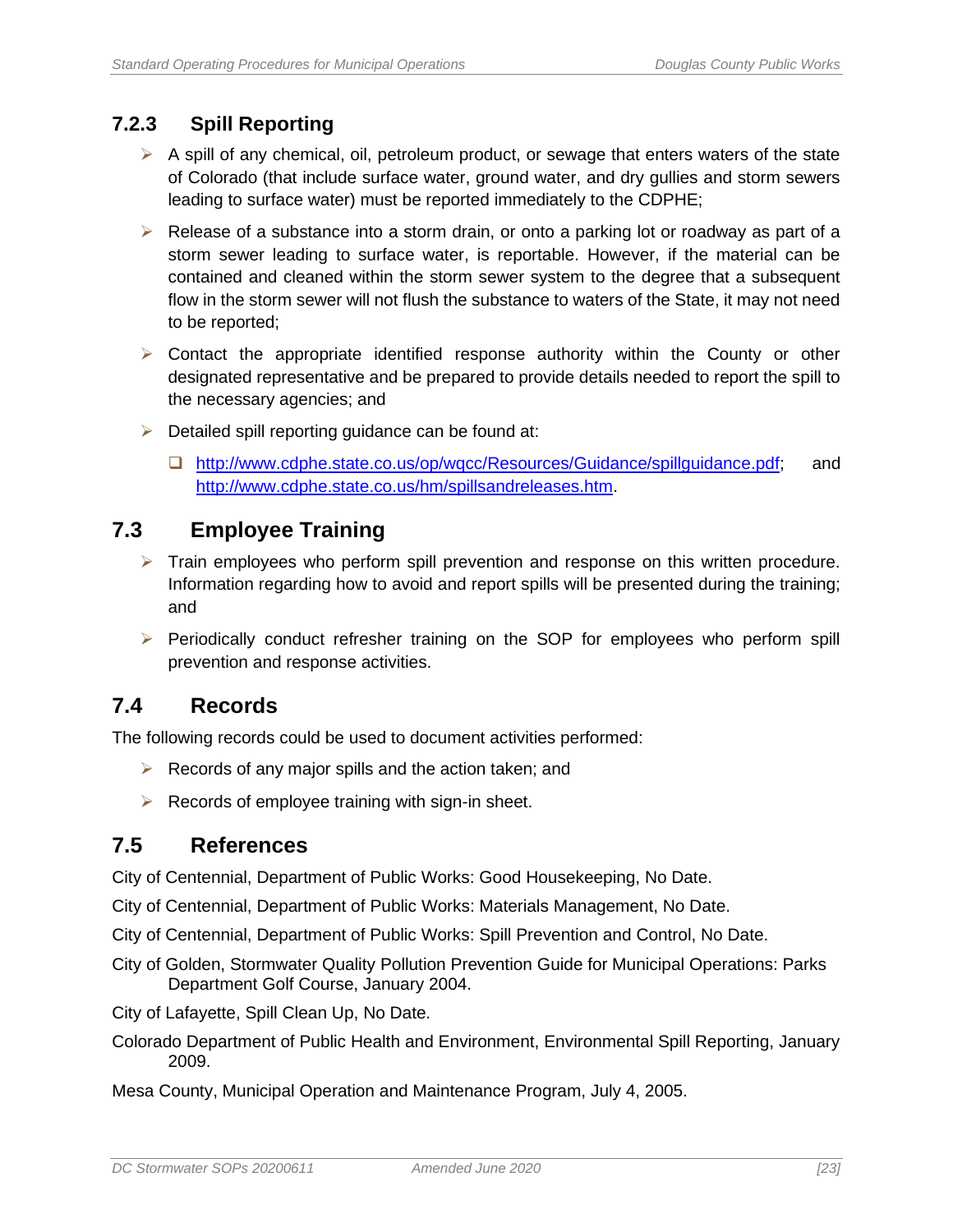USEPA Menu of BMP: Spill Response and Prevention,

cfpub.epa.gov/npdes/stormwater/menuofbmps/, accessed July 5, 2009.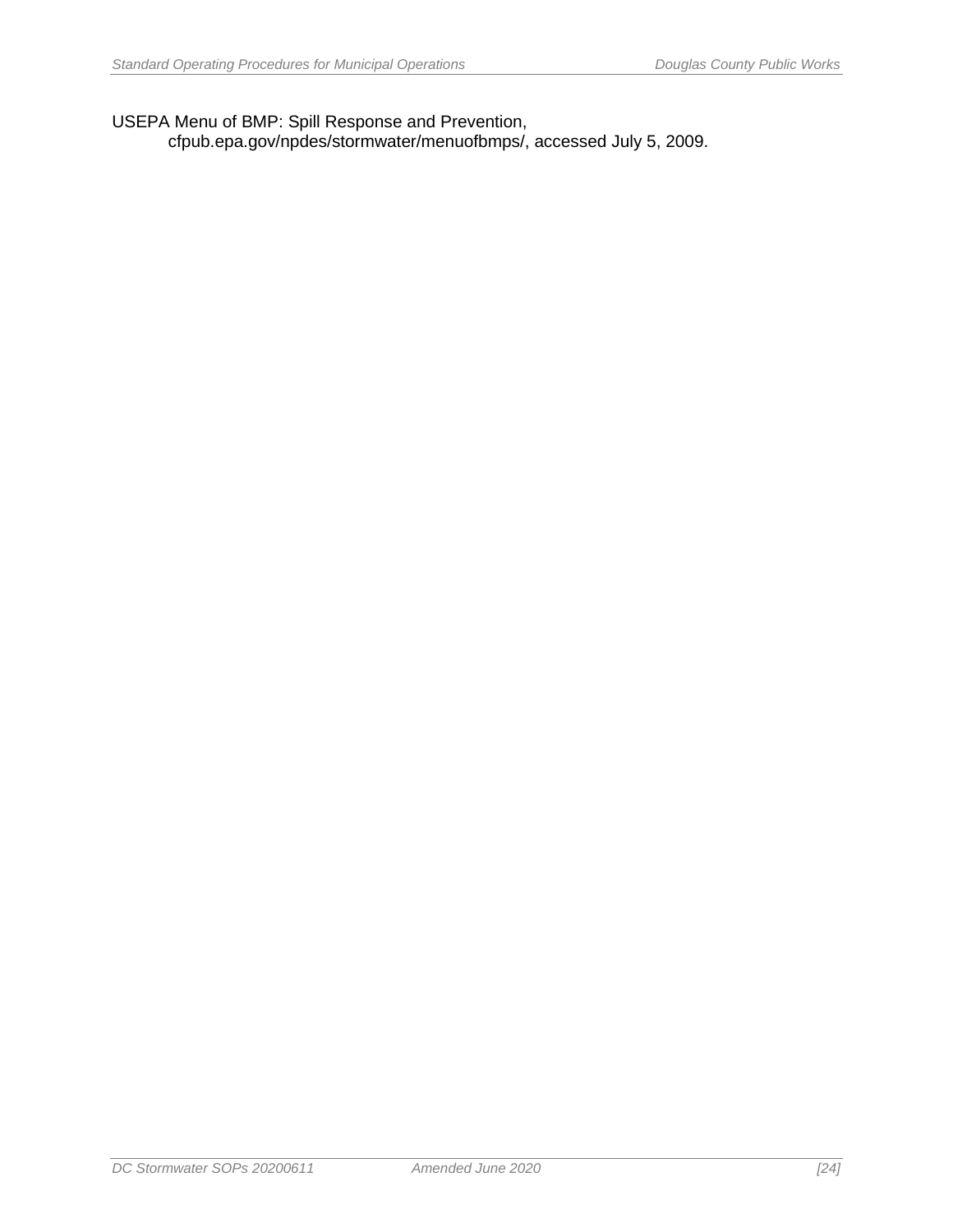## **DOUGLAS COUNTY SPILL NOTIFICATION FORM**

**DEFINITION OF AN ILLICIT DISCHARGE** – The term "Illicit Discharge" is defined in the MS4 Phase II General Permit as *"Any discharges to an MS4 that is not composed entirely of stormwater except discharges specifically authorized by a CDPS or NPDES Permit and discharges resulting from emergency firefighting activities."*

Email this completed form to the Engineering Stormwater Group: [stormwater@douglas.co.us](mailto:stormwater@douglas.co.us)

#### **NOTE: Potentially dangerous spills (e.g., fuel, chemicals, hazardous materials) shall be referred to Emergency Services.**

DATE OF REPORT \_\_\_\_\_\_\_\_\_\_\_\_\_\_\_\_\_\_\_\_\_\_\_\_\_\_\_\_\_DATE OF DISCHARGE \_\_\_\_\_\_\_\_\_\_\_\_\_\_\_\_\_\_

LOCATION OF DISCHARGE

#### DISCHARGE REPORTED BY

|                                                                                 | <b>YES</b> | <b>NO</b> |
|---------------------------------------------------------------------------------|------------|-----------|
| Is this an active discharge?                                                    |            |           |
| Did this discharge enter the MS4?                                               |            |           |
| Where? $\Box$ Gutter; $\Box$ Inlet; $\Box$ Junction; $\Box$ Drainageway; $\Box$ |            |           |
| Transfer off-site; $\Box$ Other (specify)                                       |            |           |
| Has this illicit discharge been field verified?                                 |            |           |
| Is a follow-up visit needed? If so, when is this scheduled                      |            |           |
| to occur?                                                                       |            |           |
| Has containment of the illicit discharge occurred?                              |            |           |
| Has this been reported to the Emergency Services?                               |            |           |

What type of discharge has occurred?  $\square$  Motor Oil;  $\square$  Antifreeze;  $\square$ Transmission Fluid;  $\Box$  Hydraulic Fluid;  $\Box$  Detergents;  $\Box$  Solvents/Degreaser;  $\Box$  Paint/Paint products;  $\Box$  Fuel < 25 Gallons:  $\Box$  Fuel 25 Gallons or Greater;  $\Box$  Construction Debris;  $\Box$  Trash;  $\Box$  Other (specify)

TYPE OF MITIGATION USED

COMMUNICATION LOG (include notes from emails and phone calls)

#### NAME/TITLE OF STAFF PERSON TAKING REPORT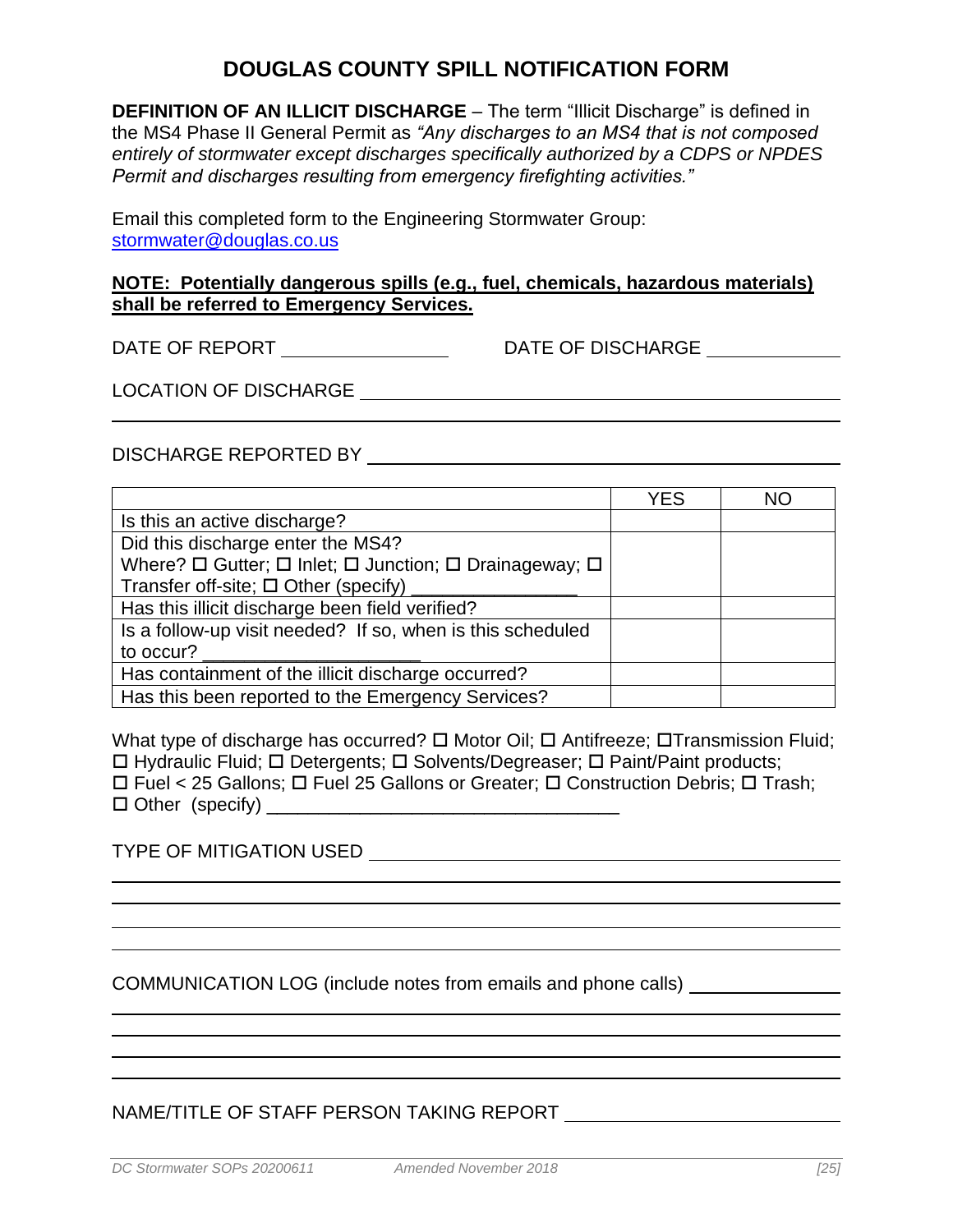## <span id="page-33-0"></span>**8.0 STREET, CURB, AND GUTTER MAINTENANCE, REPLACEMENT, AND CONSTRUCTION**

### <span id="page-33-1"></span>**8.1 Description**

Street, curb, and gutter activities include concrete and asphalt installation, maintenance, repair, and replacement; bridge maintenance; and painting and striping. Procedures involving the maintenance of streets, curbs, and gutters have the potential to impact stormwater quality. Materials involved in these activities should be used efficiently and disposed properly.

When services are contracted, this written procedure should be provided to the contractor so they have the proper operational procedures. In addition, the contract should specify that the contractor is responsible for abiding by all applicable municipal, state, and federal codes, laws, and regulations.

## <span id="page-33-2"></span>**8.2 Procedure**

*GENERAL* 

- $\triangleright$  Obtain all applicable federal, state, and local permits for construction projects;
- ➢ The Colorado Stormwater Construction General permit applies to construction sites disturbing one acre or more, or less than one acre but part of a larger common plan of development;
- ➢ Douglas County's Grading, Erosion, and Sediment Control (GESC) program requires all projects (including County projects), regardless of the amount of disturbance, to obtain a permit through the GESC program or a waiver after a demonstration of no or minimal impact;
- $\triangleright$  A larger common plan of development is defined as a contiguous area where multiple separate and distinct construction activities may be taking place at different times on different schedules under one plan;
- $\triangleright$  A dewatering permit may be required if construction activities require the removal and discharge of groundwater offsite;
- ➢ A U.S. Army Corps of Engineers (USACE) Section 404 Permit may be needed if the work will be conducted in or impact waters of the United States, including wetlands, and creeks;
- $\triangleright$  Where practicable, non-structural controls will be used, such as phased construction, dust control, good housekeeping practices, and spill prevention and response procedures;
- $\triangleright$  Best management practices (BMPs) will be implemented as appropriate and they will be inspected and maintained in accordance with approved design criteria, manufacturer's recommendations, or industry standards;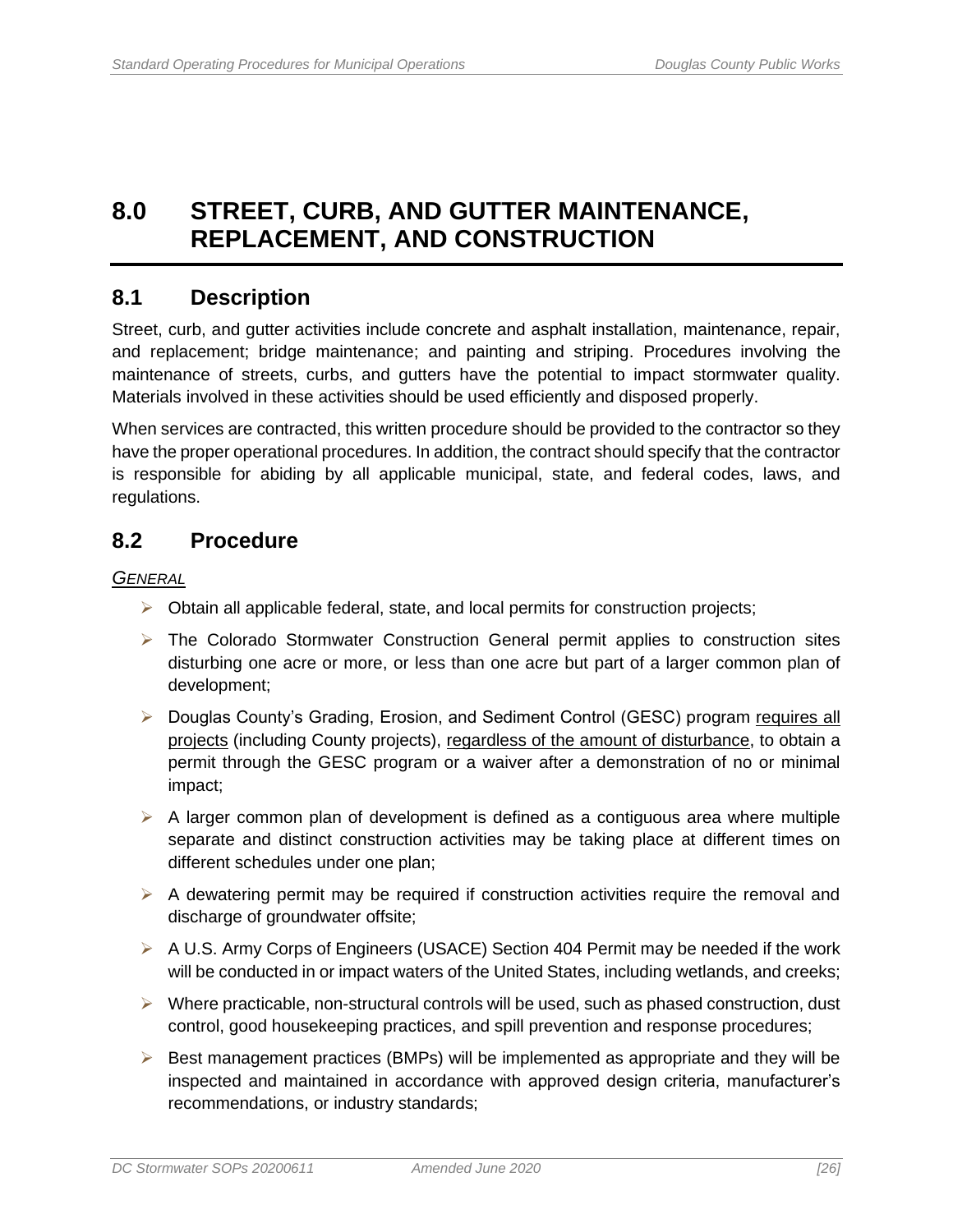- $\triangleright$  Wash out mixers, delivery trucks, or other equipment in designated washout areas only;
- ➢ Locate concrete washout, portable toilets, and material storage away from storm drain inlets;
- $\triangleright$  Material stockpiles will not be stored in stormwater flow lines. Temporary sediment control will be used during temporary, short-term placement while work is actively occurring;
- $\triangleright$  Protect storm drain inlets and drains with curb socks, rock berms, inlet protection, or drain covers/mats prior to any maintenance activity;
- $\triangleright$  When saw cutting, ensure that no slurry enters the storm drain, let the slurry dry, sweep it up, and properly dispose of the sweepings;
- $\triangleright$  Do not perform concrete or asphalt patch work during wet conditions whenever possible;
- ➢ Leaking material containers should be properly discarded and replaced;
- $\triangleright$  Store materials in containers under cover when not in use and away from any storm drain inlet;
- ➢ Monitor equipment for leaks and use drip pans as necessary; and
- $\triangleright$  Sweep or vacuum the roadway once maintenance activities are complete.

#### *BRIDGE MAINTENANCE*

- ➢ Do not transfer or load any materials directly over waterways;
- $\triangleright$  Secure lids and caps on all containers when on bridges; and
- $\triangleright$  Suspend drop cloths or nets below any bridgework where wastes, scraps, or drips might be spilled into a waterway.

#### *CONCRETE MAINTENANCE*

- $\triangleright$  Minimize the drift of chemical cure on windy days by using the curing compound sparingly and applying it close to the concrete surface;
- $\triangleright$  Ensure there is a concrete truck washout area available or require the contractor to wash out at the batch plant; and
- $\triangleright$  Whenever possible, recycle concrete rubble; otherwise, dispose of it as solid waste.

#### *ASPHALT MAINTENANCE*

- ➢ Sweep to minimize sand and gravel from new asphalt from getting into storm drains, streets, and creeks;
- ➢ Do not allow asphaltic concrete grindings, pieces, or chunks used in embankments or shoulder backing to enter any storm drain or watercourses. Apply temporary perimeter controls. Install silt fence until the structure is stabilized or permanent controls are in place;
- $\triangleright$  Whenever possible, recycle broken asphalt. If recycling is not feasible, dispose of as solid waste; and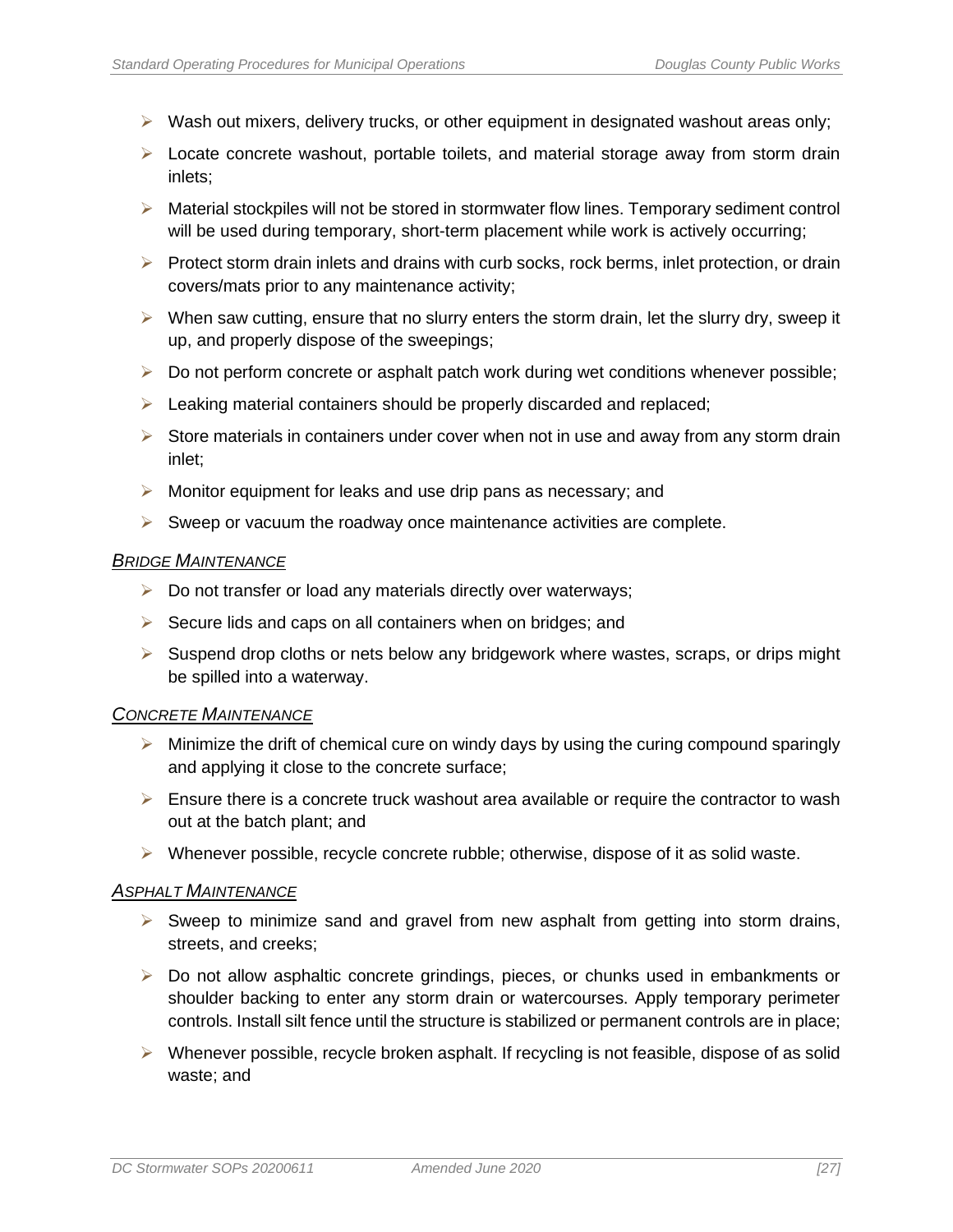$\triangleright$  Drainage inlet structures shall be covered with inlet protection during application of seal coat, tack coat, slurry seal, and/or fog seal.

#### *PAINTING AND STRIPING*

- ➢ If possible, schedule painting and striping projects during dry weather;
- $\triangleright$  Use thermoplastic or epoxy markings in place of paint whenever feasible; and
- $\triangleright$  The pre-heater for thermoplastic striping and the melting tanks used during pavement marking must be filled carefully to prevent splashing or spilling of materials. Leave six inches at the top of pre-heater and the melting tanks to allow room for material to move and splash when vehicles are deadheaded.

### <span id="page-35-0"></span>**8.3 Employee Training**

- $\triangleright$  Train employees who perform street, curb, and gutter maintenance on this written procedure. Information regarding how to avoid and report spills will be presented during the training; and
- ➢ Periodically conduct refresher training on the SOP for employees who perform street, curb, and gutter maintenance.

#### <span id="page-35-1"></span>**8.4 Records**

The following records could be used to document activities performed:

 $\triangleright$  Records of employee training with sign-in sheet.

#### <span id="page-35-2"></span>**8.5 References**

City of Centennial, Department of Public Works: Asphalt and Concrete Program, No Date.

- City of Centennial, Department of Public Works: Asphalt Program, No Date.
- PACE, Stormwater Best Management Practices: Street Maintenance, No Date.
- City of Glendale, Department of Public Works; Glendale Municipal Operation SOPs, Revised December 2016.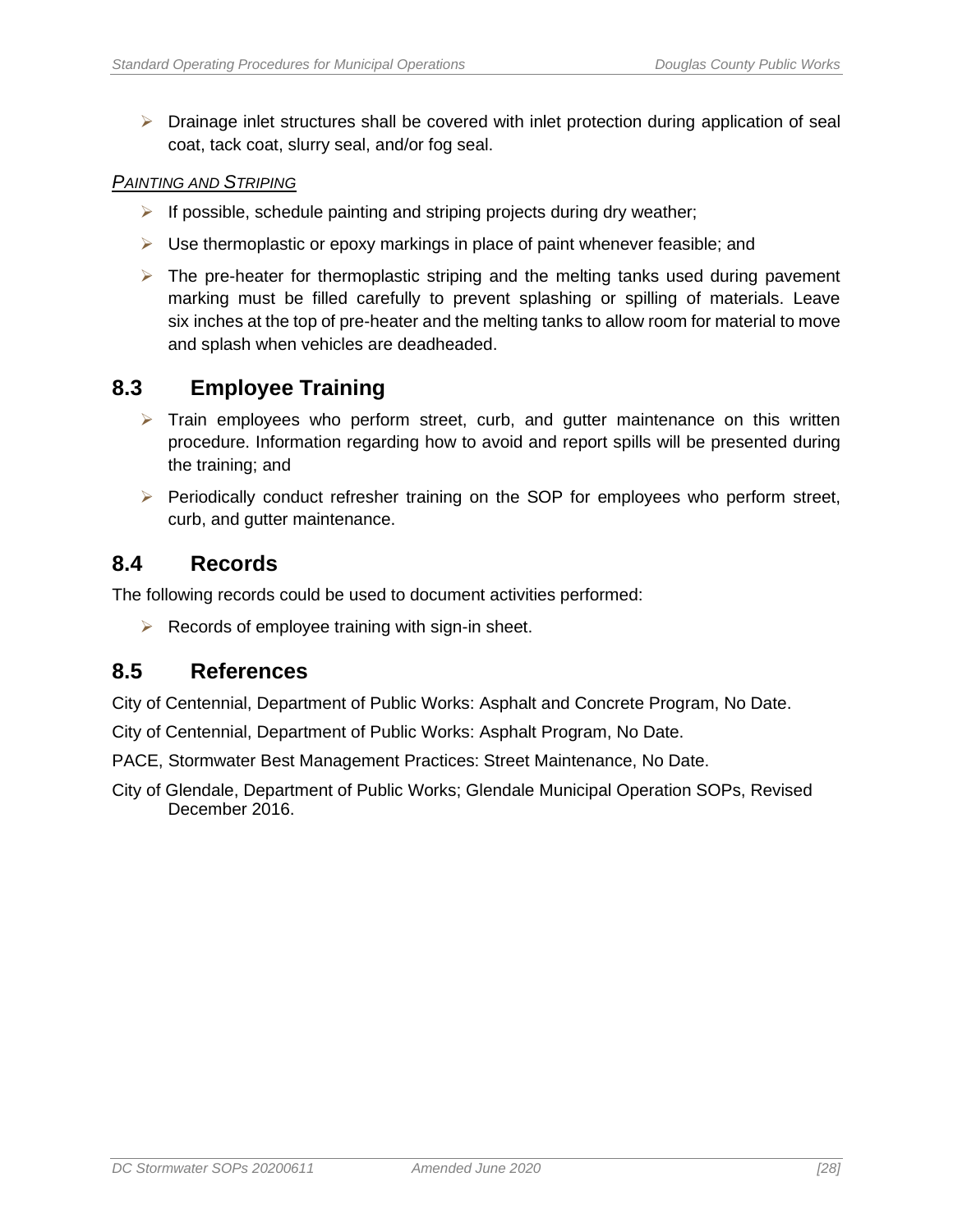## <span id="page-36-0"></span>**9.0 UTILITY AND STORM SEWER REPLACEMENT AND CONSTRUCTION**

### <span id="page-36-1"></span>**9.1 Description**

Procedures involving the replacement and construction of utilities and storm sewers have the potential to impact stormwater quality. Materials involved in these activities should be used efficiently and disposed properly.

When services are contracted, this written procedure should be provided to the contractor so they have the proper operational procedures. In addition, the contract should specify that the contractor is responsible for abiding by all applicable municipal, state, and federal codes, laws, and regulations.

### <span id="page-36-2"></span>**9.2 Procedure**

#### *GENERAL - CONSTRUCTION*

- $\triangleright$  Obtain all applicable federal, state, and local permits for construction projects;
- ➢ The Colorado Stormwater Construction General permit applies to construction sites disturbing one acre or more, or less than one acre but part of a larger common plan of development;
- $\triangleright$  A larger common plan of development is defined as a contiguous area where multiple separate and distinct construction activities may be taking place at different times on different schedules under one plan;
- $\triangleright$  A dewatering permit may be required if construction activities require the removal and discharge of groundwater offsite;
- ➢ A U.S. Army Corps of Engineers (USACE) Section 404 Permit may be needed if the work will be conducted in or impact waters of the United States, including wetlands, and creeks;
- ➢ Where practicable, non-structural controls will be used, such as phased construction, dust control, good housekeeping practices, and spill prevention and response procedures;
- $\triangleright$  BMPs will be implemented as appropriate and they will be inspected and maintained in accordance with approved design criteria, manufacturer's recommendations, or industry standards;
- $\triangleright$  When feasible, grading activities will be scheduled during dry weather;
- $\triangleright$  Wash out mixers, delivery trucks, or other equipment in designated washout areas only;
- $\triangleright$  Locate concrete washout, portable toilets, and material storage away from storm drain inlets;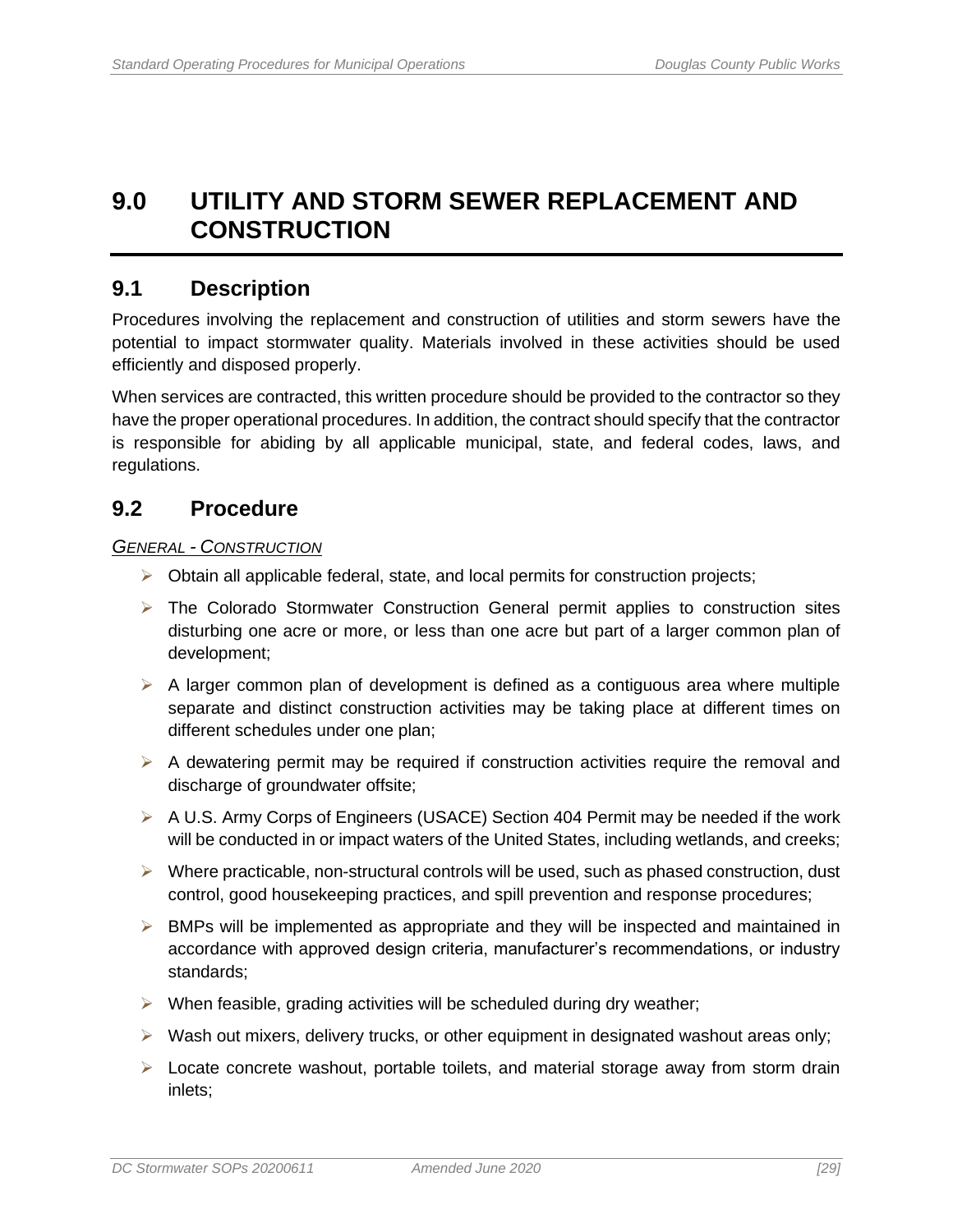- $\triangleright$  Material stockpiles will not be stored in stormwater flow lines. Temporary sediment control will be used during temporary, short-term placement while work is actively occurring;
- $\triangleright$  Protect storm drain inlets and drains with curb socks, rock berms, inlet protection, or drain covers/mats prior to any maintenance activity;
- $\triangleright$  When saw cutting, ensure that no slurry enters the storm drain, let the slurry dry, sweep it up, and properly dispose of the sweepings;
- ➢ Do not perform concrete or asphalt paving work during wet conditions whenever possible;
- ➢ Leaking material containers should be properly discarded and replaced;
- $\triangleright$  Store materials in containers under cover when not in use and away from any storm drain inlet;
- $\triangleright$  Monitor construction equipment for leaks and use drip pans as necessary; and
- ➢ Sweep or vacuum the roadway as needed during construction and once construction is complete.

#### *EMERGENCY REPAIR AND REPLACEMENT*

Emergency discharges are defined as situations in which it is not possible to implement all of the available BMPs due to the uncontrolled nature of the discharge. The primary focus during these events is to identify and mitigate the cause as soon as practicable following the emergency. Refer to the Spill Prevention and Response SOP for reporting requirements.

### <span id="page-37-0"></span>**9.3 Employee Training**

- $\triangleright$  Train employees who perform construction or replacement of utilities and storm sewer on this written procedure; and
- ➢ Periodically conduct refresher training on the SOP for employees who perform construction and replacement activities.

#### <span id="page-37-1"></span>**9.4 Records**

The following records could be used to document activities performed:

 $\triangleright$  Records of employee training with sign-in sheet.

#### <span id="page-37-2"></span>**9.5 References**

City of Glendale, Department of Public Works; Glendale Municipal Operation SOPs, revised December 2016.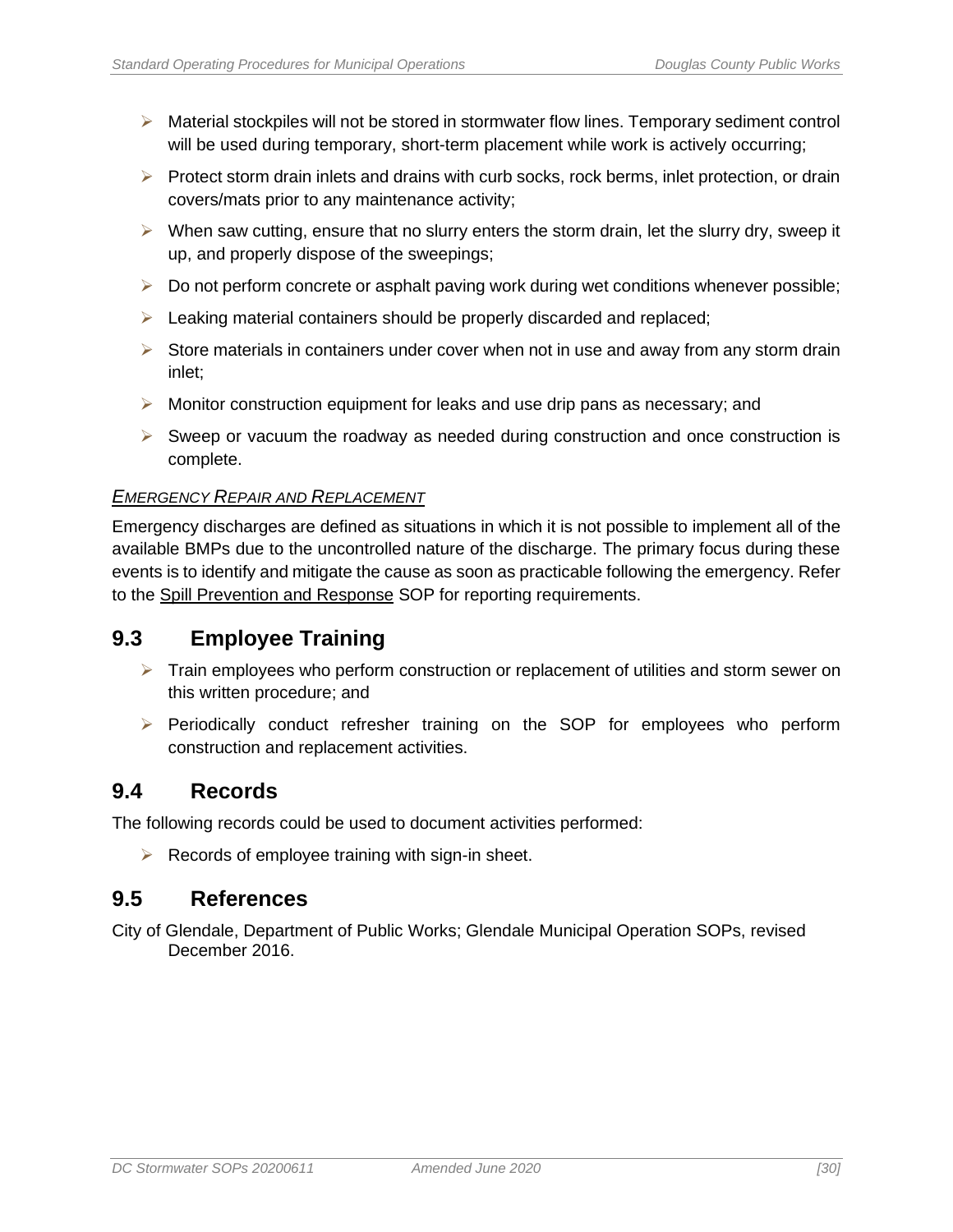## <span id="page-38-0"></span>**10.0 STORM SEWER, CULVERTS, AND PONDS MAINTENANCE**

## <span id="page-38-1"></span>**10.1 Description**

Regular maintenance activities for storm sewer and culverts include flushing the culvert barrels or pipes of accumulated debris and sediment. Regular maintenance of ponds and catch basins may include the removal of accumulated sediment and debris. Appropriate measures need to be taken to ensure the sediment and debris flushed from the culvert barrels as well as the wash water used to flush the debris is contained, collected, and properly disposed. The debris removed from pond and catch basins must also be properly disposed. Maintenance activities should be completed during periods of low or no flow (preferable). In the event there is flow in the local waterway, an upstream temporary check dam may need to be installed to allow a pumped bypass to be used to keep the work area dry. In the event a pumped bypass is used, special consideration should be given to operating equipment (pumps, generators, etc.) near the water.

## <span id="page-38-2"></span>**10.2 Procedure**

#### *STORM SEWER AND CULVERT MAINTENANCE*

- $\triangleright$  A vacuum truck is used to collect all debris and sediment (and any water used in the jetting process) at the end of the culvert or pipe; and
- ➢ Properly dispose of all accumulated debris, sediment, and water at a County-approved disposal location.

#### *POND AND CATCH BASIN MAINTENANCE*

- $\triangleright$  A shovel, backhoe or similar equipment may be used to clean out accumulated debris and sediment from catch basins and ponds depending upon the size of the structure. A vacuum truck may also be used on smaller structures; and
- $\triangleright$  During removal activities, debris should be loaded out from the site as soon as possible and disposed at a County-approved disposal location. Temporary storage of removed debris should be minimized, but if necessary, debris should be stored away from the water (pond or catch basin) outside of any existing flowlines with BMP(s) in place to prevent stormwater from coming in contact with the debris and potentially remobilizing the debris.

## <span id="page-38-3"></span>**10.3 Employee Training**

- $\triangleright$  Train employees who perform culvert cleaning on this written procedure. Information regarding how to avoid and report spills will be presented during the training; and
- ➢ Periodically conduct refresher training on the SOP for employees who perform culvert cleaning.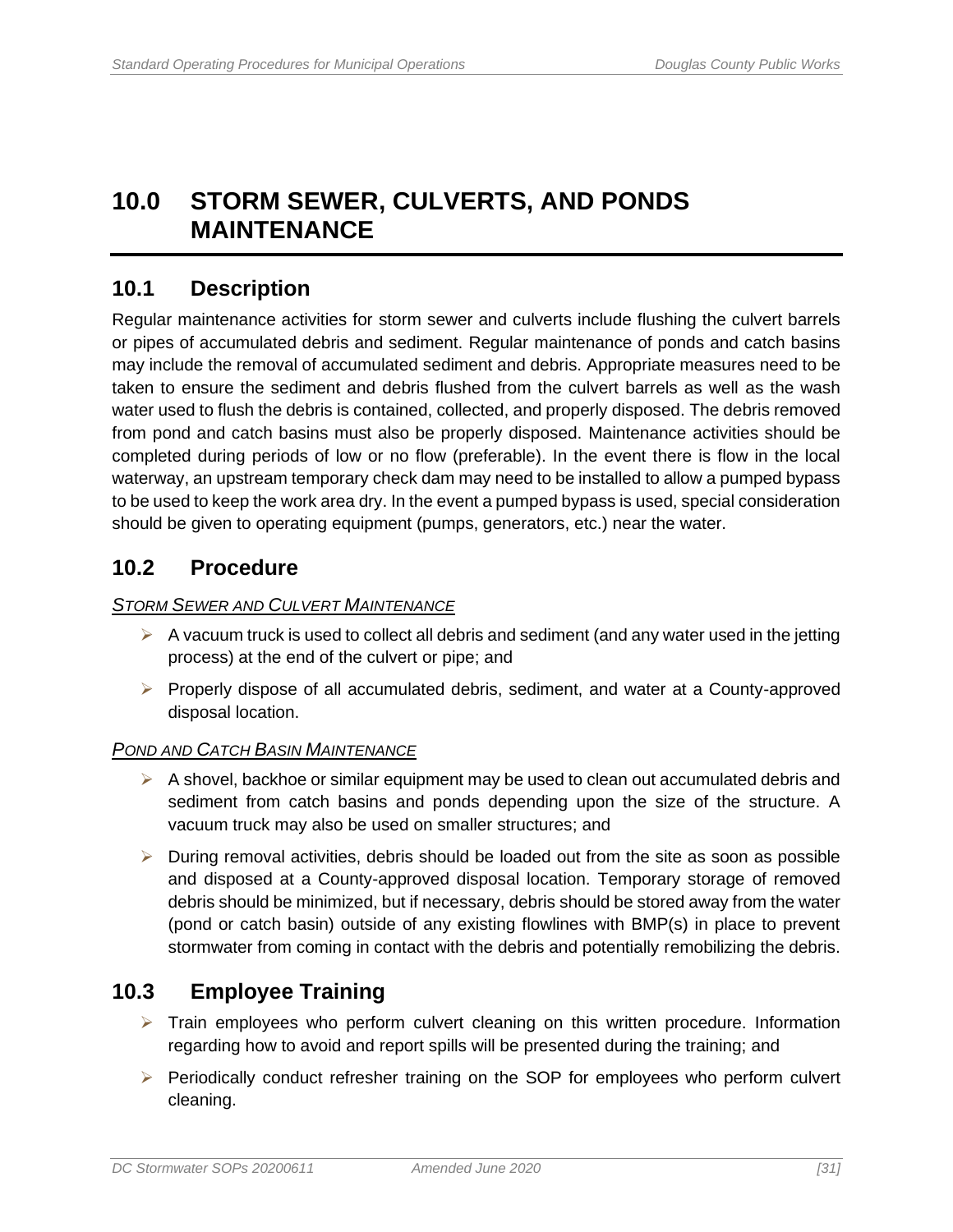## <span id="page-39-0"></span>**10.4 Records**

The following records could be used to document activities performed:

 $\triangleright$  Records of employee training with sign-in sheet.

### <span id="page-39-1"></span>**10.5 References**

Personal communication with Douglas County Road & Bridge personnel. 20 April 2009 and 25 November 2009.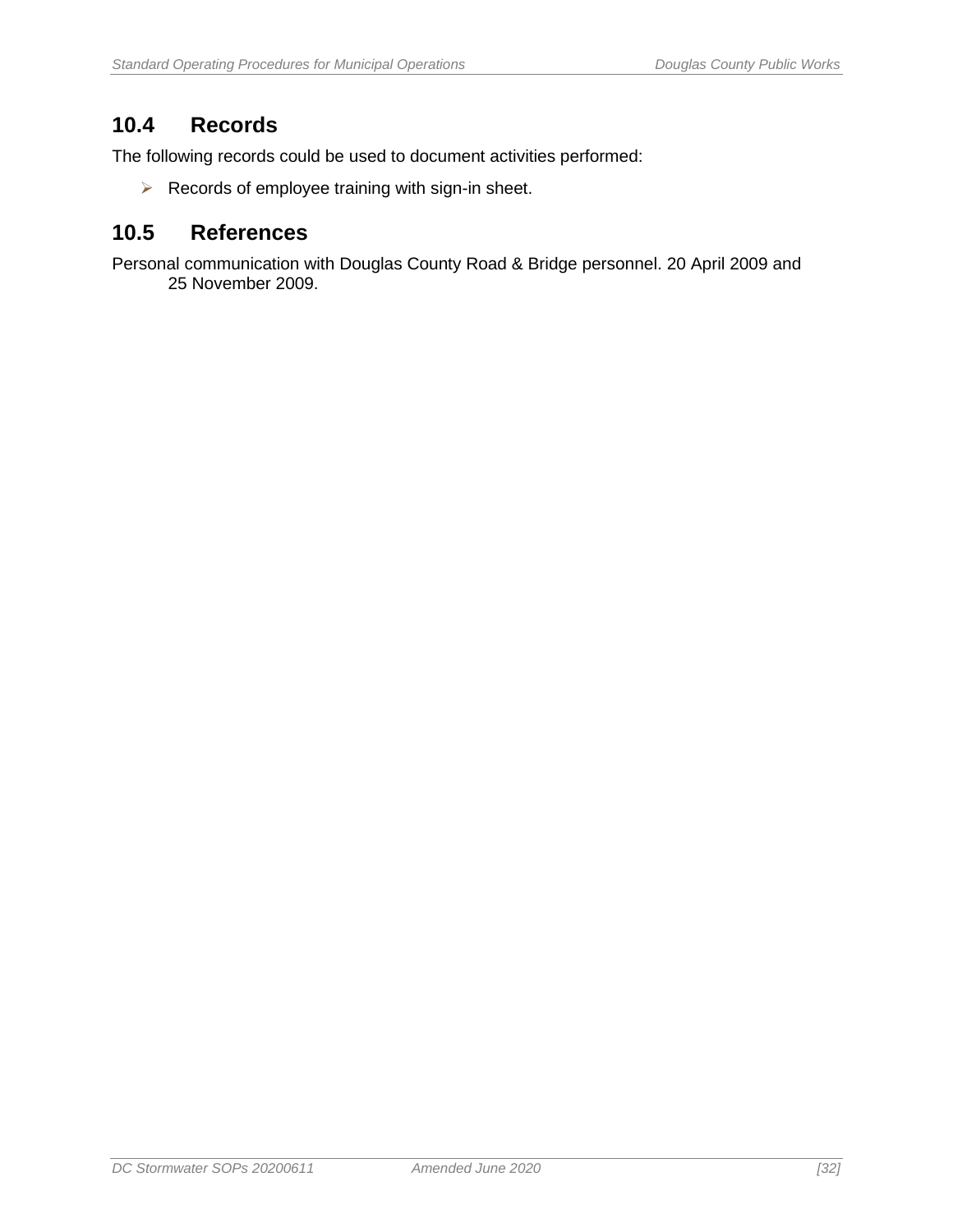## <span id="page-40-0"></span>**11.0 GRAVEL ROAD MAINTENANCE**

## <span id="page-40-1"></span>**11.1 Description**

Douglas County contains a significant amount of gravel roads. Gravel roads require maintenance on a regular schedule to ensure the road surface is trafficable. Gravel road maintenance activities include:

- $\triangleright$  Reworking or regrading the actual road surface;
- $\triangleright$  "Pulling ditches" (removing accumulated sediment out of the road side ditch);
- ➢ Applying dust suppressant;
- $\triangleright$  Re-gravelling the road (approximately every five to ten years); and
- $\triangleright$  Repair of erosion damage.

## <span id="page-40-2"></span>**11.2 Procedure**

#### *REGRADING ROAD SURFACE*

- $\triangleright$  To the maximum extent practicable, regrading activities will attempt to balance cut to fill for regrading activities to minimize the need to haul material from the work site;
- $\triangleright$  Roadside ditches down gradient of the extents of regrading will have temporary check dams installed to capture sediment that may be mobilized during construction;
- $\triangleright$  To the maximum extent practicable, regrading activities will be conducted during periods when there is a low likelihood of rainfall activity; and
- ➢ Any excess material will be transported to a County-approved location and stabilized in place.

#### *DITCH MAINTENANCE*

- $\triangleright$  Over time, material from the shoulder of the road works its way into the roadside ditch. A motor grader (blade) is used to pull the material out of the ditch and up on to the shoulder;
- $\triangleright$  Install a removable (temporary) check dam in the roadside ditch down gradient of the area to be re-worked;
- $\triangleright$  Using a motor grader (blade) pull the material from the ditch and re-distribute evenly on the shoulder of the road. If there are significant accumulations in the ditch, a backhoe may be used to remove the material from the ditch;
- $\triangleright$  Remove any sediment or debris accumulation from the upstream side of the temporary check dam; and
- ➢ Dispose of the accumulated debris or sediment at a County-approved location.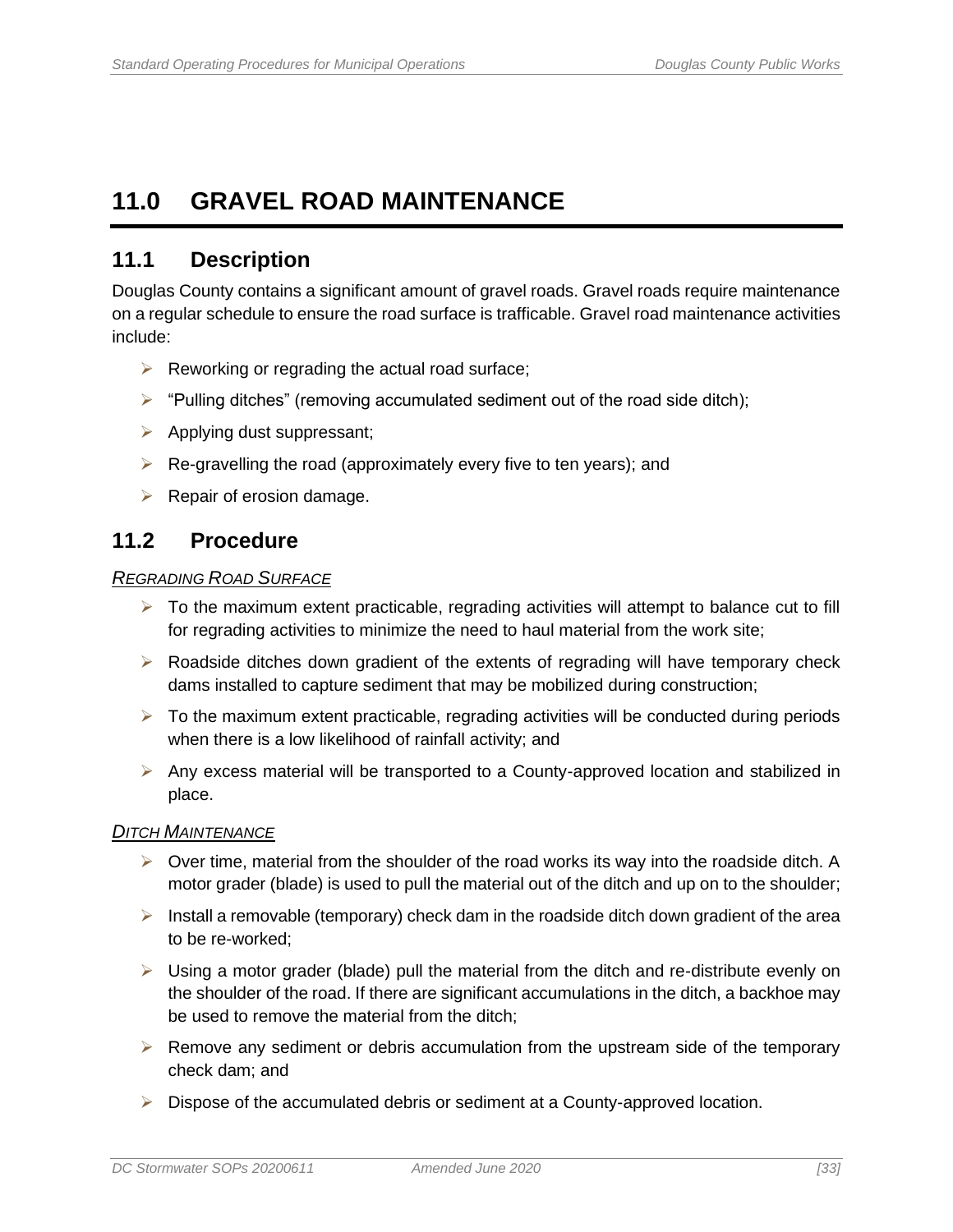#### *APPLICATION OF DUST SUPPRESSANT*

- ➢ Dust suppressant (APEX, a magnesium chloride blend) is applied on 100 miles of the most traveled gravel roads in the County;
- $\triangleright$  The application of the dust suppressant occurs between late April and early October depending upon the weather conditions;
- $\triangleright$  The dust suppressant is continually applied in response to identified needs on the roads;
- $\triangleright$  A contractor supplies the dust suppressant (liquid) to the project where it is transferred to County trucks;
- $\triangleright$  The Spill Response SOP should be followed in the event of any spillage during transfer operations;
- $\triangleright$  Dust suppressant is applied according to manufacturer's recommended application rates;
- $\triangleright$  Application equipment should be checked regularly (weekly) to ensure the suppressant is applied at the correct rate; and
- $\triangleright$  In all cases, the rate of application should be low enough to prevent runoff of dust suppressant product into roadside ditches.

#### *RE-GRAVELLING ROADS*

- $\triangleright$  Approximately every five to ten years (depending upon traffic volume), gravel roads require the re-application of gravel to the road surface.
- ➢ Install temporary (removable) check dams in the roadside ditch down gradient of the extents of re-gravelling;
- $\triangleright$  Apply rock evenly over the road surface;
- $\triangleright$  Remove any accumulated sediment from upstream side of temporary check dam, dispose of in a County-approved location; and
- $\triangleright$  Remove temporary check dam from roadside ditch.

#### *REPAIR OF EROSION DAMAGE*

- $\triangleright$  Occasionally, inflow to roadside ditches causes bank erosion in the roadside ditch. Regular maintenance activities include the repair of these areas.
- $\triangleright$  Install temporary (removable) check dams in the roadside ditch down gradient of the area to be repaired;
- $\triangleright$  Rework the eroded area, adding additional fill if necessary to restore the original contour that existed prior to the erosion;
- ➢ Re-seed the regraded soil. If necessary, use erosion control blanket to stabilize the regraded soil until vegetation is re-established;
- $\triangleright$  After the area has stabilized, remove any accumulated sediment from the upstream side of the temporary check dam, dispose of in a County-approved location; and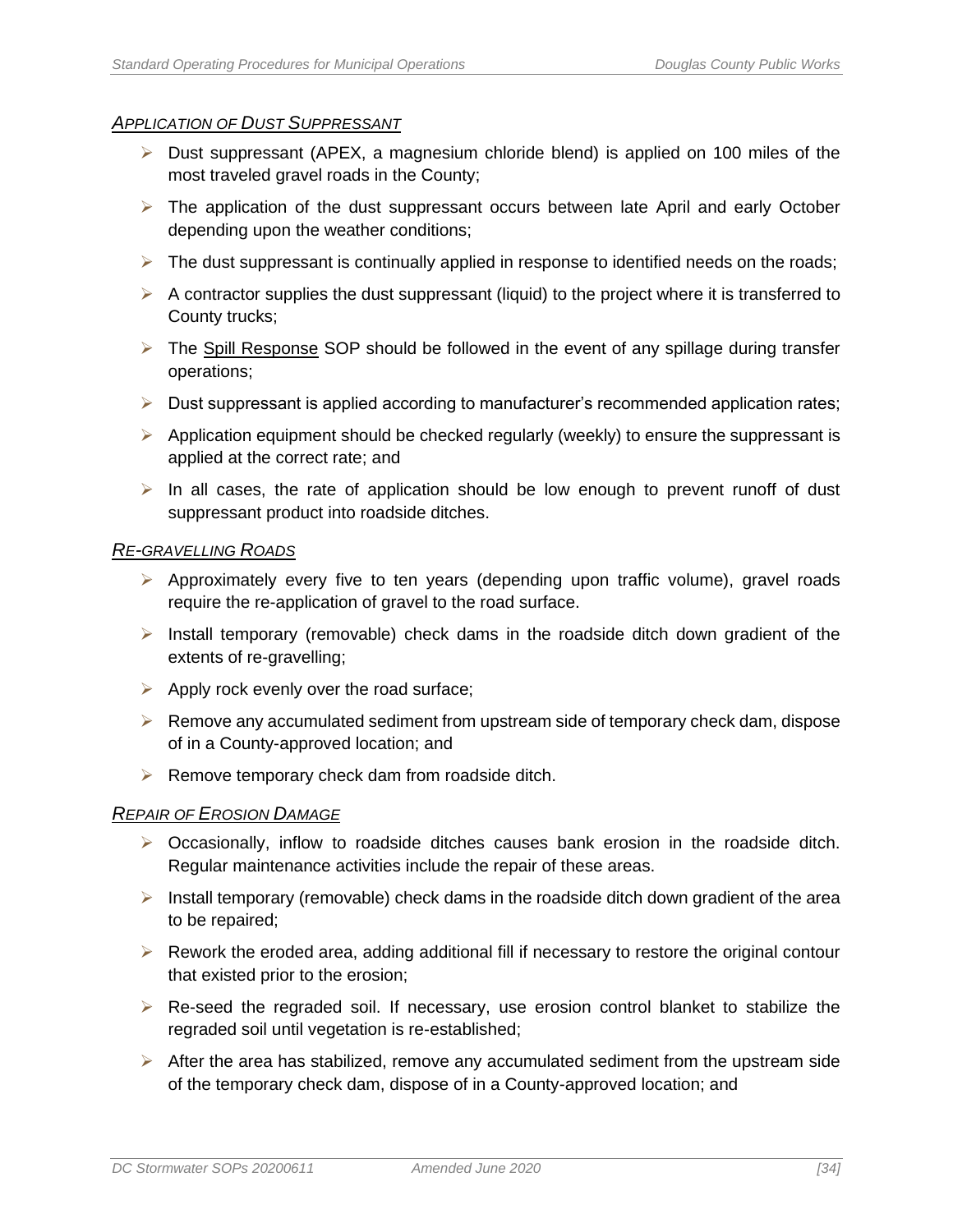➢ Remove temporary check dam from roadside ditch.

## <span id="page-42-0"></span>**11.3 Employee Training**

- ➢ Train employees who perform gravel road maintenance activities on this written procedure; and
- ➢ Periodically conduct refresher training on the SOP for employees who perform gravel road maintenance activities.

### <span id="page-42-1"></span>**11.4 Records**

The following records could be used to document activities performed:

 $\triangleright$  Records of employee training with sign-in sheet.

#### <span id="page-42-2"></span>**11.5 References**

Personal communication with Douglas County Road & Bridge personnel, 20 April 2009.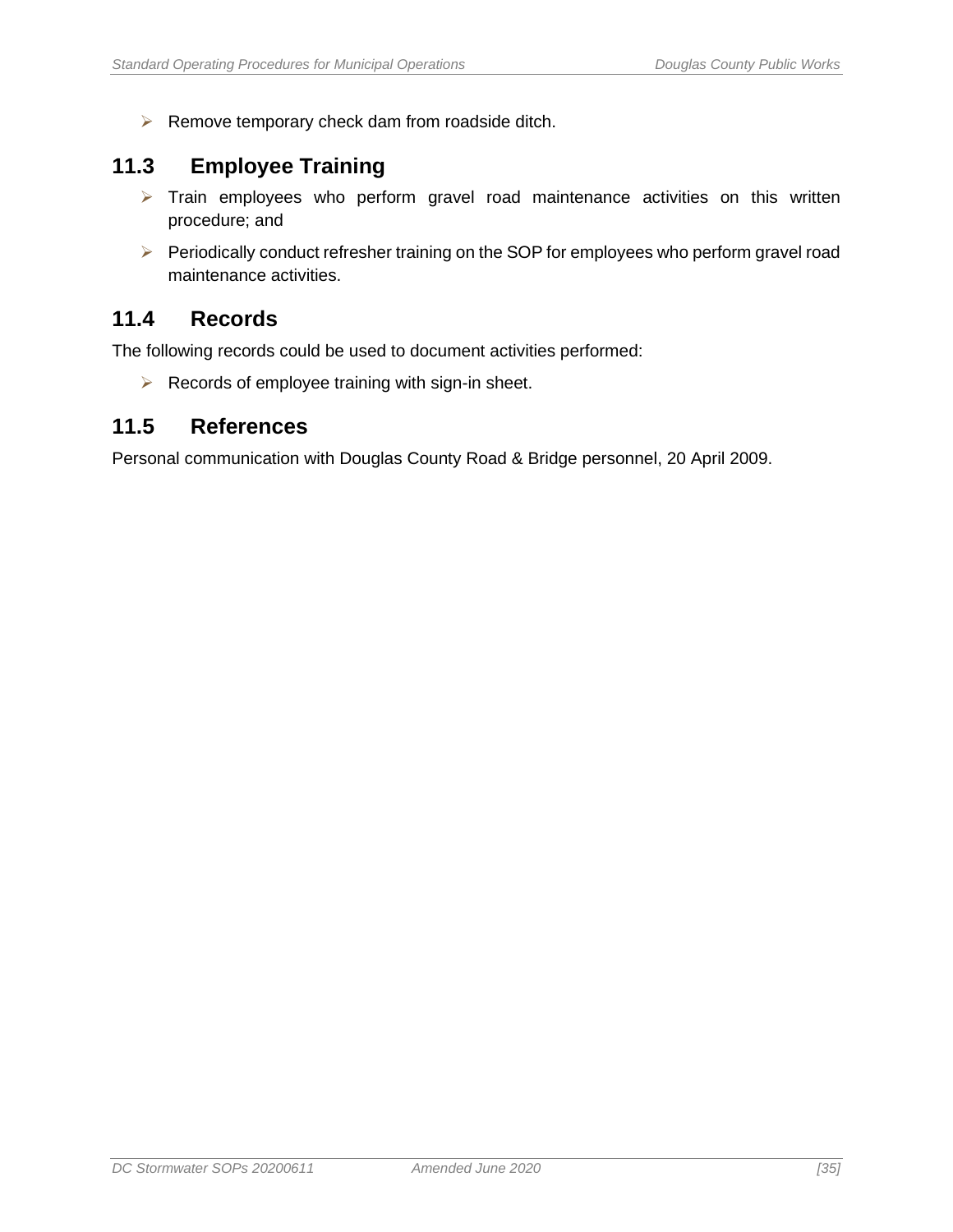## <span id="page-43-0"></span>**12.0 BRIDGE CLEANING OR PAINTING**

### <span id="page-43-1"></span>**12.1 Description**

Regular maintenance activities for bridges may include cleaning the painted surfaces and/or removing accumulated debris from the underside of bridge deck. Maintenance activities, including cleaning or painting, have the potential to introduce pollutants into waterways beneath the bridge.

### <span id="page-43-2"></span>**12.2 Procedure**

#### *CLEANING*

- $\triangleright$  Check the weather to ensure activities will be completed on a dry day when rain is not expected;
- ➢ Work on bridges should be scheduled during periods when waterways beneath the bridge (if any) are at annual low flows (or preferably non-existent). If the bridge is over a roadway, work should be scheduled during non-peak traffic times when traffic lanes beneath the bridge may be temporarily closed;
- $\triangleright$  Appropriate fall protection should be used by any personnel working in areas where there is a potential for a fall;
- ➢ When cleaning the deck of the bridge do not use water. Use a street sweeper/vacuum truck or hand brooms (if there are space constraints) to pick up debris. See Street Sweeping SOP for additional details;
- $\triangleright$  If cleaning requires the use of sandblasting equipment or sanders, vacuum bag attachments should be used to capture debris;
- $\triangleright$  If working on the sides or the underside of the bridge deck to remove accumulated debris, nets or tarps may need to be suspended below the bridge to catch falling debris; and
- ➢ All debris collected during the cleaning process should be properly disposed.

#### *BRIDGE PAINTING*

- $\triangleright$  The bridge surfaces to be painted should be properly cleaned and prepared prior to painting (see Cleaning Procedures, above);
- $\triangleright$  Check the weather to ensure activities will be completed on a dry day when rain is not expected;
- $\triangleright$  Work on bridges should be scheduled during periods when waterways beneath the bridge (if any) are at annual low flows (or preferably non-existent). If the bridge is over a roadway, work should be scheduled during non-peak traffic times when traffic lanes beneath the bridge may be temporarily closed;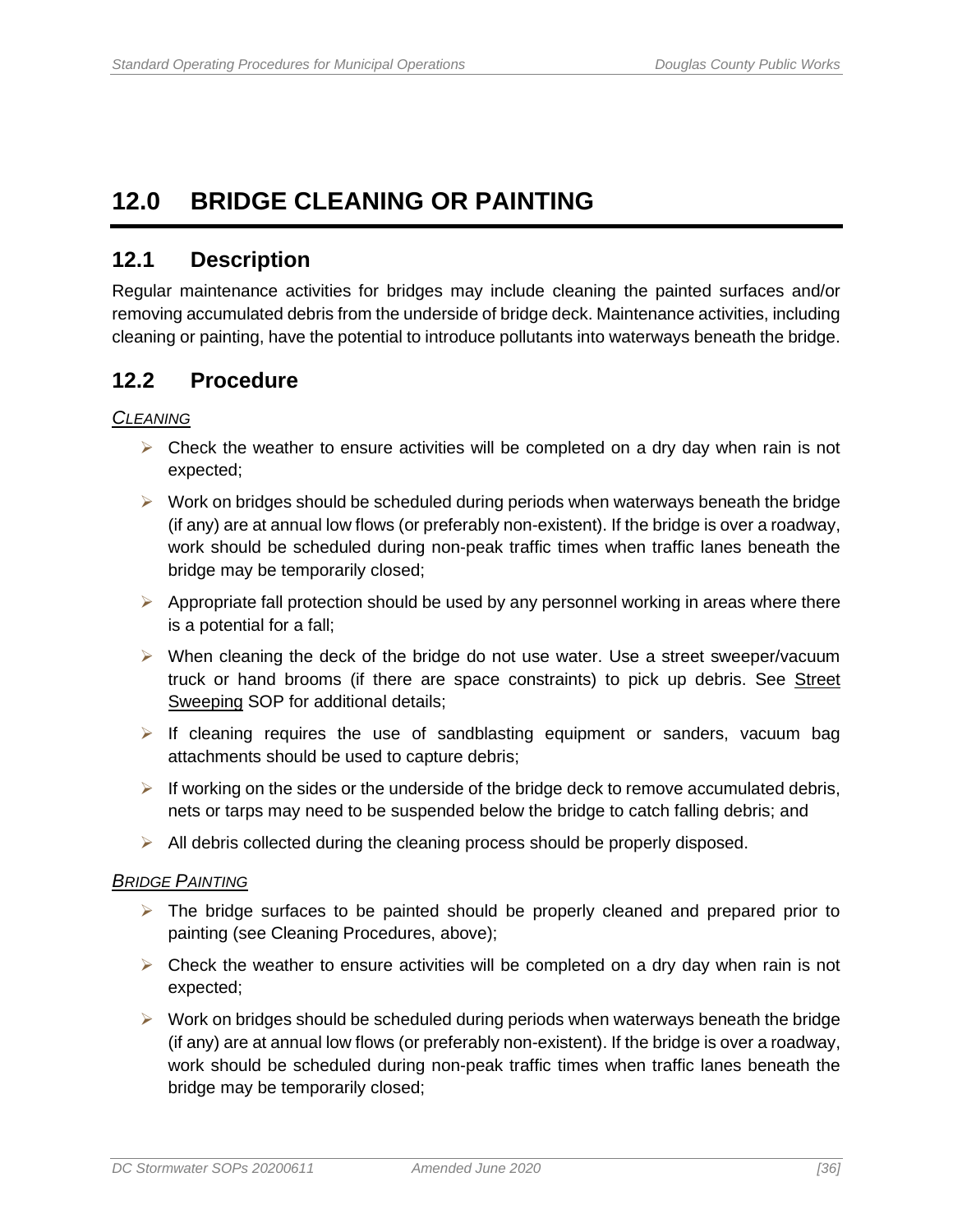- $\triangleright$  Appropriate fall protection should be used by any personnel working in areas where there is a potential for a fall;
- $\triangleright$  Calculate the amount of paint required for the job;
- $\triangleright$  Transport and store paint and materials in containers with secure lids;
- $\triangleright$  Do not transfer, store, or load paint on a bridge;
- ➢ Avoid over-spraying or over-applying paint. Drip pans or drop cloths may be used in areas where painting will occur (if limited in area). Tarps may need to be suspended below the bridge to catch any overspray or dripping paint if working on the sides, or the underside, of the bridge;
- $\triangleright$  Have absorbent material and other BMPs ready for an accidental paint spill. In the event of a spill, promptly clean up and properly dispose of the materials used in the clean-up;
- ➢ Pour excess paint from trays or buckets back into paint can containers and wipe outsides of containers with cloth or paper towels. Dispose of the towels according to the recommendations on the paint being used; and
- ➢ NEVER dispose of paint or waste paint products into the storm drain system, into a water body, or onto the ground.

## <span id="page-44-0"></span>**12.3 Employee Training**

- $\triangleright$  Train employees who perform bridge cleaning or painting on this written procedure. Information regarding how to avoid and report spills will be presented during the training; and
- ➢ Periodically conduct refresher training on the SOP for employees who perform bridge cleaning or painting.

### <span id="page-44-1"></span>**12.4 Records**

The following records could be used to document activities performed:

 $\triangleright$  Records of employee training with sign-in sheet.

### <span id="page-44-2"></span>**12.5 References**

City of Pleasant Grove SOP: Storm Water Pollutant Management for Parking Lot Maintenance, no date.

PACE, SOP for Street and Road Maintenance and Repair, Revised December 31, 2009.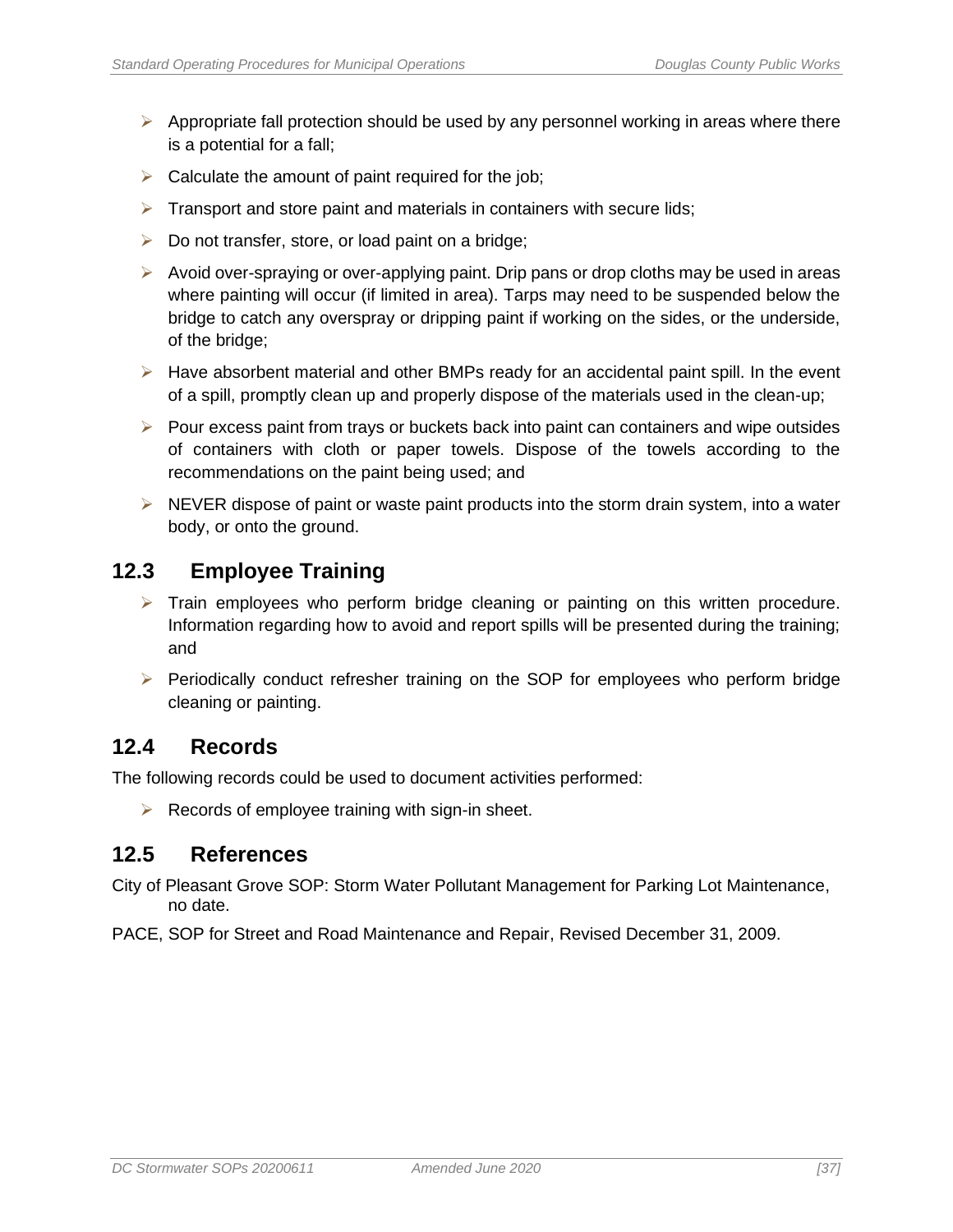## <span id="page-45-0"></span>**13.0 STREET SWEEPER CLEANING**

## <span id="page-45-1"></span>**13.1 Description**

The operation and maintenance of street sweepers, if not conducted properly, can contribute to stormwater pollution. In addition, all sweeper waste must be disposed properly. All sweeper waste must be taken directly to a permanent disposal site or to a secure temporary storage area at the municipal yard.

When services are contracted, this written procedure should be provided to the contractor so they have the proper operational procedures. In addition, the contract should specify that the contractor is responsible for abiding by all applicable municipal, state, and federal codes, laws, and regulations.

### <span id="page-45-2"></span>**13.2 Procedure**

#### *SWEEPER DEBRIS DISPOSAL*

- $\triangleright$  Do not empty sweeper hoppers, even temporarily, onto areas near storm drains or surface water bodies or where wind or rain could wash the debris into the storm sewer system or scatter the debris;
- $\triangleright$  Dispose of sweeper debris at a designated dump site or at the designated area at the municipal facility. The temporary storage area for debris is protected from wind, rain, and surface runoff (when applicable);
- $\triangleright$  If unusual sweeping materials are identified, bring the issue to the attention of a supervisor for evaluation and proper disposal; and
- $\triangleright$  If dirt or traffic accident debris is swept up, it must be disposed properly.

#### *SWEEPER WASH OUT*

Sweepers must be washed every day at the end of the day (or other frequency as determined by the County). Follow the Equipment and Vehicle Maintenance SOP for vehicle washing procedures.

### <span id="page-45-3"></span>**13.3 Employee Training**

- ➢ Train employees who perform street sweeping on this written procedure. Information on how to avoid and report spills will be presented during the training; and
- ➢ Periodically conduct refresher training on the SOP for employees who perform street sweeping.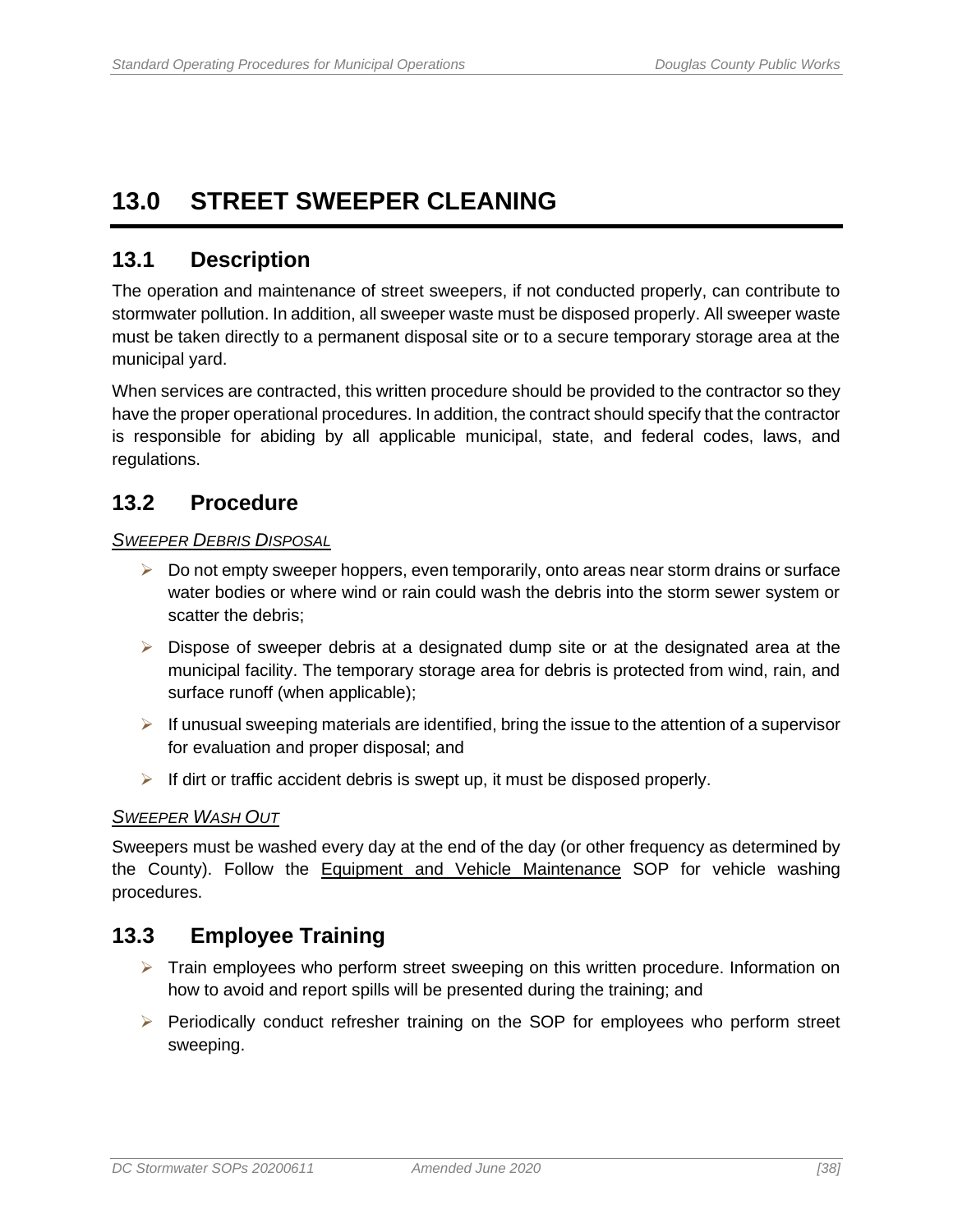## <span id="page-46-0"></span>**13.4 Records**

The following records could be used to document activities performed:

 $\triangleright$  Records of employee training with sign-in sheet.

#### <span id="page-46-1"></span>**13.5 References**

Center for Watershed Protection, Municipal Pollution Prevention/Good Housekeeping Practices: Version 1.0, September 2008.

City of Centennial SOP: Street Sweeping, August 2007.

City of Golden Street Sweeping Plan, no date.

City of Greeley, Department of Public Works: Street Sweeping Program, June 2008.

City of Lafayette Standard Operating Procedure: Street Sweeping, March 2009.

Mesa County, Municipal Operation and Maintenance Program, July 4, 2005.

USEPA Menu of BMP: Parking Lot and Street Cleaning, cfpub.epa.gov/npdes/stormwater/menuofbmps/, accessed May 27, 2009.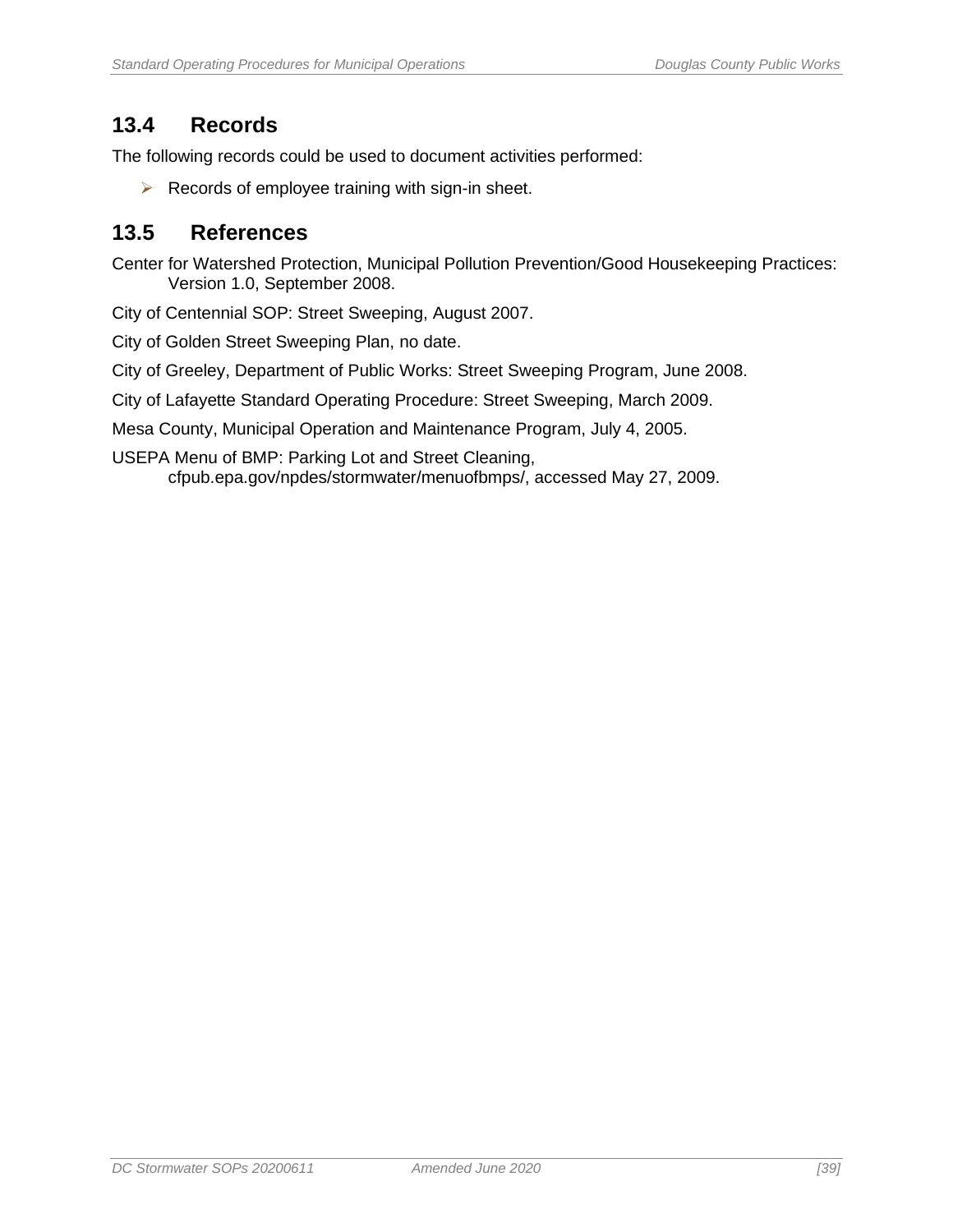## <span id="page-47-0"></span>**14.0 STREET / PARKING LOT SWEEPING**

### <span id="page-47-1"></span>**14.1 Description**

The sweeping of streets and parking lots gives the County an overall clean appearance, and aids in helping reduce traffic accidents and air pollution caused by fine dust particles. Street sweeping can prevent pollutants such as sediment particles, organics, oil, grease, trash, road salt, and trace metals from entering and plugging the storm sewer system.

When services are contracted, this written procedure should be provided to the contractor so they have the proper operational procedures. In addition, the contract should specify that the contractor is responsible for abiding by all applicable municipal, state, and federal codes, laws, and regulations.

### <span id="page-47-2"></span>**14.2 Procedure**

*GENERAL* 

- $\triangleright$  Operate all sweepers according to manufacturer's recommended settings and standards;
- ➢ Do not conduct street sweeping during or immediately after rainstorms;
- $\triangleright$  Conduct regular maintenance of sweepers in accordance with the master schedule or as needed (see Equipment and Vehicle Maintenance SOP);
- $\triangleright$  Prior to operating the sweeper, perform a routine inspection, including checking for leaks. Follow procedures outlined in the Spill Prevention and Response SOP if a leak is observed;
- ➢ Do not wash down any streets or curbs for routine cleaning. If medians or signs are washed seasonally, follow the Power Washing SOP;
- ➢ Immediately contain and properly clean up all spills (see the Spill Prevention and Response procedure); and
- ➢ Handle sweeper debris as detailed in the Street Sweeper Cleaning SOP.

#### *FREQUENCY*

- $\triangleright$  Streets are swept in accordance with the master schedule;
- ➢ Schedule can be broken out by type (i.e., once a year on County-owned parking lots, once a year on residential streets, once a year for alleys, twice a year on roadways, as needed on snow emergency routes), season, crew.
- ➢ Increase the frequency of street sweeping in areas prone to litter and dust/dirt accumulation, sensitive areas (i.e., adjacent to a sensitive water body), and areas that have a history of storm drain plugging;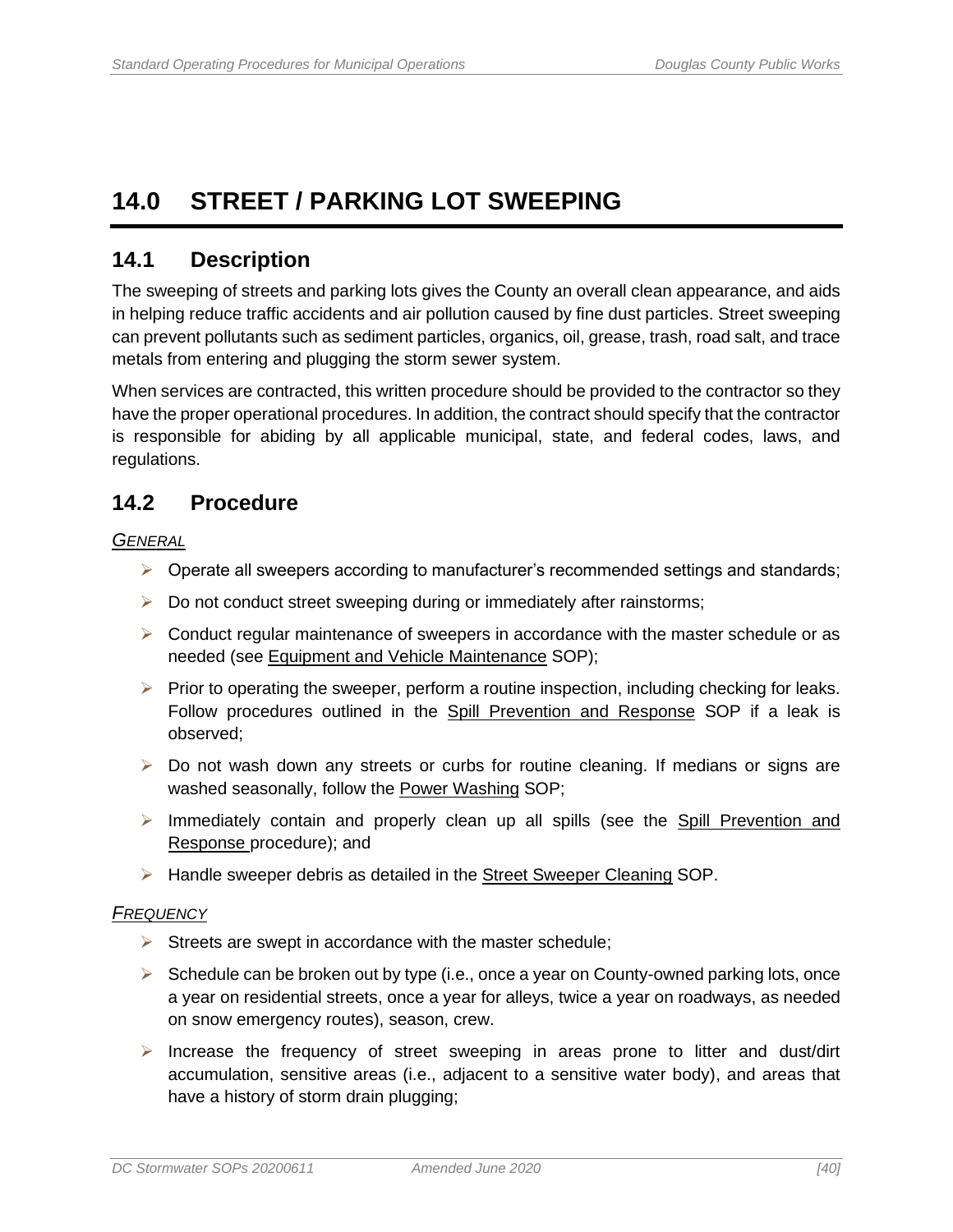- $\triangleright$  Schedule additional sweeping, where feasible:
	- □ Construction conducted by the County where there is temporary storage of construction materials like dirt, sand, and road base along the roadway;
	- ❑ Special events (e.g., street fairs, art shows, and parades) where additional debris is likely to have accumulated;
	- ❑ Grass cutting, including and mowing, trimming, and edging make sure that all debris created from maintenance of lawns, medians and open spaces is either blown back into the existing landscape with a handheld or back pack blower or swept up by hand and disposed of properly (i.e., not in the street or parking lot);
	- ❑ Landscape planting;
	- ❑ After heavy rainstorms in which sediment is present on the streets; and
	- ❑ After snows melt where large course sediments and garbage have been left behind.

#### <span id="page-48-0"></span>**14.3 Employee Training**

Train employees who perform street sweeping on this written procedure. Information on how to avoid and report spills will be presented during the training.

Periodically conduct refresher training on the SOP for employees who perform street sweeping.

### <span id="page-48-1"></span>**14.4 Records**

The following records could be used to document activities performed:

- $\triangleright$  Annually updated master schedule with priority areas for sweeping indicated;
- $\triangleright$  Annually updated master schedule with priority areas for sweeping municipal parking lots, sidewalks, and other municipally-owned large outdoor paved surfaces areas;
- $\triangleright$  Log of the number of curb-miles swept each year; and
- $\triangleright$  Records of employee training with sign-in sheet.

#### <span id="page-48-2"></span>**14.5 References**

Center for Watershed Protection, Municipal Pollution Prevention/Good Housekeeping Practices: Version 1.0, September 2008.

City of Centennial SOP: Street Sweeping, August 2007.

City of Golden Street Sweeping Plan, no date.

City of Greeley, Department of Public Works: Street Sweeping Program, June 2008.

City of Lafayette Standard Operating Procedure: Street Sweeping, March 2009.

Mesa County, Municipal Operation and Maintenance Program, 4 July 2005.

USEPA Menu of BMP: Parking Lot and Street Cleaning, cfpub.epa.gov/npdes/stormwater/menuofbmps/, accessed 27 May 2009.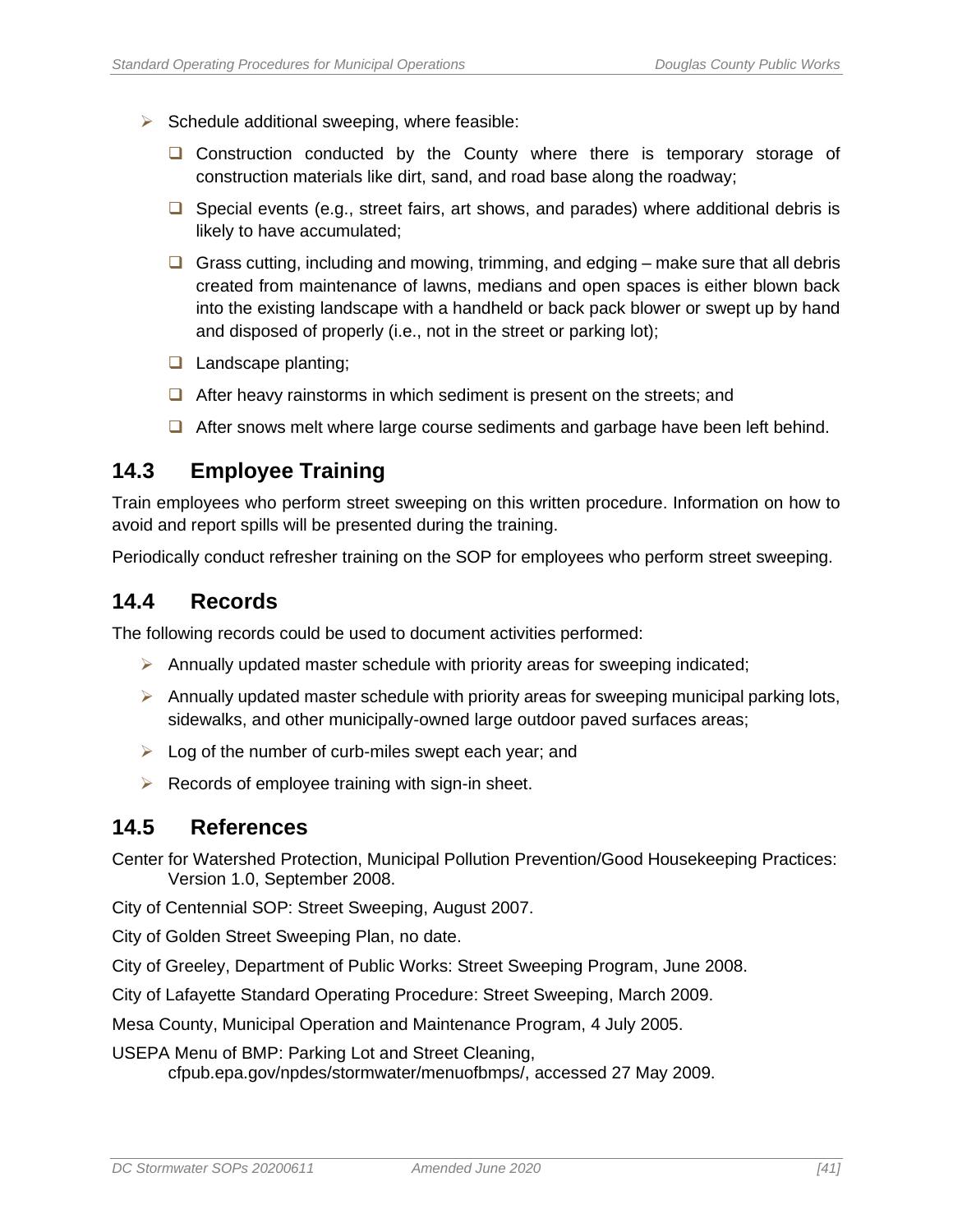## <span id="page-49-0"></span>**15.0 FUEL STORAGE AND DISPENSING**

### <span id="page-49-1"></span>**15.1 Description**

The improper storage and transfer of fuel can directly lead to the release or spill of fuel product, which in turn can potentially degrade the quality of local receiving waters. Both State and Federal programs for above-ground storage exceeding 1,320 gallons or underground storage exceeding 42,000 gallons at any given facility, respectively, regulate the storage of fuel products. Douglas County has SPCC Plans in place for all County facilities where fuel storage capacity meets or exceeds the above-mentioned criteria.

When services are contracted, this written procedure should be provided to the contractor so they have the proper operational procedures. In addition, the contract should specify that the contractor is responsible for abiding by all applicable municipal, state, and federal codes, laws, and regulations.

## <span id="page-49-2"></span>**15.2 Procedure**

All County facilities with above ground fuel storage of greater than 1,320 gallons or underground storage greater than 42,000 gallons have SPCC Plans in place. The Plans will be reviewed a minimum of once every five years and annual training will be provided to all employees working at a facility requiring a SPCC Plan (as per SPCC requirements contained in the Federal requirements of 40 CFR 112).

For facilities storing fuels in quantities less than that requiring a SPCC Plan, good housekeeping measures will be put in place, including the use of secondary containment for all containers with a storage capacity greater than 15 gallons and regular inspection of tanks, pipes, and peripheral equipment.

Spill response procedures (as outlined in the Spill Prevention and Response SOP) will be used at all facilities, regardless of the requirement for a SPCC Plan.

### <span id="page-49-3"></span>**15.2.1 Receipt of Product**

During the receipt of product at the facility, County employees must do the following:

- $\triangleright$  Gauge the receiving tank to verify that tender can be accepted without a chance of overfill;
- $\triangleright$  Make sure that the unloading hose and nozzle are in good condition;
- $\triangleright$  Make sure there are no fire (ignition) sources near the facility;
- $\triangleright$  Ensure that the person delivering the fuel is on hand during the entire filling operation;
- $\triangleright$  Make sure the hose and nozzle are removed from the tank before the driver gets in the truck's cab;
- $\triangleright$  Re-gauge the tank to verify the amount of product received; and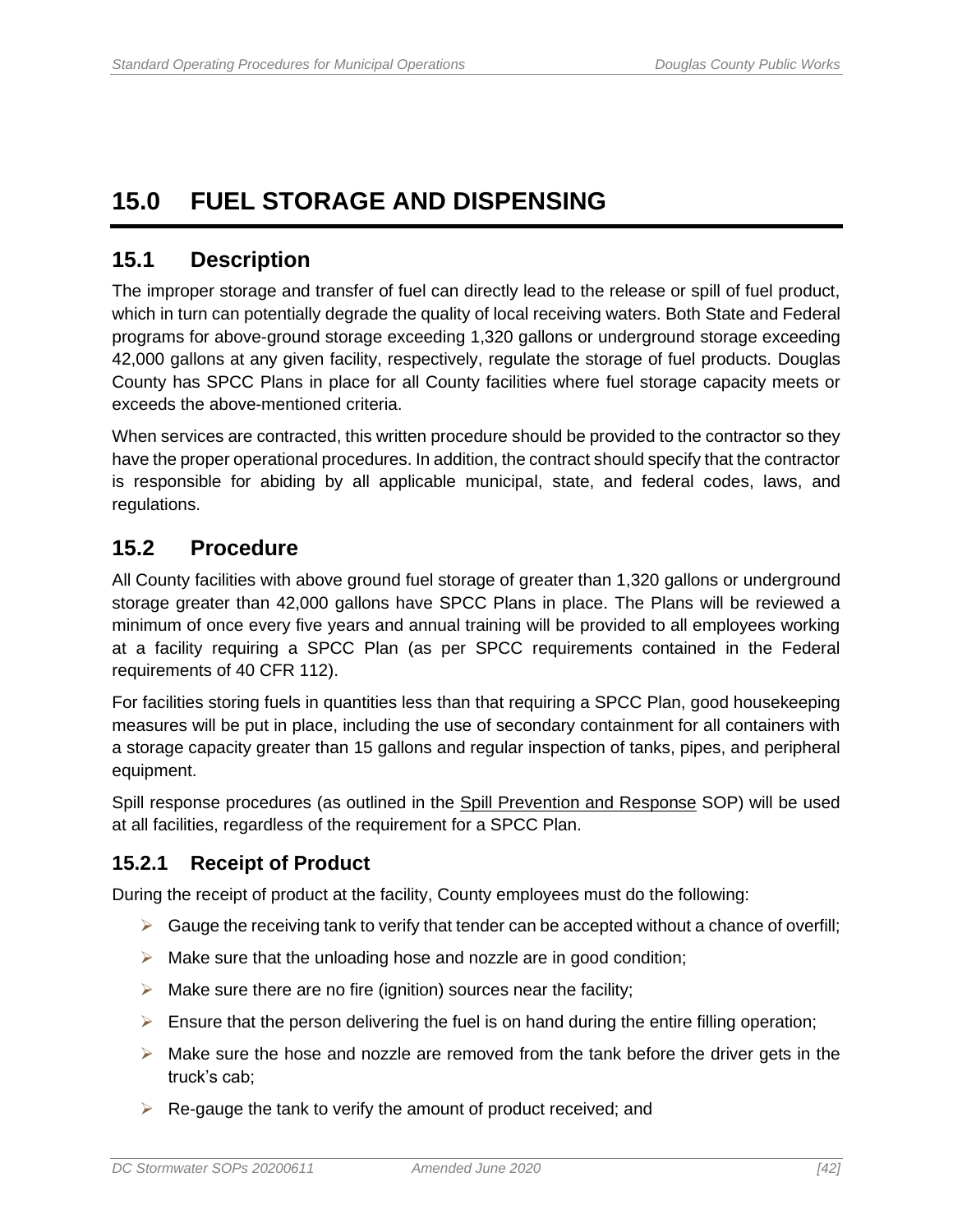$\triangleright$  Record the receipted amount in the inventory record.

## <span id="page-50-0"></span>**15.2.2 Fueling Vehicles and Equipment Fuel Tanks**

When fueling vehicles and equipment at the facility, County employees must do the following:

- $\triangleright$  Position the vehicle near the dispenser, ensuring that the tank filler neck can be reached without stretching the fueling hose;
- $\triangleright$  Turn the engine off;
- $\triangleright$  Ensure that no ignition sources are present;
- $\triangleright$  Check the condition of the hose and the nozzle:
- $\triangleright$  Insert the magnetic card in the card reader (if facility has card reader system). If authorized for dispensing fuel, continue;
- $\triangleright$  Insert the nozzle in the tank and turn the pump on;
- $\triangleright$  Turn the pump off when the nozzle shuts off;
- $\triangleright$  Return the nozzle to its boot: and
- $\triangleright$  Replace the filler cap in the tank filler neck.

#### <span id="page-50-1"></span>**15.3 Employee Training**

- $\triangleright$  All employees who use County fueling facilities should be made aware of this written procedure. Information on how to avoid and report spills will be presented during the annual stormwater training;
- $\triangleright$  Inform contractors (fuel delivery to County fueling facilities) of these written procedures and establish the expectation that the contractors will follow County procedures unless the contractor's own procedures are more stringent (to be reviewed and determined by County personnel); and
- ➢ Periodically conduct refresher training on the SOP for employees who use the County fueling facilities.

### <span id="page-50-2"></span>**15.4 Records**

The following records could be used to document activities performed:

- $\triangleright$  Records of any major spills and the action taken; and
- $\triangleright$  Records of employee training with sign-in sheet.

#### <span id="page-50-3"></span>**15.5 References**

Douglas County SOP: Fuel Storage, December 2003.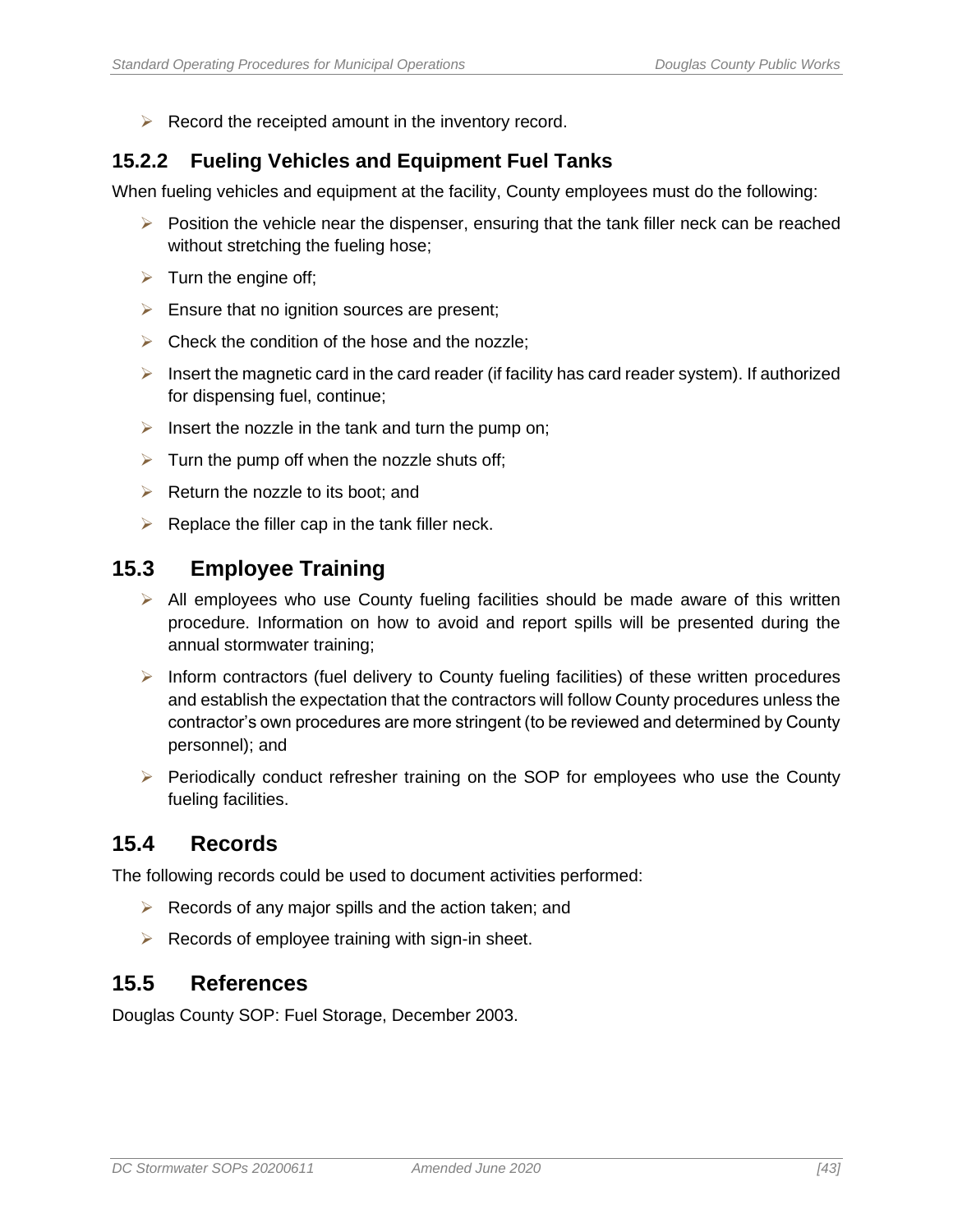## <span id="page-51-0"></span>**16.0 PARKS AND OPEN SPACE MAINTENANCE**

### <span id="page-51-1"></span>**16.1 Description**

Parks and open space maintenance activities involve the operation of equipment such as mowers and tractors; disposal of waste from mowing, planting, weeding, raking, pruning and trash collection; application of pesticides, herbicides and fertilizers, cleaning and maintenance of park amenities such as play equipment, restrooms, and structures; and snow removal.

When services are contracted, this written procedure should be provided to the contractor so they have the proper operational procedures. In addition, the contract should specify that the contractor is responsible for abiding by all applicable municipal, state, and federal codes, laws, and regulations.

#### <span id="page-51-2"></span>**16.2 Procedures**

*GENERAL*

- $\triangleright$  Repair damage to landscaped areas as soon as possible. Mulch or vegetate bare areas to minimize erosion;
- $\triangleright$  Remove (sweep or shovel) materials such as soil, mulch and grass clippings from parking lots, streets, curbs, gutters and sidewalks;
- $\triangleright$  Collect and dispose of trash;
- ➢ Do not attempt to clean up any unidentified or possibly hazardous materials found on or around landscaped areas during maintenance; notify the supervisor immediately upon discovery of hazardous materials; and
- ➢ Refer to the Fertilizer and Pesticide Storage and Application SOP for information on the application of landscape chemicals.

#### *MAINTENANCE*

- ➢ Management of wastewater from power washing signs, structures, or bleachers must adhere to the Power Washing and Sandblasting SOP; and
- $\triangleright$  When painting park equipment, use a drop cloth and clean up any spills immediately. Do not leave open containers on the ground where they may accidentally tip over.

#### *MOWING*

- $\triangleright$  Remove paper, debris, and trash from the landscaped and surrounding areas prior to mowing;
- ➢ Collect grass clippings and leaves that are on the walks and other hard surfaces. Do not blow or wash them into the street, gutter or drainage ways; and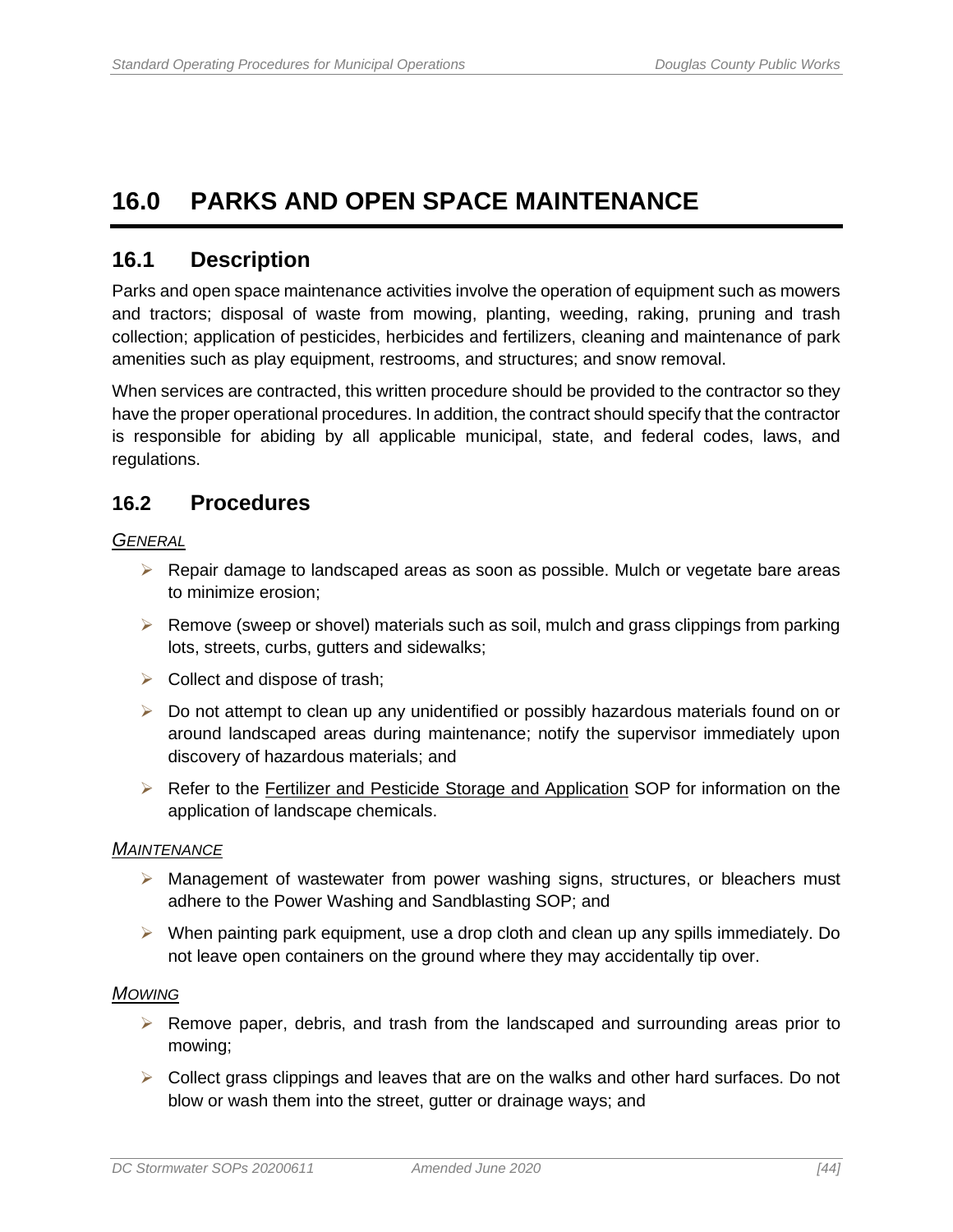$\triangleright$  Properly recycle or dispose of organic wastes after mowing, weeding, and trimming.

#### *IRRIGATION*

- $\triangleright$  Repair broken sprinkler heads as soon as possible; and
- $\triangleright$  Only irrigate at a rate that can infiltrate into the soil to limit run-off.

#### *LANDSCAPE EQUIPMENT*

- ➢ Brush off mowers (reels and decks) and tractors over grassy areas or in contained washout areas;
- $\triangleright$  Leave clippings on grassy areas or dispose of in trash or by composting. Do not hose off mowers over paved areas that drain to the storm drain system;
- ➢ Maintain (including washing) all equipment by following the Equipment and Vehicle Maintenance SOP; and
- ➢ Do not allow grease from the grease fittings (zerks) on mowers to fall onto areas where they can be washed into the storm drain.

#### **S***NOW REMOVAL*

- $\triangleright$  Conduct snow and ice removal operations using the Snow and Ice Control SOP; and
- $\triangleright$  Store all salt or sand that will be used on walks inside or under a roof or in a covered container.

#### *OTHER ACTIVITIES*

- $\triangleright$  Utilize pet waste stations with bags and trash receptacles; and
- $\triangleright$  All portable toilets should be located on flat, secure locations where they are less likely to be knocked or blown over. All portable toilets should be in a location that would retain any spillage opposed to washing into a storm sewer or waterway. Ensure routine maintenance and cleaning is conducted.

### <span id="page-52-0"></span>**16.3 Employee Training**

- $\triangleright$  Train employees who are involved with parks and open space maintenance activities on the content of this written procedure; and
- $\triangleright$  Periodically conduct refresher training on the SOP for employees who are involved with parks and open space maintenance activities.

#### <span id="page-52-1"></span>**16.4 Records**

The following records could be used to document activities performed:

 $\triangleright$  Records of employee training with sign-in sheet.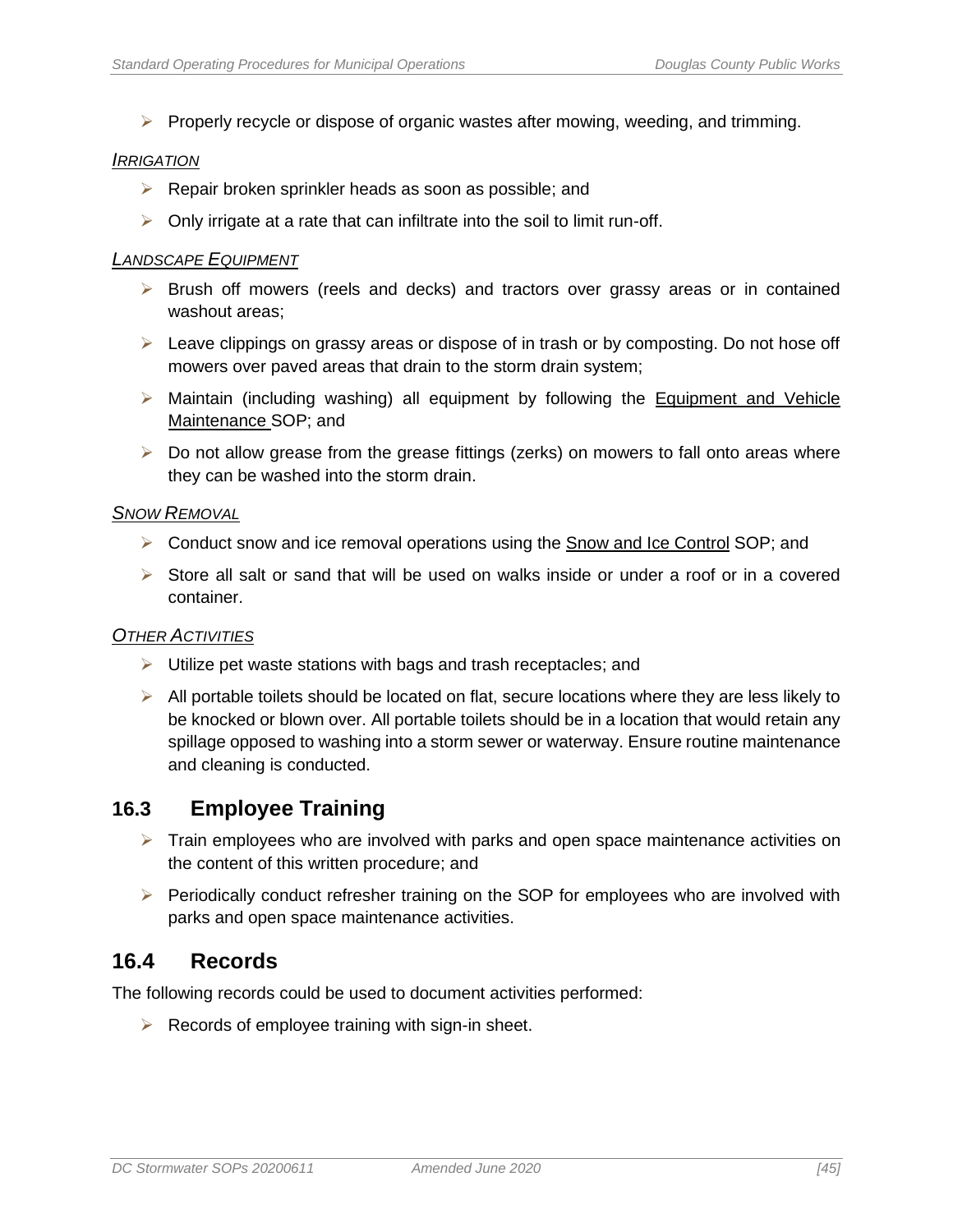## <span id="page-53-0"></span>**16.5 References**

City of Glendale, Department of Public Works; Glendale Municipal Operation SOPs, Revised December 2016.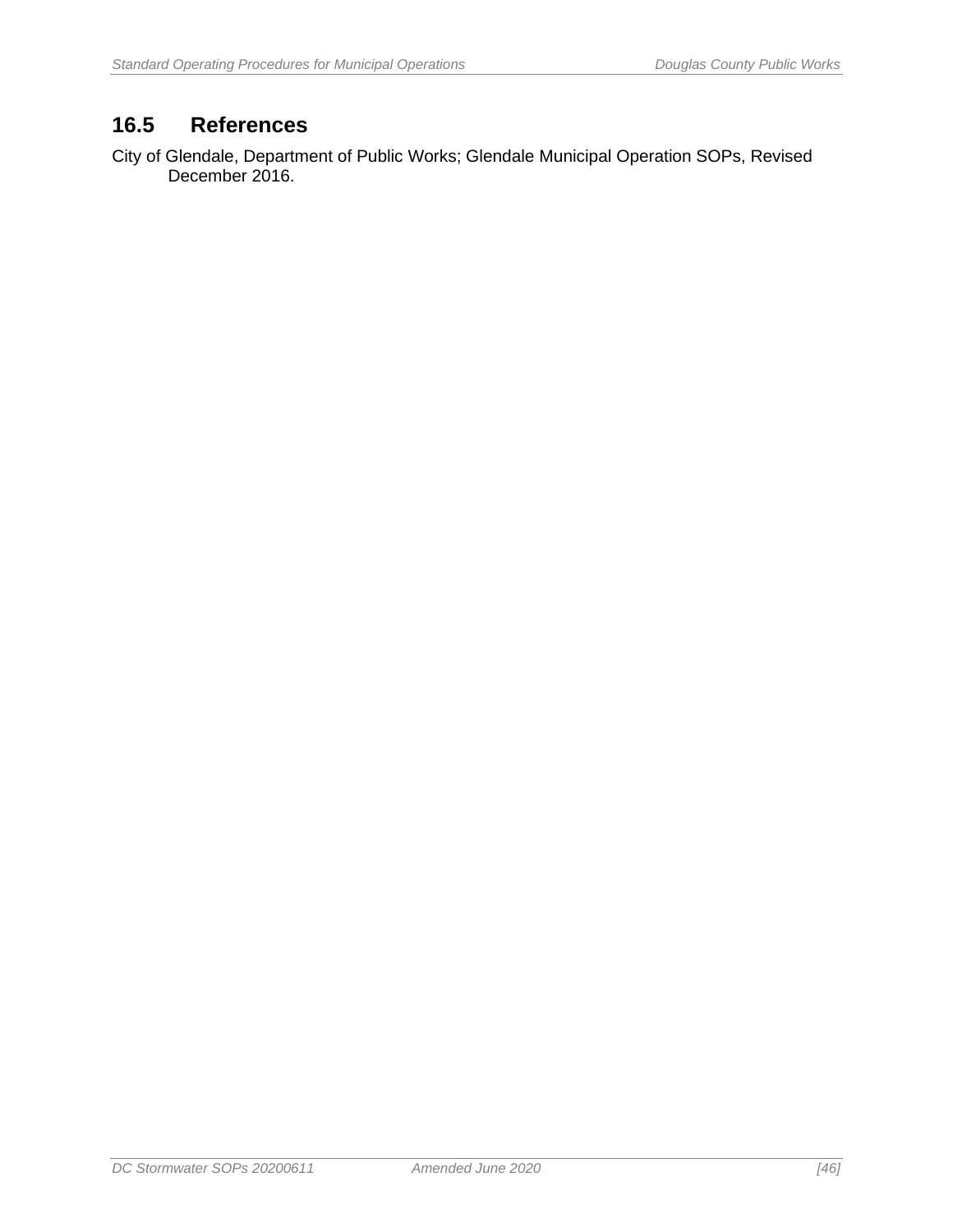## <span id="page-54-0"></span>**17.0 FERTILIZER, HERBICIDE, AND PESTICIDE STORAGE AND APPLICATION**

## <span id="page-54-1"></span>**17.1 Description**

It is important to properly store, handle, apply, and clean up all fertilizers, herbicides, pesticides, and other landscaping chemicals. These chemicals can cause water pollution. Excessive fertilizer application can also contribute to algae blooms and deplete oxygen from waterways.

When services are contracted, this written procedure should be provided to the contractor, so they have the proper operational procedures. In addition, the contract should specify that the contractor is responsible for abiding by all applicable municipal, state, and federal codes, laws, and regulations.

### <span id="page-54-2"></span>**17.2 Procedure**

#### *GENERAL*

The following general procedures will be used when applying fertilizer, herbicide, fungicide, or pesticide:

- $\triangleright$  Follow label directions when applying, storing, handling, mixing, recycling, and disposing of chemicals and empty containers;
- $\triangleright$  Use care when transferring, mixing, or disposing of chemicals. Never perform these activities near storm drains or drainage areas; and
- $\triangleright$  Have spill cleanup materials available in case of a spill and clean up chemicals promptly using dry methods, if possible. Refer to the Spill Prevention and Response SOP.

#### *APPLICATION*

- $\triangleright$  Staff performing chemical applications should wear all appropriate protective garments;
- $\triangleright$  All chemicals shall be used strictly in accordance with their labels and all applicable federal, state, and local laws, regulations, and ordinances;
- $\triangleright$  Always follow the manufacturer's recommendation on handling and applying the chemicals;
- $\triangleright$  Chemicals should not be applied right before or during rain storms or while the area is being irrigated;
- ➢ Chemicals should not be applied right before or during high-wind events;
- $\triangleright$  Apply only the recommended amounts of chemicals to avoid chemicals being picked up by irrigation or stormwater runoff;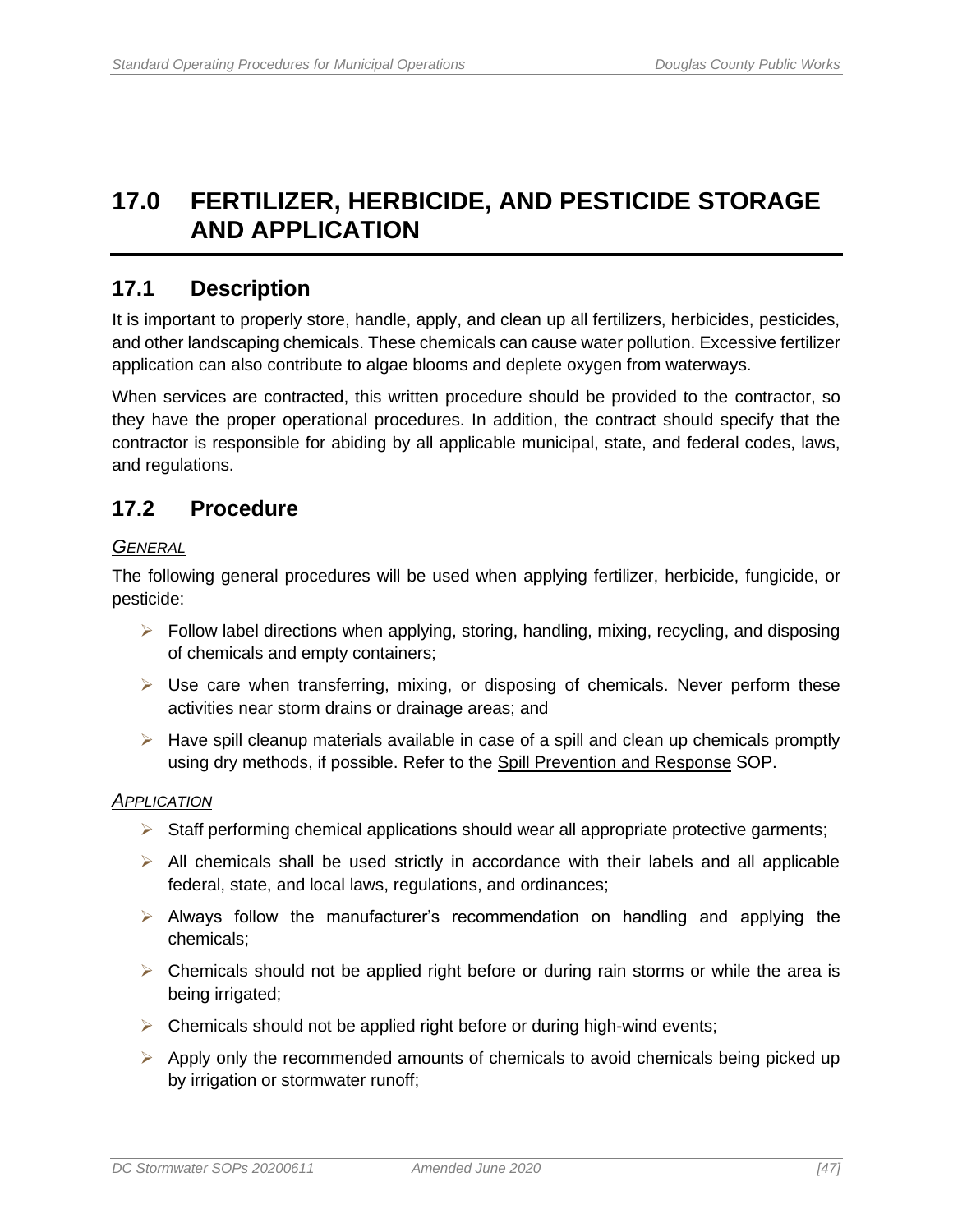- $\triangleright$  Be careful not to overspray chemicals onto an impervious surface, such as a sidewalk or roadway. These chemicals will wash into the storm drain inlet during the next rainstorm;
- $\triangleright$  Clean up all over-sprayed chemicals;
- $\triangleright$  Do not apply landscape chemicals to frozen ground; and
- $\triangleright$  Avoid application of chemicals at the water's edge. Maintain a native buffer between treated turf and waterways.

#### *CHEMICAL STORAGE*

- $\triangleright$  Materials shall be stored in accordance with all current federal, state and local laws, regulations and ordinances;
- $\triangleright$  Chemicals should be stored inside when not in use; and
- $\triangleright$  Recycle or dispose of all spent or excess chemicals properly and promptly.

#### *APPLICATION EQUIPMENT*

- $\triangleright$  Sprayers shall be used to apply only materials that are suitable for spraying;
- $\triangleright$  Spreaders shall be used to apply only materials that are available in granular forms;
- $\triangleright$  Fertilizers and pesticides should be loaded into application equipment over impervious surfaces, so that any spills can be easily cleaned;
- $\triangleright$  Properly calibrate application equipment to ensure the proper amount of chemical is applied;
- $\triangleright$  Keep application equipment clean; do not allow chemical buildup; and
- $\triangleright$  Maintain (including washing) all equipment by following the Equipment and Vehicle Maintenance SOP.

### <span id="page-55-0"></span>**17.3 Employee Training**

It is recognized that additional training and certifications exist that describe procedures for chemical application, handling, and storage. The appropriate employees and supervisors must have these certifications.

- ➢ All employees who apply fertilizer, herbicide, pesticide, or fungicide should be made aware of this written procedure. Information on how to avoid and report spills will be presented during the annual stormwater training;
- $\triangleright$  Inform contractors who may perform these services on behalf of the County (if applicable) of these written procedures and establish the expectation that the contractors will follow County procedures unless the contractor's own procedures are more stringent (to be reviewed and determined by County personnel); and
- ➢ Periodically conduct refresher training on the SOP for employees who perform subject activities.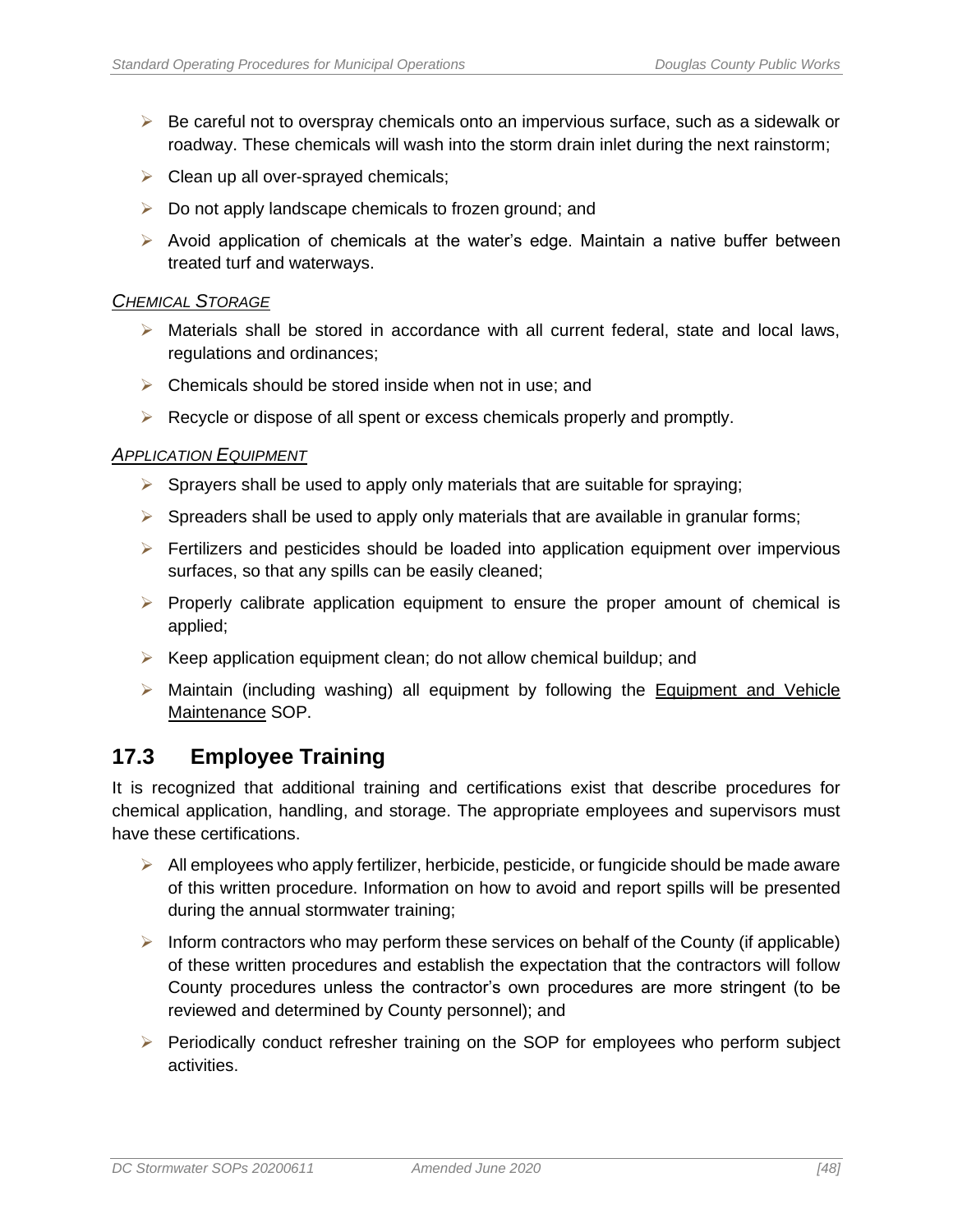## <span id="page-56-0"></span>**17.4 Records**

The following records could be used to document activities performed:

- ➢ Records of any major spills and the action taken; and
- ➢ Records of employee training with sign-in sheet.

### <span id="page-56-1"></span>**17.5 References**

Colorado Stormwater Council SOP: Fertilizer, Herbicide, and Pesticide Application and Storage. May 2020.

Douglas County SOP: Application of Fertilizers, Herbicides, and Fungicides, and Pesticides December 2003.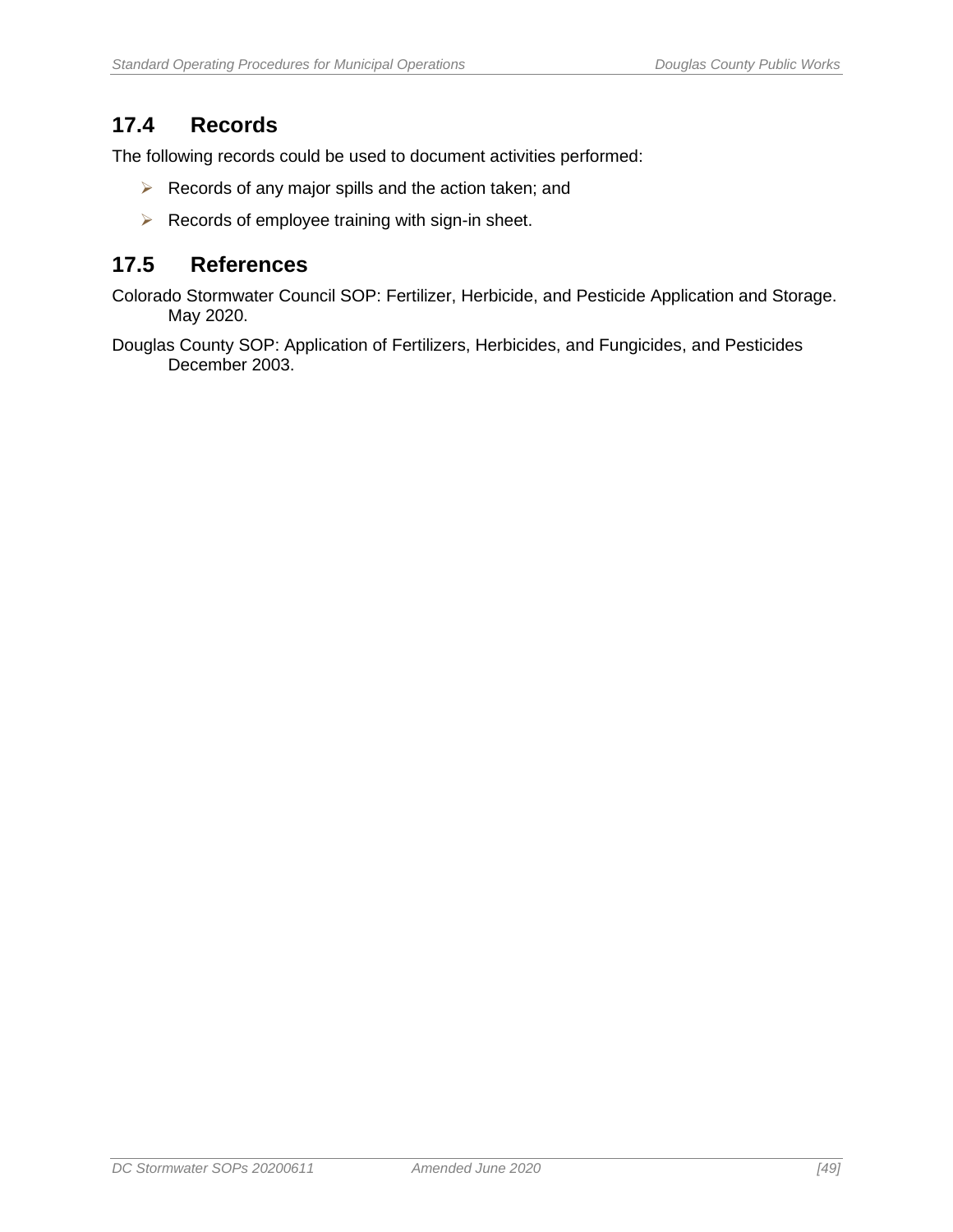## <span id="page-57-0"></span>**18.0 NEW CONSTRUCTION - SEDIMENT AND EROSION CONTROL**

## <span id="page-57-1"></span>**18.1 Description**

The NPDES Phase II Stormwater regulations (addressed in the State of Colorado by the CDPS stormwater discharge permit for MS4 owners and operators) require the owners and operators of MS4s, including Douglas County, to implement sediment and erosion control programs to regulate construction or redevelopment activities to ensure potential impacts to receiving water quality is minimized. One of the more significant provisions of the CDPS stormwater regulations is the expiration of the municipal (<100,000 population) exemption from the CDPS stormwater construction permit requirements. As of March 10, 2003, municipal activities such as facility and road construction and quarrying activities that disturb greater than one acre of land are required to obtain a CDPS stormwater construction activity permit, which requires the preparation of an erosion and sediment control plan for the project. In addition, if the municipality has their local erosion and sediment control program in place (which Douglas County does through the Grading, Erosion and Sediment Control (GESC) Criteria Manual and Program, the municipal construction or disturbance activity must obtain a permit from the local (County) program as well (e.g., a County GESC Permit).

## <span id="page-57-2"></span>**18.2 Procedure**

All County construction or redevelopment activities (does not include maintenance, which is defined as restoring original grade or capacity) that disturb greater than one acre of land must include both preparation of a GESC Plan and coverage under the CDPS stormwater construction permit program. The GESC program requires all projects (including County projects), regardless of the amount of disturbance, to obtain a permit through the GESC program or a waiver after a demonstration of no or minimal impact. The Douglas County Engineering Division administers the GESC program.

BMPs for temporary erosion and sediment control and for maintaining permanent water quality must be designed and incorporated into all County projects to minimize potential impacts during, and following the completion of, construction activities in accordance with the GESC Manual and the Douglas County Storm Drainage Design and Technical Criteria Manual, as amended. In addition, the specific requirements for development or redevelopment activities within both the Cherry Creek Reservoir Basin (as outlined in the Cherry Creek Reservoir Control Regulation No. 72) and the Chatfield Reservoir Basin (as outlined in the Chatfield Reservoir Control Regulation No. 73) must be incorporated into project designs.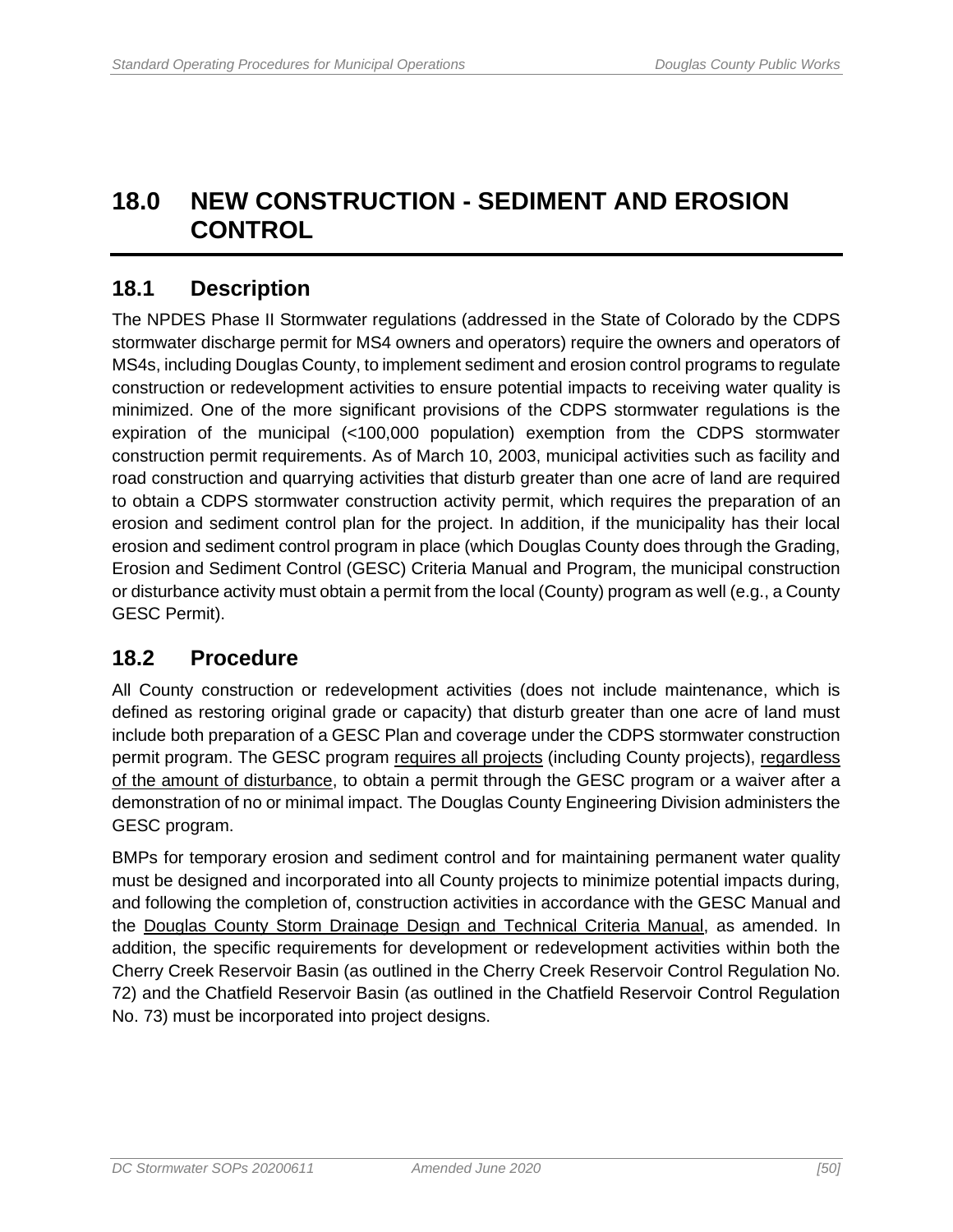## <span id="page-58-0"></span>**18.3 Employee Training**

- $\triangleright$  All employees who are involved with County construction activities should be made aware of this written procedure;
- $\triangleright$  Inform contractors who may perform these services on behalf of the County (if applicable) of these written procedures and establish the expectation that the contractors will follow County procedures; and
- ➢ Periodically conduct refresher training on the SOP for employees.

## <span id="page-58-1"></span>**18.4 Records**

The following records could be used to document activities performed:

- ➢ Records of any major sediment releases from County projects and the action taken to remedy the situation;
- $\triangleright$  Records of failed inspections and actions taken to remedy the situation; and
- $\triangleright$  Records of employee training with sign-in sheet.

#### <span id="page-58-2"></span>**18.5 References**

Douglas County (2004); Grading, Erosion, and Sediment Control (GESC) Manual; Department of Public Works Engineering Division; March 2004, as amended.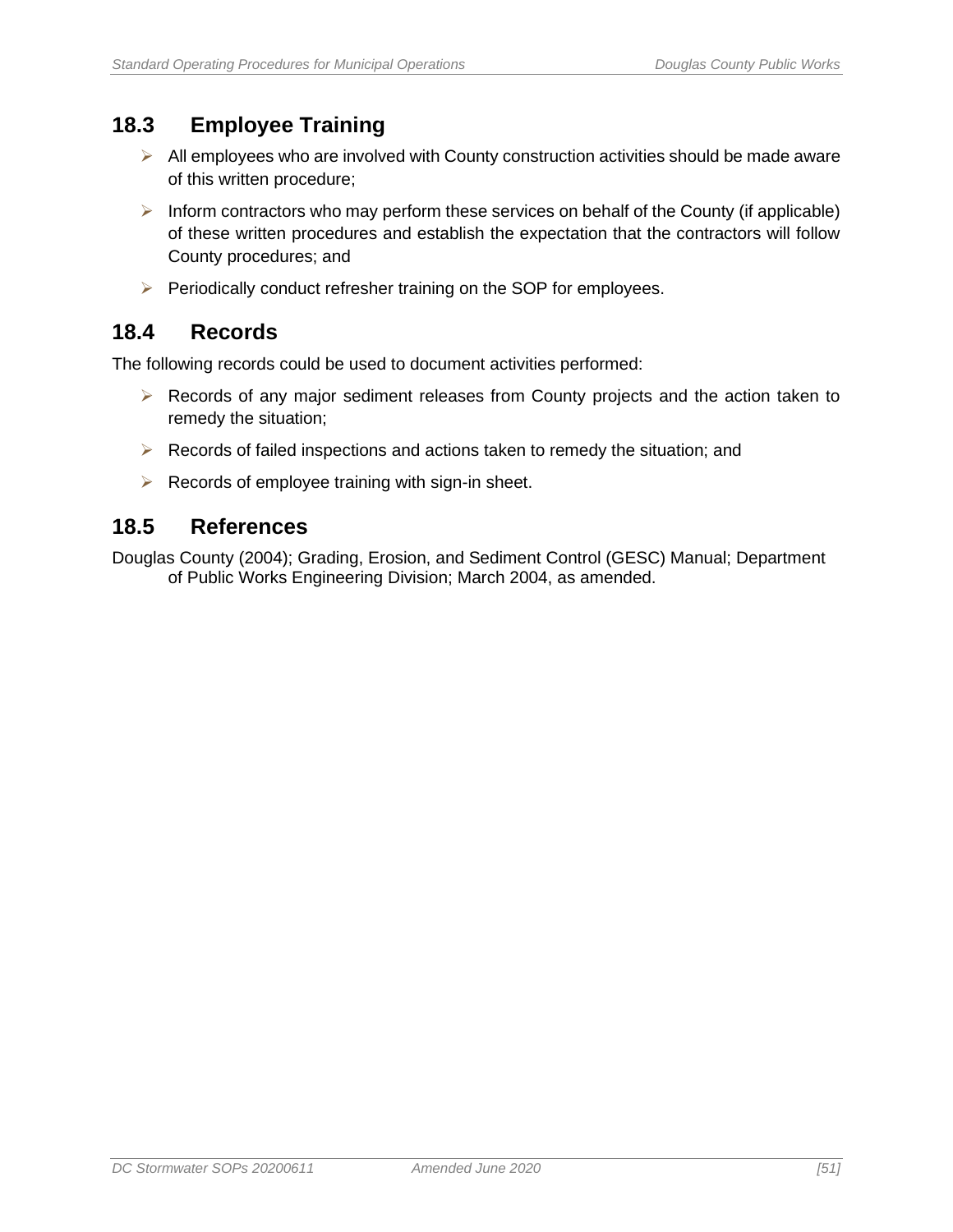## <span id="page-59-0"></span>**19.0 FACILITY GOOD HOUSEKEEPING**

## <span id="page-59-1"></span>**19.1 Description**

The improper disposal of solid waste (e.g., common trash) at County facilities can potentially lead to the degradation of local receiving water quality. In addition, sediment and other debris that accumulates on, or is tracked onto the property by vehicles, can also have negative effects on water quality if the sediment or debris is washed into storm drains or other collector drains during rainfall events. Fuel (gasoline or diesel), oil, and/or other automotive fluids (brake fluid, transmission fluid, or antifreeze/coolant) leaking from stored vehicles or maintenance equipment also poses a significant threat to local receiving water quality. Leaked materials accumulate on parking or storage surfaces and are washed into storm drains during rainfall events. The potential impacts to water quality due to these factors can be eliminated or significantly reduced by keeping the grounds of the County facilities clean through a regular cleaning and inspection program.

When services are contracted, this written procedure should be provided to the contractor so they have the proper operational procedures. In addition, the contract should specify that the contractor is responsible for abiding by all applicable municipal, state, and federal codes, laws, and regulations.

## <span id="page-59-2"></span>**19.2 Procedure**

To minimize the potential for the accumulation of common trash and debris at County facilities, including parking lots, each facility will be inspected a minimum of once per month to identify the need to clean accumulated trash or debris. All common household trash (from office operations, trash from employees such as food waste, etc.) should be properly disposed in a dumpster or trash can for household waste disposal. Under no circumstances should non-household waste (including liquids) be placed in these receptacles.

The storage of vehicles and equipment that have the potential for leaking fuels, oils, and other automotive liquids (e.g., brake fluid, transmission fluid, or antifreeze/coolant) at a facility requires a higher level of care to be taken to ensure there are no releases from the site. Drip pans or other appropriate containment products should be used to ensure the potential for releases of product to the environment is minimized to the maximum extent practicable. All equipment stored at a site should be visually inspected on a weekly basis to identify any leaks occurring from the vehicles or equipment. Any identified leaks should be reported to the Facility Manager, repaired, and cleaned up immediately following the protocol presented in Section 7.0 of these SOPs. The monthly facility inspection will document any identified deficiencies in the overall facility vehicle and equipment storage practices.

When maintenance operations produce wash water, such as from power washing buildings or other structures, the wash water must be collected and disposed of in the sanitary sewer system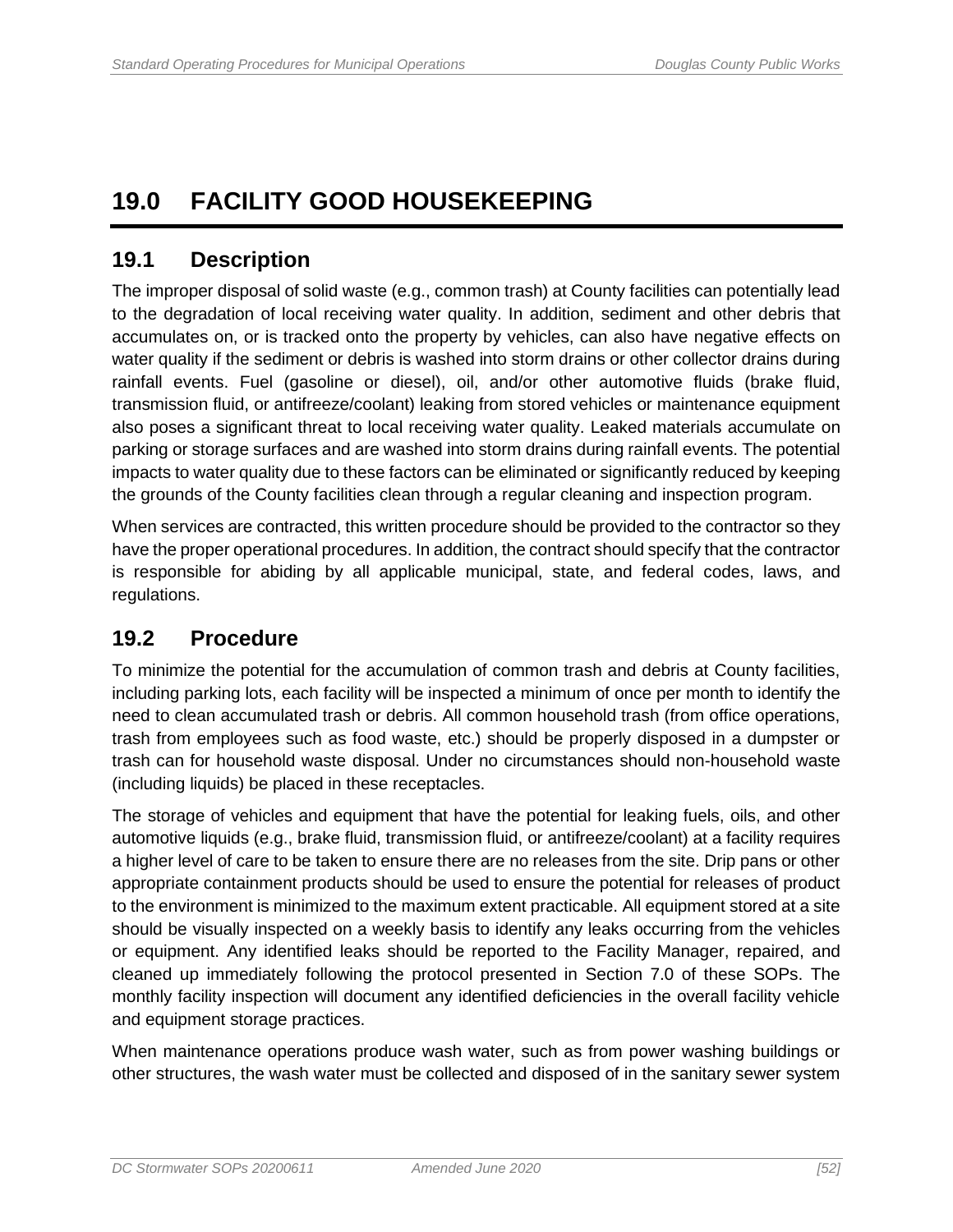or directed to landscaping so it does not enter the storm sewer system. The Power Washing SOP (Section 4.0) should be referenced prior to conducting any power washing activity.

The removal of any accumulated sediment or debris from storm sewer inlets, detention ponds, or vehicle washing areas should be temporarily stored in an appropriate container or stockpile with secondary containment until the material can be removed from the site. Sediment removed from vehicle washing areas (sediment traps, etc.) may need to be characterized prior to disposal to ensure there is no contamination (petroleum or metals) that requires specialized handling and disposal. Any waste characterization should be documented and filed with waste disposal manifests or reports.

The employee conducting the inspection will prepare the monthly facility inspection report. The following points should specifically be noted in the facility inspection report:

- $\triangleright$  Identification and location of leaking vehicles and equipment;
- $\triangleright$  Identification of the use of appropriate containment devices such as drip pans under stored vehicles and equipment and their adequacy for containing leaks;
- $\triangleright$  Presence of trash along the fence lines or around the facility's disposal receptacles (dumpsters, etc.);
- ➢ Accumulation of sediment in or around the entrances to storm drain inlets at or in the vicinity of the facility; and
- $\triangleright$  Accumulation of sediment or debris in or around the facility's stormwater controls (i.e., at the outlet structure of a detention pond or in a drainage channel or swale).
- $\triangleright$  A log of facility inspections should be kept at the site noting at a minimum:
- $\triangleright$  The date of the inspection;
- $\triangleright$  The name of the person performing the inspection; and
- $\triangleright$  Actions completed and any recommended actions (i.e., service requests or similar).

### <span id="page-60-0"></span>**19.3 Employee Training**

- ➢ Train employees who perform good housekeeping inspections on this written procedure; and
- ➢ Periodically conduct refresher training on the SOP for employees at each County facility.

#### <span id="page-60-1"></span>**19.4 Records**

The following records could be used to document activities performed:

- $\triangleright$  Facility inspection log; and
- $\triangleright$  Records of employee training with sign-in sheet.

### <span id="page-60-2"></span>**19.5 References**

Douglas County SOP: Facility Good Housekeeping, December 2003.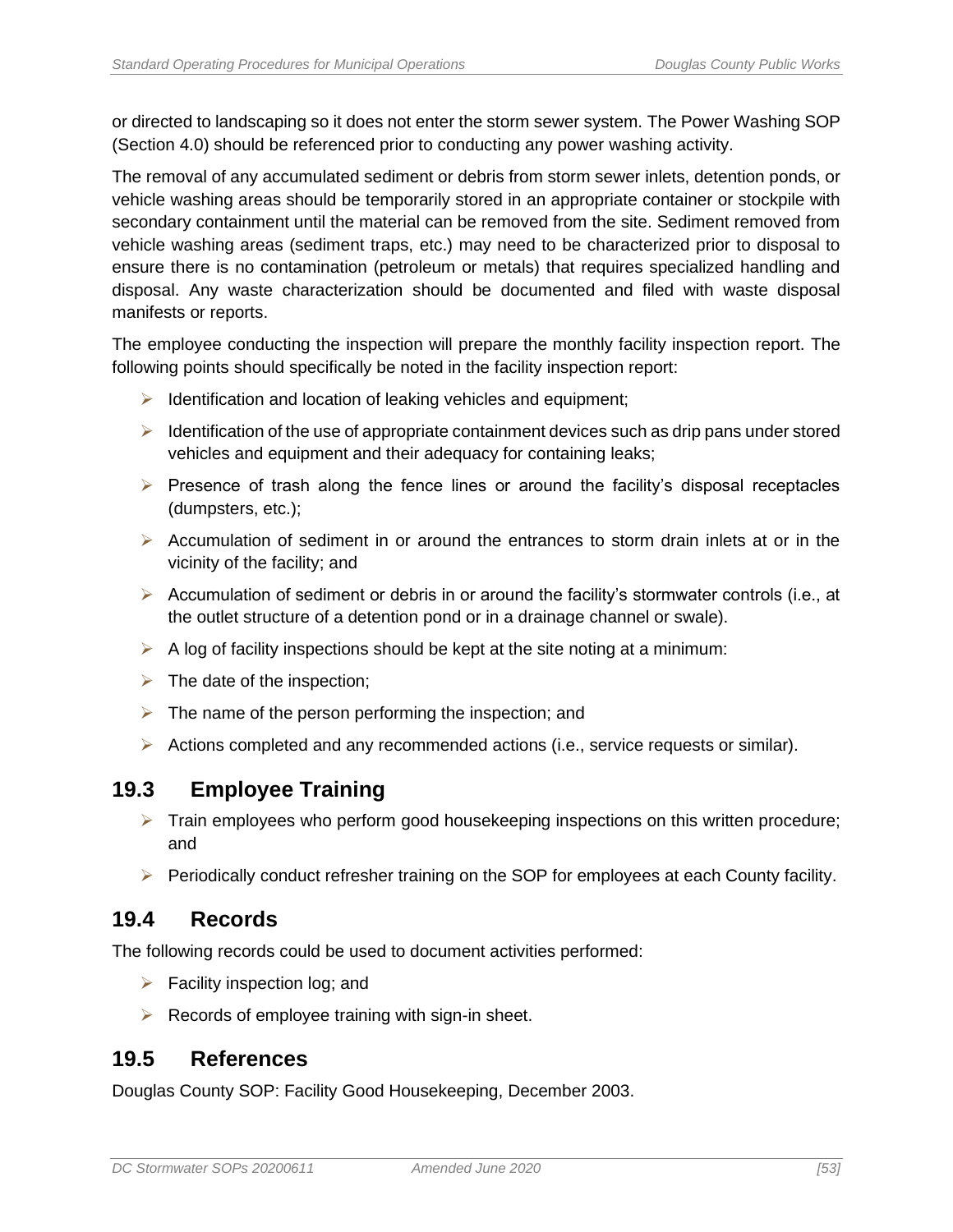## <span id="page-61-0"></span>**20.0 PARKING LOT OPERATION AND MAINTENANCE**

### <span id="page-61-1"></span>**20.1 Description**

The operation and maintenance of parking lots, if not conducted properly, can contribute to stormwater pollution. This SOP applies to municipal parking lots, sidewalks and other municipally owned large outdoor-paved surfaces.

#### <span id="page-61-2"></span>**20.2 Procedures**

- $\triangleright$  Schedule a cleaning anytime storm drains have debris blocking the water flow to storm sewers or excessive debris is being carried into the storm sewers;
- $\triangleright$  Schedule more frequent cleanings in areas that have high pollutant loadings;
- $\triangleright$  Immediately treat spills of any pollutants, large or small, such as oil, diesel, and transmission fluids using the procedures outlined in the Spill Prevention and Response SOP; and
- $\triangleright$  Review parking lot cleaning and maintenance schedule (i.e., sweeping, crack filling and overlaying) annually to ensure priority areas are properly maintained, and new areas of development are incorporated in master schedule. All maintenance activities must comply with the Street, Curb, and Gutter Maintenance, Replacement, and Construction SOP.

### <span id="page-61-3"></span>**20.3 Employee Training**

 $\triangleright$  Provide training to employees who perform parking lot maintenance.

### <span id="page-61-4"></span>**20.4 Records**

The following records could be used to document activities performed:

 $\triangleright$  Records of employee training with sign-in sheet.

### <span id="page-61-5"></span>**20.5 References**

City of Glendale, Department of Public Works; Glendale Municipal Operation SOPs, Revised December 2016.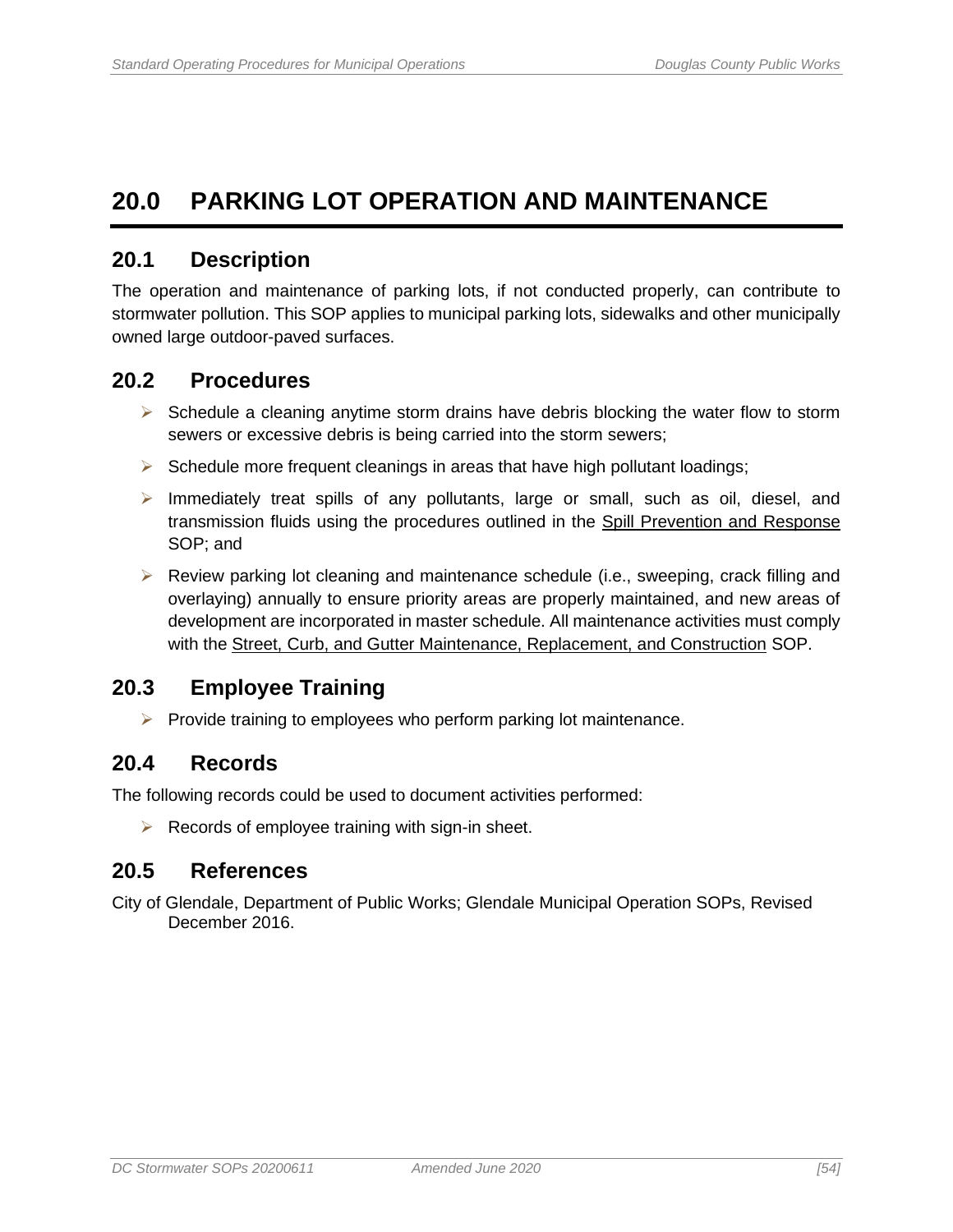## <span id="page-62-0"></span>**21.0 USED OILS, GREASE, AND CLEANERS DISPOSAL**

### <span id="page-62-1"></span>**21.1 Description**

The improper disposal of used oil, solvents, and cleaners can lead to the degradation of local receiving water quality. Proper disposal is described in the following two ways: on-site material disposal and off-site material disposal. On-site disposal describes the procedure for temporarily storing used oil or other liquid products at a facility until they are transported off-site for disposal.

When services are contracted, this written procedure should be provided to the contractor so they have the proper operational procedures. In addition, the contract should specify that the contractor is responsible for abiding by all applicable municipal, state, and federal codes, laws, and regulations.

### <span id="page-62-2"></span>**21.2 Procedure**

#### *ON-SITE MATERIAL DISPOSAL*

The following applies to all waste or used products temporarily stored at County facilities:

- $\triangleright$  Used oils, solvents, cleaners, and any other liquid products should only be stored in material-appropriate containers;
- $\triangleright$  All containers containing used products should be clearly and correctly labeled, identifying the material stored within the container;
- $\triangleright$  Waste or used products having differing chemical compositions should not be mixed in the same storage container;
- $\triangleright$  The chemical compatibility of waste or used products should be considered prior to storing containers. Compatibility and storage data contained in each waste or used product's MSDS should be consulted to ensure only compatible materials are stored in close proximity to each other;
- $\triangleright$  All containers with a storage capacity greater than 15 gallons should have secondary containment. Secondary containment should provide 110% of the individual container storage volume or, if a single secondary containment is used for multiple containers, the secondary containment must provide the greater of 110% of the largest individual container or 10% of the total stored container volume, whichever is greater; and
- $\triangleright$  Any minor spills of waste or used products that occur during transfer to the storage container should be cleaned up immediately.

Under no circumstances should waste or used products be poured into floor drains, storm sewer inlets, or directly poured onto the ground. In addition, in the case of minor spills, free product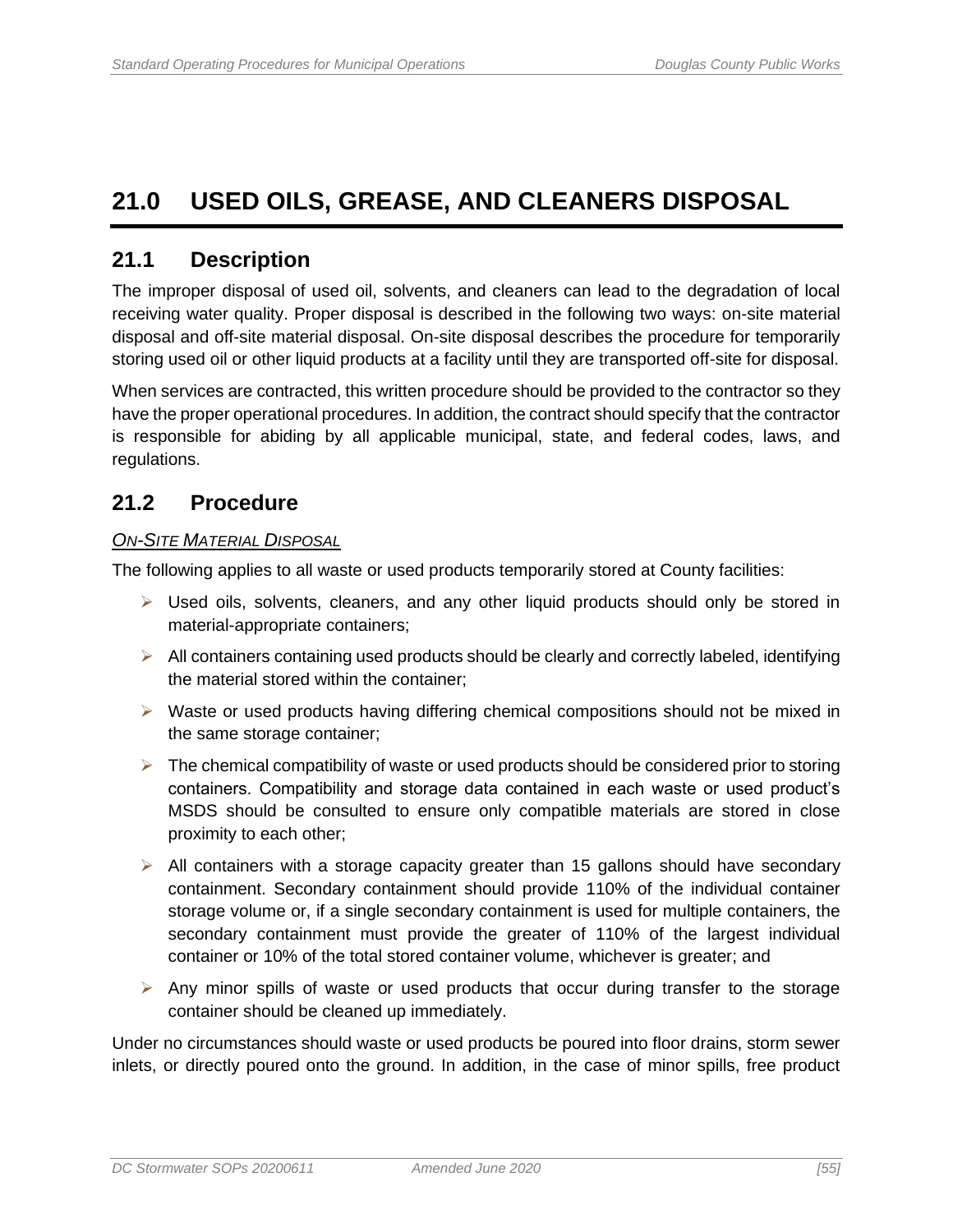(used oil, antifreeze, etc.) should be cleaned up using absorbent material, not washed with water. For additional guidance, see the Spill Prevention and Response SOP.

#### *OFF-SITE MATERIAL DISPOSAL*

To the maximum extent practicable, Douglas County attempts to recycle or find secondary use for its waste or used products. Outside contractors are used to collect waste or used products from County facilities and either recycles, re-uses, or properly disposes of the waste or used products. **Under no circumstance should Douglas County employees transport or dispose of used oil products or other liquids off-site, unless properly authorized to do so.** In addition, records or manifests for off-site waste or used product disposal, which include the date of the pick-up, the name of the disposal company and disposal location, must be kept at the site.

## <span id="page-63-0"></span>**21.3 Employee Training**

- $\triangleright$  Train employees whose activities include the disposal of used oil or other greases or cleaners on this written procedure; and
- ➢ Periodically conduct refresher training on the SOP for employees at each County facility.

#### <span id="page-63-1"></span>**21.4 Records**

The following records could be used to document activities performed:

 $\triangleright$  Records of employee training with sign-in sheet.

#### <span id="page-63-2"></span>**21.5 References**

Douglas County SOP: Disposal of Used Oils, Solvents, and Cleaners; December 2003.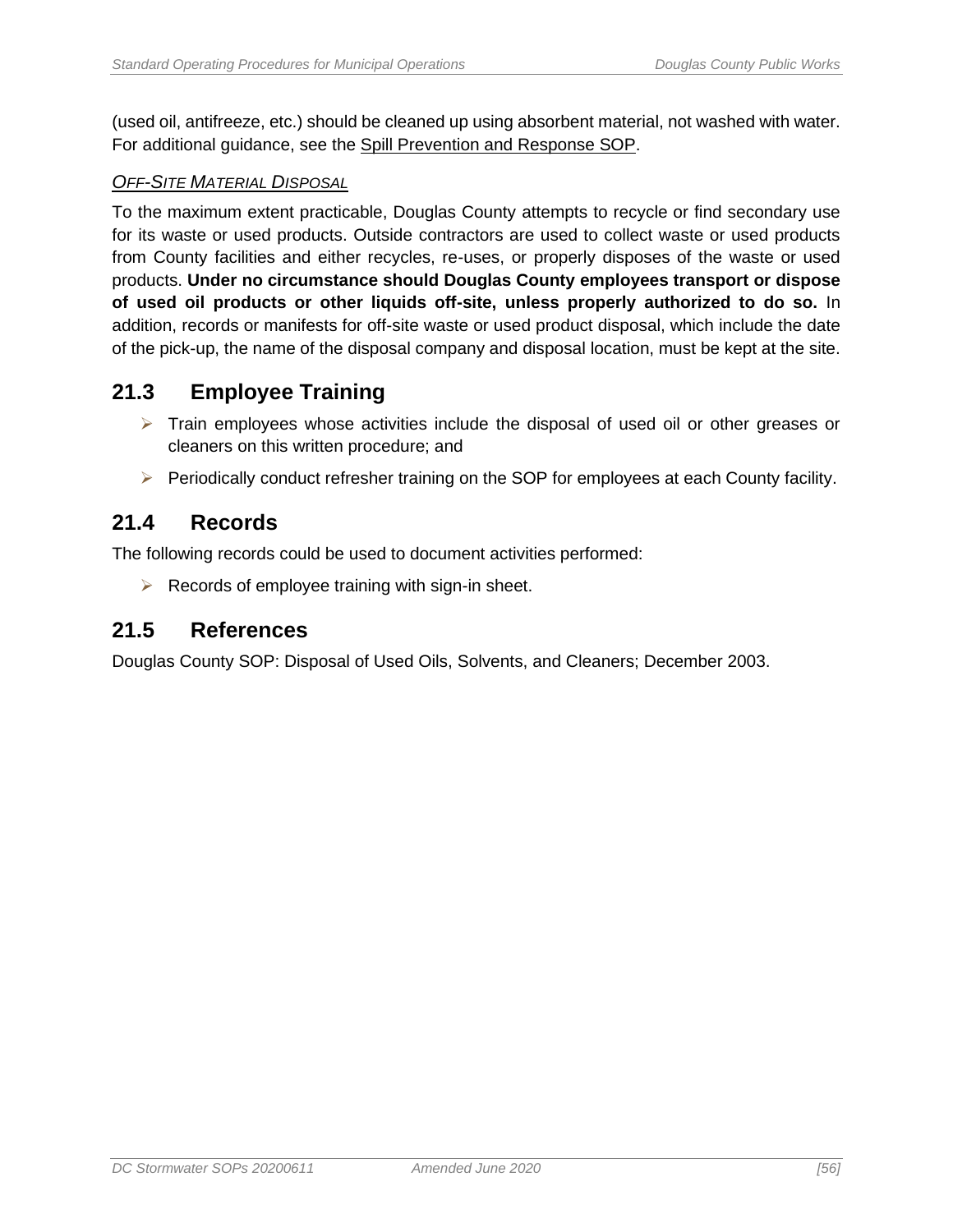## <span id="page-64-0"></span>**22.0 HVAC MAINTENANCE**

## <span id="page-64-1"></span>**22.1 Description**

The cleaning of HVAC coils includes rinsing the coils to remove accumulated sediment (dust) and debris. The rinse water must be contained and not discharged to the storm sewer. Douglas County generally has three types of HVAC systems that require maintenance:

- ➢ Roof-mounted equipment;
- $\triangleright$  Ground-mounted equipment; and
- $\triangleright$  Cooling towers.

When services are contracted, this written procedure should be provided to the contractor so they have the proper operational procedures. In addition, the contract should specify that the contractor is responsible for abiding by all applicable municipal, state, and federal codes, laws, and regulations.

### <span id="page-64-2"></span>**22.2 Procedure**

#### <span id="page-64-3"></span>**22.2.1 Roof-mounted Equipment**

- $\triangleright$  For flat roofs:
	- ❑ Plug all roof drains and overflows to contain all of the rinse water; and
	- ❑ Monitor roof for complete evaporation of rinse water before removing plugs.
- ➢ For sloped roofs:
	- ❑ Use absorbent sock barriers around all equipment;
	- ❑ Plug all downspouts; and
	- ❑ Monitor for complete evaporation before removing sock barriers and plugs.

#### <span id="page-64-4"></span>**22.2.2 Ground-mounted Equipment**

- ➢ Use absorbent sock barriers around all equipment; and
- ➢ Monitor for complete evaporation before removing sock barriers.

#### <span id="page-64-5"></span>**22.2.3 Cooling Towers**

- ➢ All solid scale and debris is to be put into properly labeled containers and disposed accordingly; and
- $\triangleright$  All rinse water is to be contained for complete evaporation.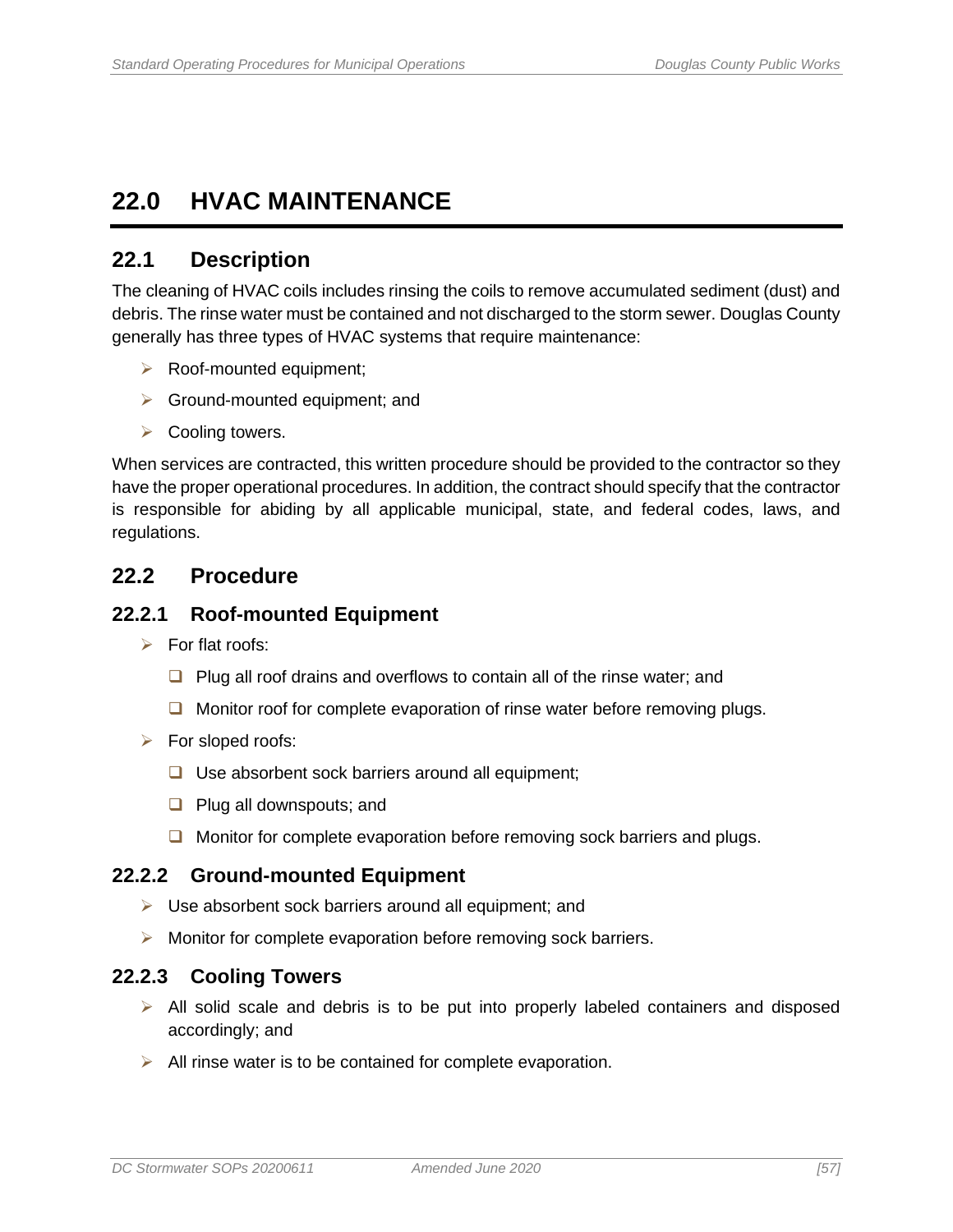## <span id="page-65-0"></span>**22.3 Employee Training**

- ➢ Train employees who perform HVAC maintenance activities on this written procedure;
- ➢ Train contractors who may perform HVAC maintenance activities on behalf of the County (if applicable) on this written procedure; and
- ➢ Periodically conduct refresher training on the SOP for employees.

### <span id="page-65-1"></span>**22.4 Records**

The following records could be used to document activities performed:

 $\triangleright$  Records of employee training with sign-in sheet.

#### <span id="page-65-2"></span>**22.5 References**

Personal communication with County Personnel. April 2009.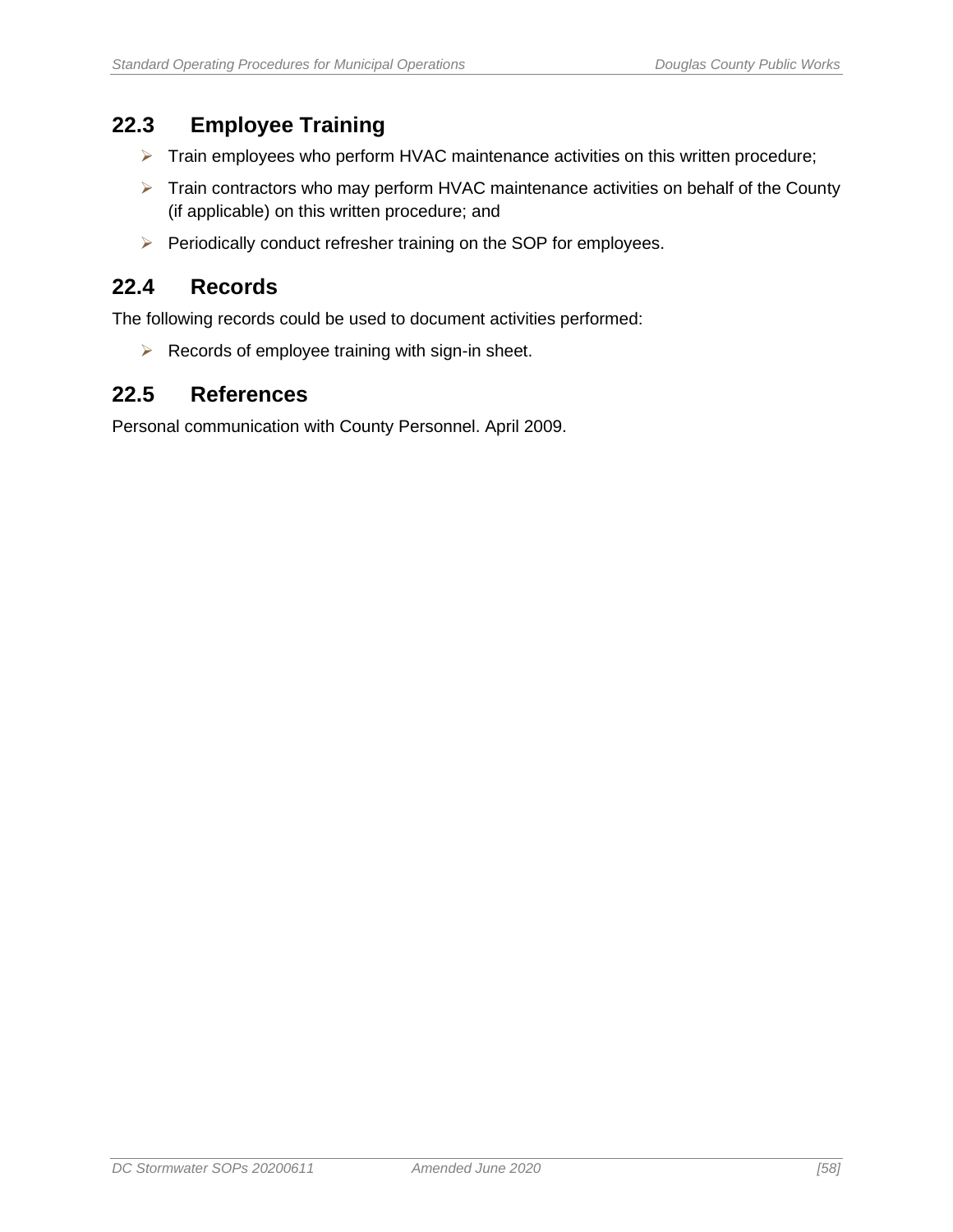## <span id="page-66-0"></span>**23.0 STORMWATER TRAINING FOR EMPLOYEES**

## <span id="page-66-1"></span>**23.1 Description**

As part of the NPDES Phase II and CDPS stormwater permit requirements, all employees of an MS4 owner or operator whose activities can potentially impact local receiving water quality are required to receive training regarding stormwater quality at least once per year. The training must address how the employees' activities can potentially impact water quality.

## <span id="page-66-2"></span>**23.2 Procedure**

All County employees whose activities can potentially impact water quality will be given an introductory training session upon being hired and thereafter will receive annual stormwater refresher training. The training will seek to educate the employees about stormwater issues, inform them of recent developments in the stormwater field, present and review SOPs developed for maintaining or potentially improving water quality, and provide a forum to present and discuss changes in operational procedures with the goal of improving efficiency and reducing the potential for discharging pollutants to the environment. Dates, times, attendees, and subject matter shall be recorded and included in the County's Annual Stormwater Phase II Report to the CDPHE-WQCD.

## <span id="page-66-3"></span>**23.3 Employee Training**

Conduct annual refresher training for all employees whose activities (covered by these SOPs) can impact local water quality.

### <span id="page-66-4"></span>**23.4 Records**

The following records could be used to document activities performed:

 $\triangleright$  Records of employee training with sign-in sheet.

## <span id="page-66-5"></span>**23.5 References**

None.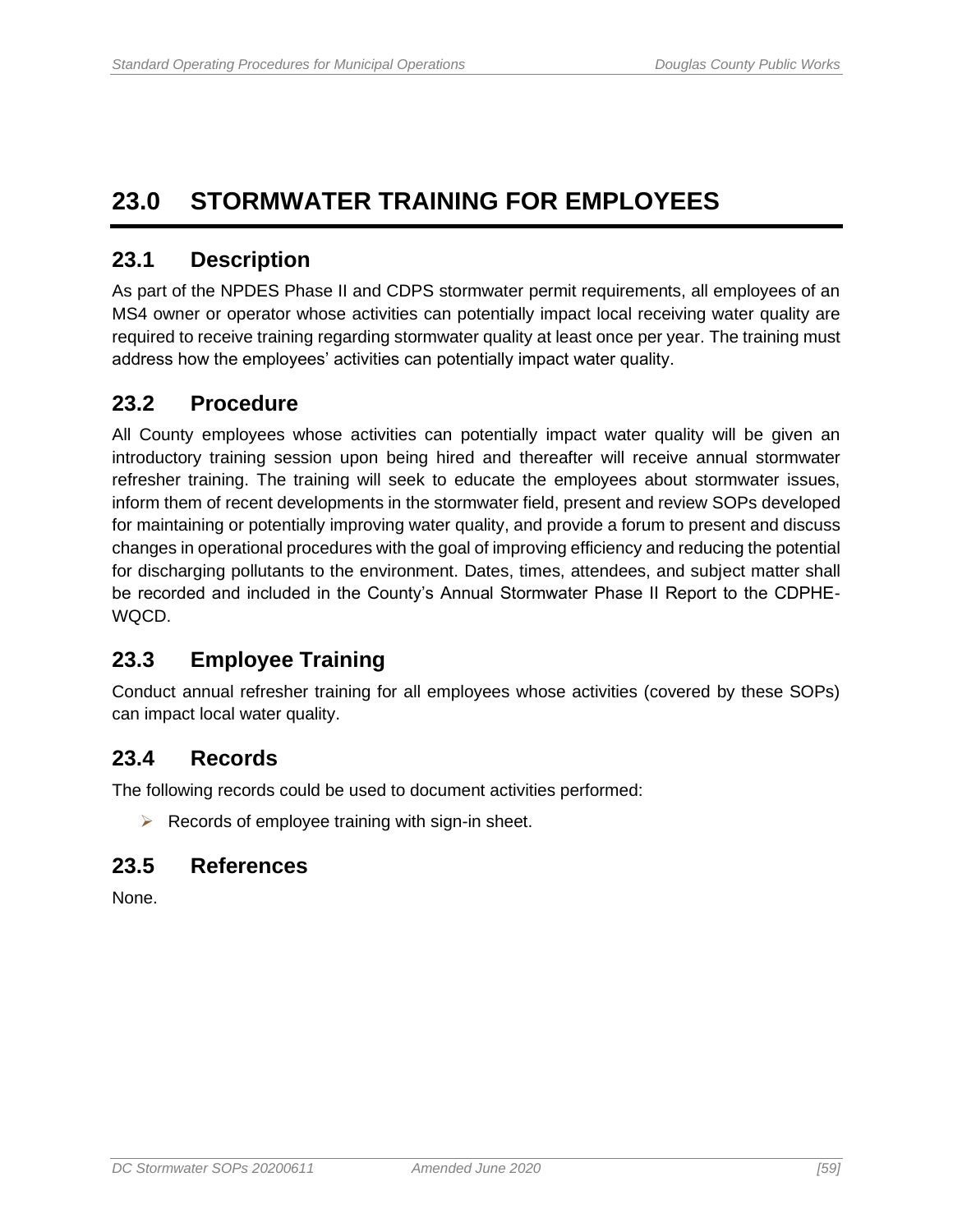## <span id="page-67-0"></span>**24.0 REVISIONS TO STANDARD OPERATING PROCEDURES**

### <span id="page-67-1"></span>**24.1 Description**

These SOPs will be reviewed, at a minimum, on an annual basis to determine their effectiveness in preventing the degradation of local receiving water quality. Changes may be made due to improvements in pollution control technology or changes in County policy. The Engineering Services Director or a designated representative will approve any changes in stormwater management policy.

### <span id="page-67-2"></span>**24.2 Procedure**

Employees from the Douglas County Engineering Division will review the SOPs on an annual basis and solicit input from the various operating divisions (Parks and Open Space, Road and Bridge Maintenance, Operations, etc.) to determine the effectiveness of the SOPs as written. The decision to modify the SOPs will be made by the Douglas County representative with responsibility over the County's Stormwater (CDPS permit program compliance) program, as any changes will have to be reported to the CDPHE.

## <span id="page-67-3"></span>**24.3 Employee Training**

None required.

### <span id="page-67-4"></span>**24.4 Records**

Changes to the County's SOPs should be documented within this master document (SOP Manual). Information that should be documented includes:

- $\triangleright$  Effective date of change; and
- ➢ Brief description of change (e.g. "modification to SOP No. 14" or "addition of SOP No. 21") in a table at the beginning of the document.

### <span id="page-67-5"></span>**24.5 References**

None.